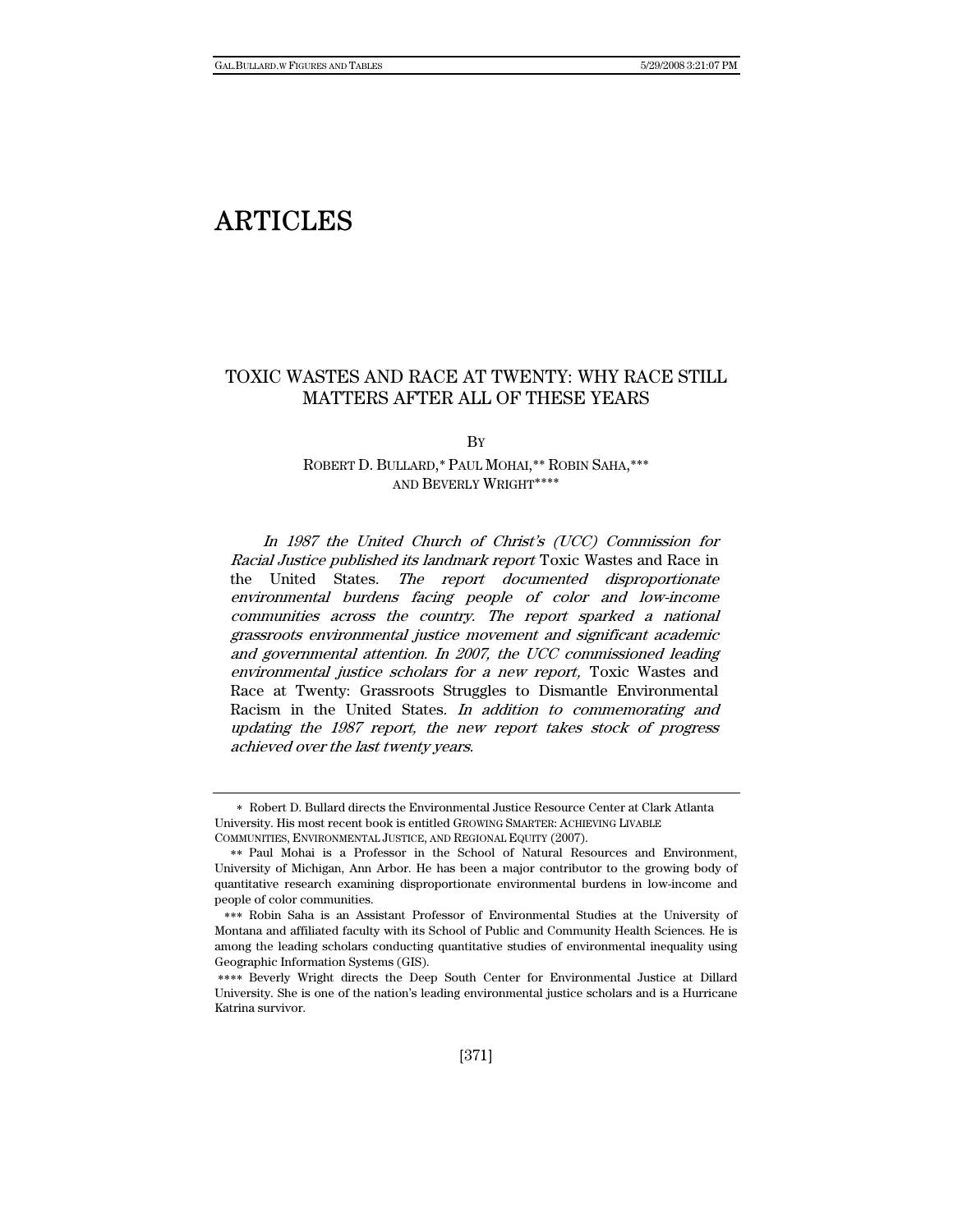Although Toxic Wastes and Race has had tremendous positive impacts, twenty years after its release people of color and low-income communities are still the dumping grounds for all kinds of toxins. Using 2000 Census data, an updated database of commercial hazardous waste facilities, and newer methods that better match where people and hazardous sites are located, we found significant racial and socioeconomic disparities persist in the distribution of the nation's hazardous wastes facilities. We demonstrate that people of color are more concentrated around such facilities than previously shown. People of color are particularly concentrated in neighborhoods and communities with the greatest number of facilities and racial disparities continue to be widespread throughout the country. Moreover, hazardous waste host neighborhoods are composed predominantly of people of color. Race continues to be the predominant explanatory factor in facility locations and clearly still matters.

Yet getting government to respond to the needs of low-income and people of color communities has not been easy, especially in recent years when the U.S. Environmental Protection Agency has mounted an all-out attack on environmental justice principles and policies established in the 1990s. Environmental injustice results from deeplyembedded institutional discrimination and will require the support of concerned individuals, groups, and organizations from various walks of life. The Toxic Wastes and Race at Twenty report condensed in this Article provides dozens of recommendations for action at the federal, state, and local levels to help eliminate the disparities. The report also makes recommendations for nongovernmental organizations and industry. More than one hundred environmental justice, civil rights, human rights, faith based, and health allies signed a letter endorsing these steps to reverse recent backsliding, renewing the call for social, economic, and environmental justice for all. Congress has begun to listen and take action.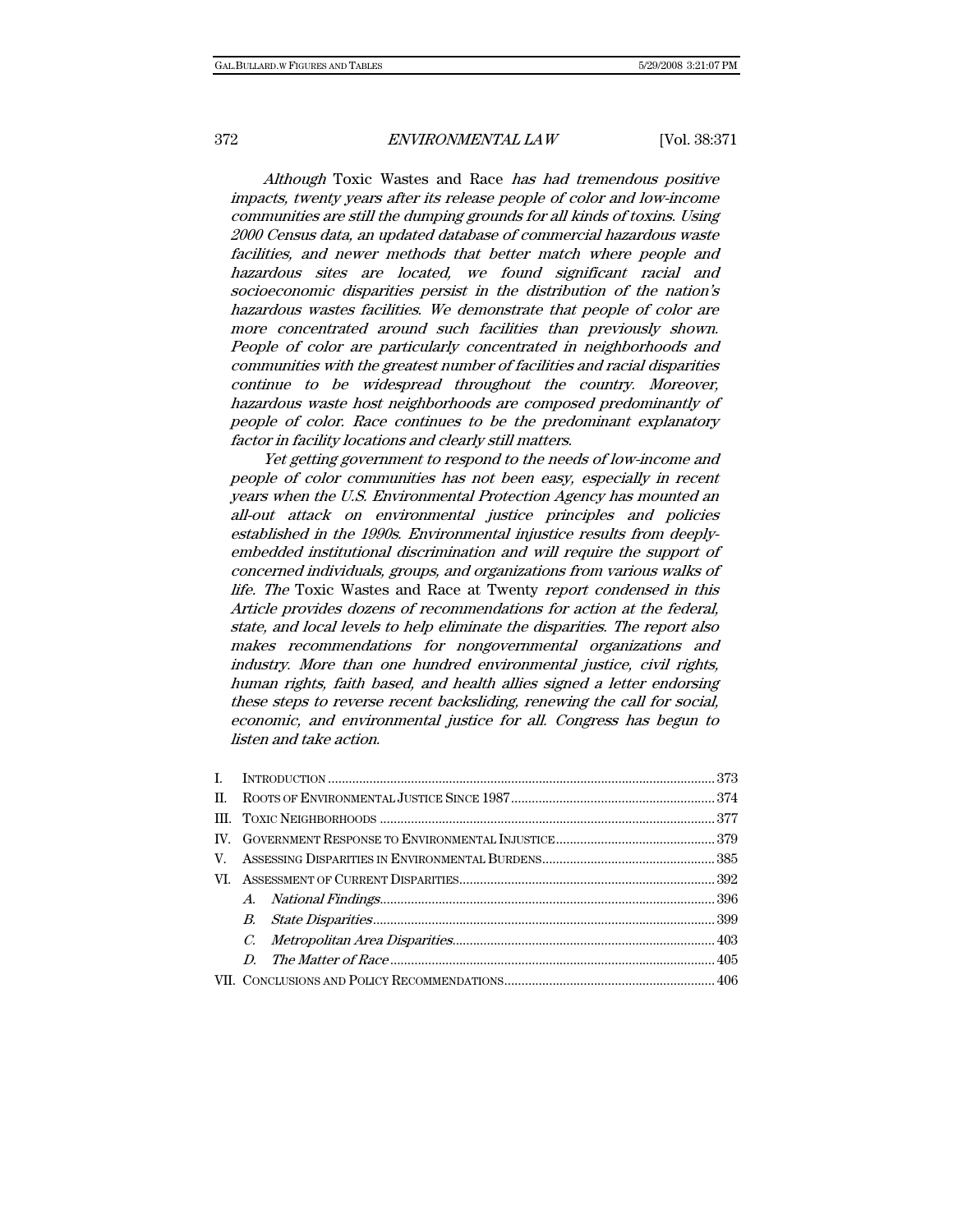# I. INTRODUCTION

The environmental justice movement has come a long way since its humble beginning in Warren County, North Carolina, where a PCB (polychlorinated biphenyl) landfill ignited protests and more than 500 arrests.1 Although the demonstrators were unsuccessful in stopping the siting of the PCB landfill, they put "environmental racism" on the map and launched the national environmental justice movement. The Warren County protests also led the United Church of Christ Commission for Racial Justice in 1987 to produce Toxic Wastes and Race, the first national study to correlate waste facility sites and demographic characteristics.<sup>2</sup>

The 1987 report was significant because it found race to be the most potent variable in predicting where these facilities were located—more powerful than household income, the value of homes, and the estimated amount of hazardous waste generated by industry.<sup>3</sup> The Toxic Wastes and Race study was revisited in 1994 using 1990 census data.<sup>4</sup> The 1994 study found that people of color are 47% more likely to live near a hazardous waste facility than white Americans.<sup>5</sup>

It has now been two decades since *Toxic Wastes and Race* was first published. Over the past twenty years, environmental justice and environmental racism have become household words. Out of the small and seemingly isolated environmental struggles emerged a potent grassroots community-driven movement. Many of the on-the-ground environmental struggles in the 1980s, 1990s, and through the early years of the new millennium have seen the quest for environmental and economic justice become a unifying theme across race, class, gender, age, and geographic lines.

The "chicken or egg" wastes facility siting debate has nearly been put to rest since recent evidence shows that the disproportionately high percentages of minorities and low-income populations were present at the time the commercial hazardous waste facilities were sited. A 2001 study confirms this phenomenon in Los Angeles County.<sup>6</sup> Likewise in a 2005 study our authors Robin Saha and Paul Mohai report that in Michigan during the last thirty years commercial hazardous waste facilities were sited in neighborhoods that were disproportionately poor and disproportionately non-white at the time of siting.<sup>7</sup>

<sup>1</sup> EILEEN MCGURTY, TRANSFORMING ENVIRONMENTALISM: WARREN COUNTY, PCBS, AND THE ORIGINS OF ENVIRONMENTAL JUSTICE 9 (2007); ROBERT D. BULLARD, DUMPING IN DIXIE: RACE, CLASS, AND ENVIRONMENTAL QUALITY 29–31 (3d ed. 2000).

<sup>2</sup> COMM'N FOR RACIAL JUSTICE, UNITED CHURCH OF CHRIST, TOXIC WASTES AND RACE IN THE UNITED STATES (1987), available at http://www.ucc.org/about-us/archives/pdfs/toxwrace87.pdf [hereinafter TOXIC WASTES AND RACE]; MCGURTY, supra note 1, at 116.

 $^3$  TOXIC WASTES AND RACE, supra note 2.  $^4$  BENJAMIN A. GOLDMAN & LAURA J. FITTON, TOXIC WASTES AND RACE REVISITED (1994), available at http://www.stateaction.org/publications/pdf/toxicwastes.pdf [hereinafter TOXIC WASTES AND RACE REVISITED].

 $5$  *Id.* at 1.

<sup>&</sup>lt;sup>6</sup> Manuel Pastor Jr., Jim Sadd & John Hipp, Which Came First? Toxic Facilities, Minority Move-In, and Environmental Justice, 23 J. URB. AFF. 1, 9 (2001).

<sup>7</sup> Robin Saha & Paul Mohai, Historical Context and Hazardous Waste Facility Siting: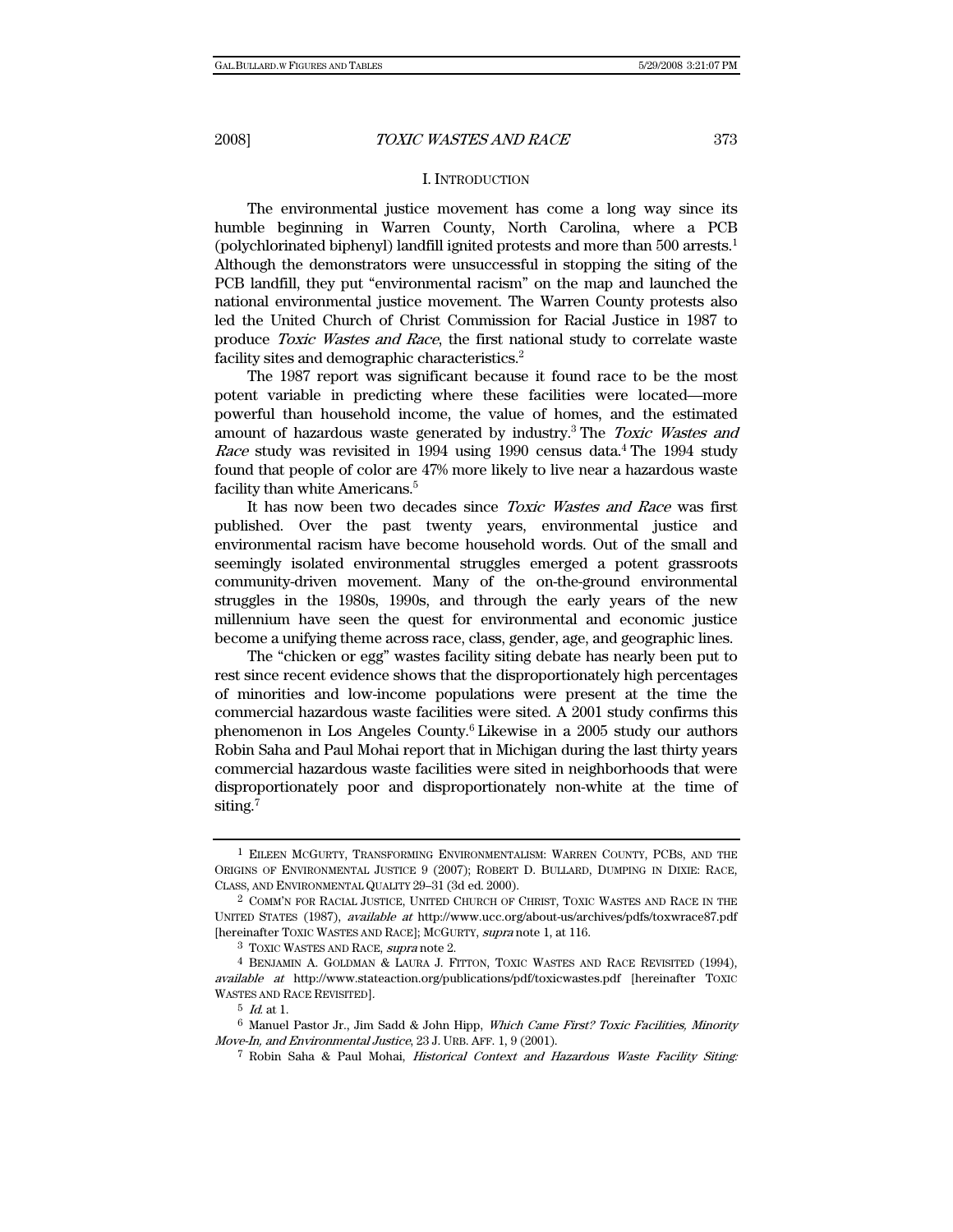In 2007, Mohai and Saha provided compelling evidence of the demographic composition at or near the time of siting for the neighborhoods of the 413 facilities examined in the Toxic Wastes and Race at Twenty report.<sup>8</sup> Again, their research found that nationally commercial hazardous waste facilities sited since 1965 have been sited in neighborhoods that were disproportionately minority at the time of siting.

After two decades of intense study, targeted research, public hearings, grassroots organizing, networking, and movement building, environmental justice struggles have taken center stage.<sup>9</sup> Yet, all communities are still not created equal. Some neighborhoods, communities, and regions are still the dumping grounds for all kinds of toxins. Low-income and people of color populations are still left behind before and after natural and man-made disasters strike—as graphically demonstrated on August 29, 2005 when Hurricane Katrina made landfall and the levee breach flooded New Orleans, creating the "worst environmental disaster" in U.S. history.10

### II. ROOTS OF ENVIRONMENTAL JUSTICE SINCE 1987

While communities across the nation celebrated the twentieth anniversary of Toxic Wastes and Race, they knew all too well that there was still much work to be done before we achieve the goal of environmental justice for all. Much progress has been made in mainstreaming environmental protection as a civil rights and social justice issue. The key is getting government to enforce the laws and regulations equally across the board—without regard to race, color, or national origin.

The last two decades have seen some positive change in the way groups relate to each other. We now see an increasing number of community based groups, environmental justice networks, environmental and conservation groups, legal groups, faith-based groups, labor, academic institutions, and youth organizations teaming up on environmental and health issues that differentially impact poor people and people of color. Environmental racism and environmental justice panels have become "hot" topics at national conferences and forums sponsored by law schools, bar associations, public health groups, scientific societies, professional meetings, and university lecture series.

In 2007, the United Church of Christ Justice and Witness Ministries released a new report as part of the twentieth anniversary of the release of the 1987 report. The 2007 Toxic Wastes and Race at Twenty report uses 2000

Understanding Temporal Patterns in Michigan, 52 SOC. PROBS. 618, 634–35 (2005).

<sup>8</sup> PAUL MOHAI & ROBIN SAHA, WHICH CAME FIRST, PEOPLE OR POLLUTION? HOW RACE AND SOCIOECONOMIC STATUS AFFECT ENVIRONMENTAL JUSTICE 634 (2007) (the authors presented this report at the Annual Meeting of the American Association for the Advancement of Science (AAAS) held in San Francisco, CA on February 17, 2007).

<sup>9</sup> ROBERT D. BULLARD, THE QUEST FOR ENVIRONMENTAL JUSTICE: HUMAN RIGHTS AND THE POLITICS OF POLLUTION 1–2 (2005).

<sup>10</sup> MANUEL PASTOR ET AL., IN THE WAKE OF THE STORM: ENVIRONMENT, DISASTER AND RACE AFTER KATRINA 1 (2006).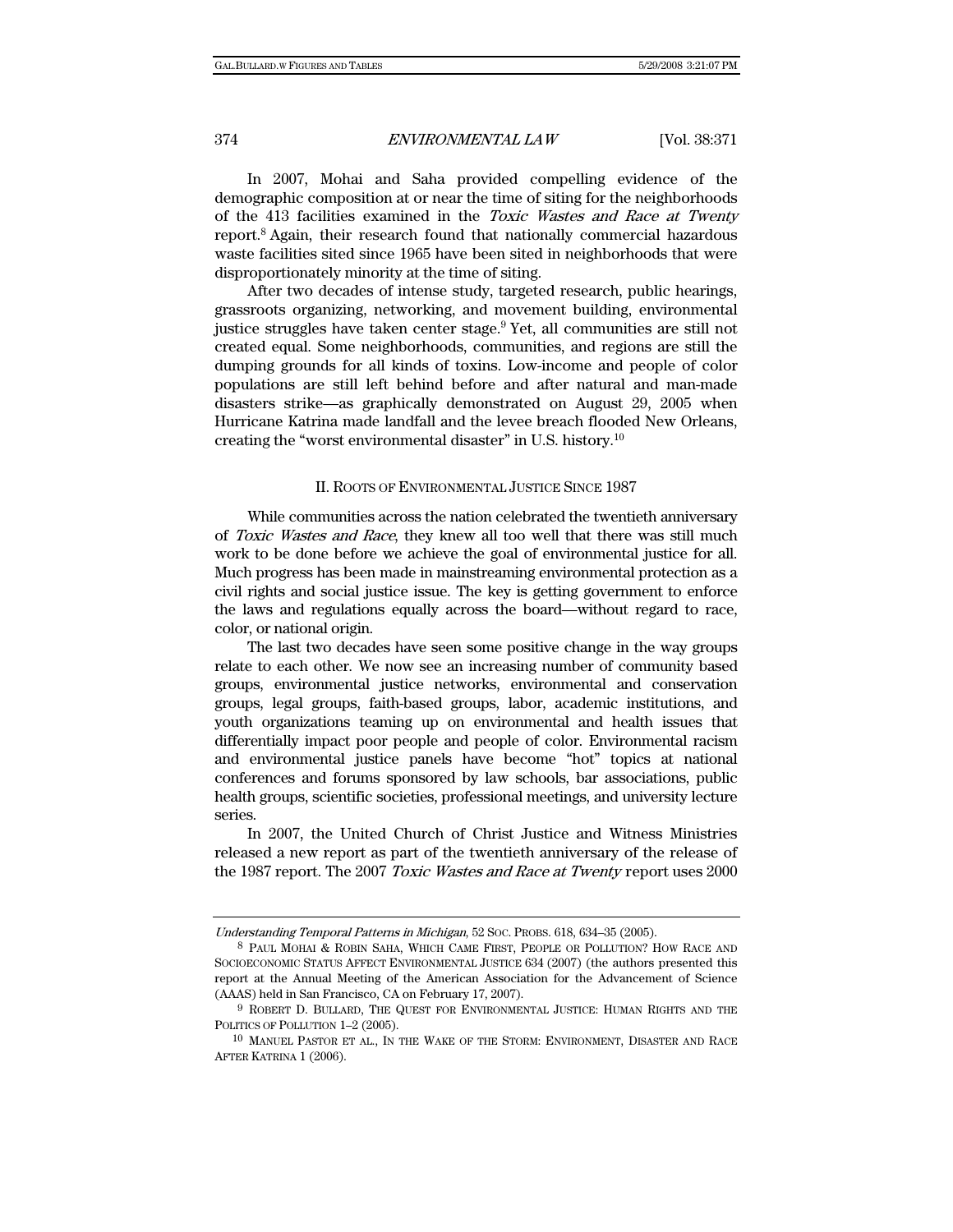census data.11 The report also chronicles important environmental justice milestones since 1987 and a collection of "impact" essays from environmental justice leaders on a range of topics. This new report examines the environmental justice implications in post-Katrina New Orleans and uses the Dickson County (Tennessee) Landfill case—the "poster child" for environmental racism—to illustrate the deadly mix of waste and race.12 Toxic Wastes and Race at Twenty is designed to facilitate renewed grassroots organizing and provide a catalyst for local, regional, and national environmental justice public forums, discussion groups, and policy changes in 2007 and beyond.

The research was guided by the following questions:

(1) What are the core or fundamental environmental justice issues surrounding waste and race? (2) What role has government played over the past two decades to address waste facility siting and related environmental disparities? (3) What progress has been made and what challenges exist? (4) What resources exist or need to be brought to bear to address the environmental justice issues? and (5) What policy and legislative changes are needed to address adverse and disproportionate impacts of environmental and health threats to low-income and people of color populations and to ensure equal environmental protection for all?13

A new movement has taken root in the United States, and spread around the world, that defines environment as "everything"—where we live, work, play, worship, and go to school, as well as the physical and natural world. This relatively new national movement is called the environmental and economic justice movement. Two decades ago, the concept of environmental justice had not registered on the radar screens of environmental, civil rights, human rights, or social justice groups. Nevertheless, one should not forget that Dr. Martin Luther King Jr. went to Memphis in 1968 on an environmental and economic justice mission for the striking black garbage workers.14 The strikers were demanding equal pay and better work conditions. Of course, Dr. King was assassinated before he could complete his mission.

In 1998, the U.S. Environmental Protection Agency (EPA) defined environmental justice as the

fair treatment and meaningful involvement of all people regardless of race, color, national origin, or income with respect to the development, implementation, and enforcement of environmental laws, regulations, and policies. Fair treatment means that no group of people, including racial, ethnic,

<sup>11</sup> ROBERT D. BULLARD, PAUL MOHAI, ROBIN SAHA & BEVERLY WRIGHT, UNITED CHURCH OF CHRIST, TOXIC WASTES AND RACE AT TWENTY 1 (2007) [hereinafter TOXIC WASTES AND RACE AT TWENTY].

<sup>12</sup> Id. at 134–51.

 $^{13}\,$   $\emph{Id}$  at 1.

<sup>14</sup> MICHAEL K. HONEY, GOING DOWN JERICHO ROAD: THE MEMPHIS STRIKE, MARTIN LUTHER KING'S LAST CAMPAIGN 292 (2007).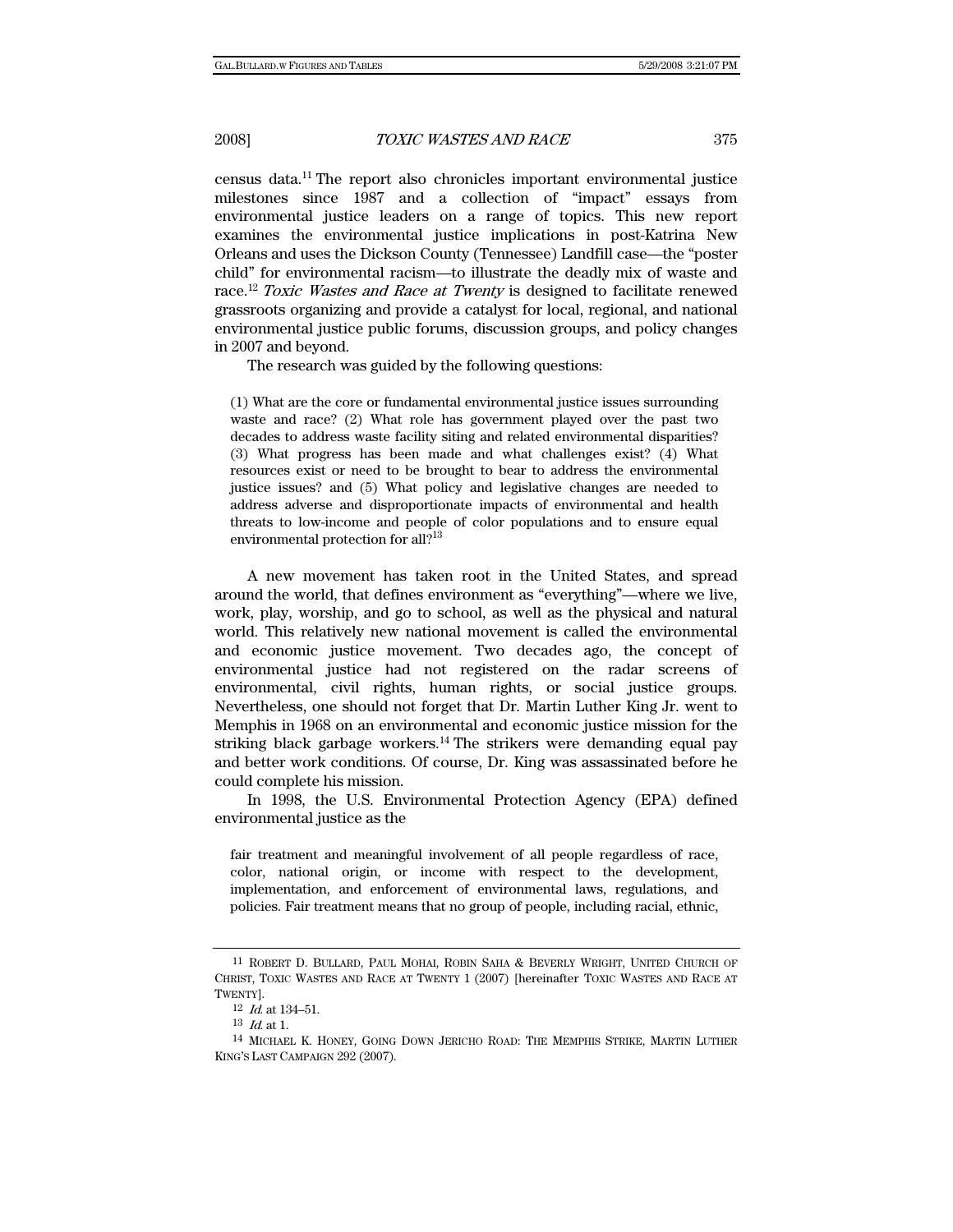or socioeconomic group should bear a disproportionate share of the negative environmental consequences resulting from industrial, municipal, and commercial operations or the execution of federal, state, local, and tribal programs and policies.15

Simply put, environmental justice demands that everyone—not just the people who can "vote with their feet" and move away from threats or individuals who can afford lawyers, experts, and lobbyists to fight on their behalf—is entitled to equal protection and equal enforcement of our environmental, health, housing, land use, transportation, energy, and civil rights laws and regulations.

Clearly, the world is much different since the Toxic Wastes and Race report was first published in 1987. The UCC report propelled an entire generation of social science researchers investigating the interplay between race, class, and the environment. The landmark study also spawned a series of academic books, including Dumping in Dixie: Race, Class, and Environmental Quality in 1990, the first to chronicle the convergence of two movements—the social justice movement and environmental movement into the environmental justice movement. 16 It also highlighted African Americans' environmental activism in the South, the same region that gave birth to the modern civil rights movement. What started out as local and often isolated community-based struggles against toxics and facility siting blossomed into a multi-issue, multi-ethnic, and multi-regional movement.

Two years later, in 1992, Race and the Incidence of Environmental Hazards: A Time for Discourse brought together papers from scholars, activists, and policy analysts who had attended an historic environmental justice conference sponsored by Professors Bunyan Bryant and Paul Mohai at the University of Michigan School of Natural Resources and Environment.17 A half-dozen presenters from this historic gathering—which later became known as the "Michigan Coalition"—pressured the EPA to begin addressing environmental justice concerns voiced by low-income and people of color communities from around the country. In July 1992, after much prodding from environmental justice advocates, the EPA published Environmental Equity: Reducing Risks for All Communities, one of the first EPA reports to acknowledge environmental disparities by race and class.<sup>18</sup>

It is no accident that the Commission for Racial Justice, under the leadership of Reverend Benjamin Chavis, also was the impetus behind the First National People of Color Environmental Leadership Summit. The 1991 Summit was probably the most important single event in the movement's

<sup>15</sup> U.S. ENVTL. PROT. AGENCY, FINAL GUIDANCE FOR INCORPORATING ENVIRONMENTAL JUSTICE IN EPA'S NEPA COMPLIANCE ANALYSIS 7–8 (1998), available at http://www.epa.gov/compliance/ resources/policies/ej/ej\_guidance\_nepa\_epa0498.pdf.

<sup>16</sup> BULLARD, supra note 1, at xiii.

<sup>17</sup> RACE AND THE INCIDENCE OF ENVIRONMENTAL HAZARDS: A TIME FOR DISCOURSE (Bunyan Bryant & Paul Mohai eds., 1992).

<sup>18</sup> U.S. ENVTL. PROT. AGENCY, ENVIRONMENTAL EQUITY: REDUCING RISKS FOR ALL COMMUNITIES 1–2 (1992), available at http://www.epa.gov/compliance/resources/publications/ej/annualproject-reports/reducing\_risk\_com\_vol2.pdf.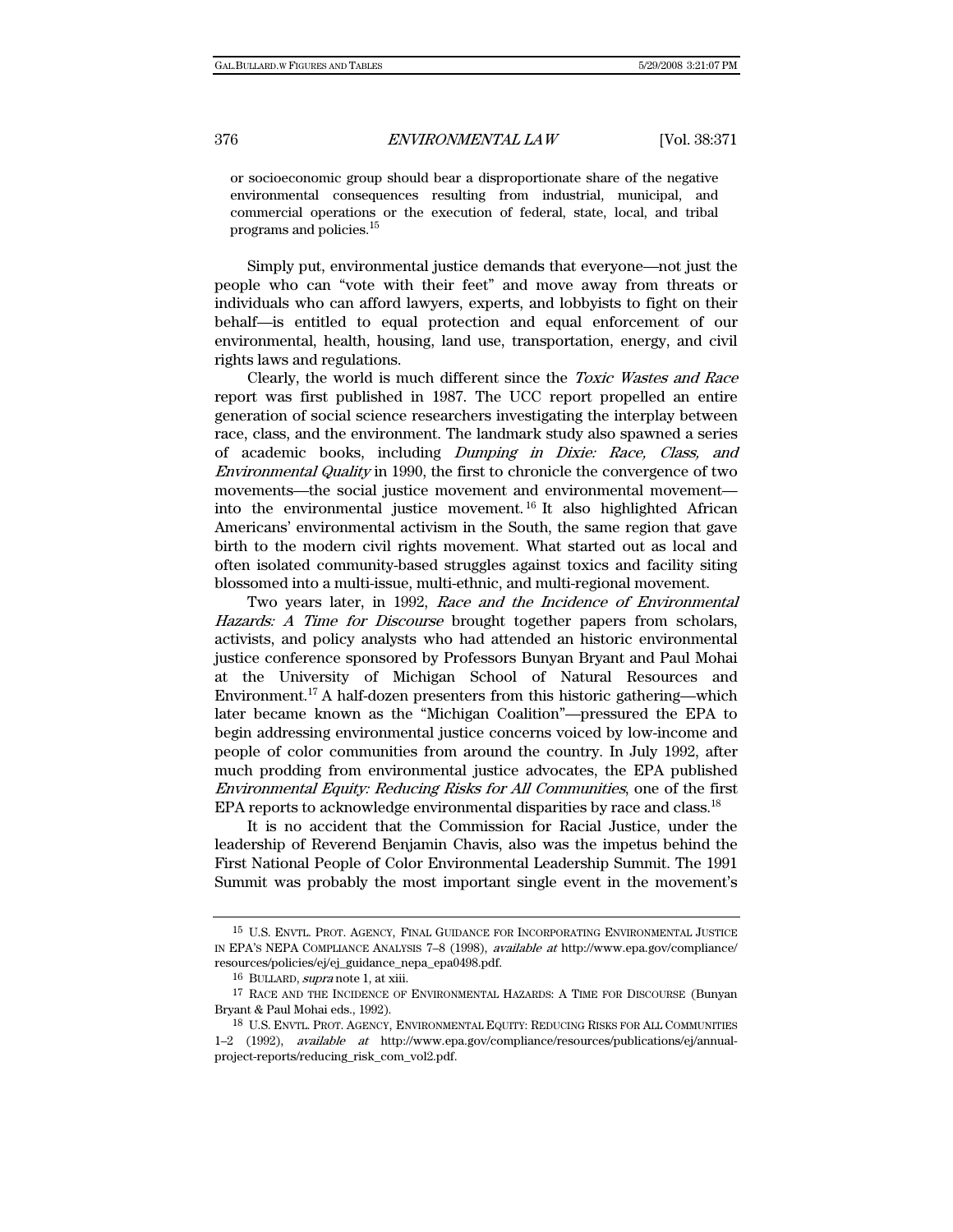history. The Summit broadened the environmental justice movement beyond its early anti-toxics focus to include issues of public health, worker safety, land use, transportation, housing, resource allocation, and community empowerment. The meeting also demonstrated that it is possible to build a multi-racial grassroots movement around environmental and economic justice.19

Held in Washington, D.C., the four-day Summit was attended by more than 650 grassroots and national leaders from around the world. Delegates came from all fifty states, Puerto Rico, Chile, Mexico, and as far away as the Marshall Islands. People attended the Summit to share their action strategies, redefine the environmental movement, and develop common plans for addressing environmental problems affecting people of color in the United States and around the world.

On October 27, 1991, Summit delegates adopted seventeen "Principles of Environmental Justice." These principles were developed as a guide for organizing, networking, and relating to government and nongovernmental organizations (NGOs). By June 1992, Spanish and Portuguese translations of the Principles were being used and circulated by NGOs and environmental justice groups at the Earth Summit in Rio de Janeiro. And in September 2002, the UCC helped facilitate the Second People of Color Environmental Leadership Summit (EJ Summit II) in Washington, D.C. The EJ Summit II was planned for 500 delegates. However, more than 1400 individuals participated in this historic event—a clear indication that the environmental justice movement is alive and well.

#### III. TOXIC NEIGHBORHOODS

Despite progress in research, planning, and policy, low-income and people of color neighborhoods and their residents suffer from greater environmental risks than the larger society. For example, lead poisoning continues to be the number-one environmental health threat to children in the United States, especially poor children, children of color, and children living in older housing in inner cities.<sup>20</sup> "Black children are five times more likely than white children to have lead poisoning<sup>"21</sup> and "[o]ne in seven black children living in older housing has elevated blood lead levels."22

About 22% of African American children and 13% of Mexican American children living in pre-1946 housing suffer from lead poisoning, compared with 6% of white children living in comparable types of housing.<sup>23</sup> Recent

<sup>19</sup> See Dana Alston, Transforming a Movement: People of Color Unite at Summit Against Environmental Racism, SOJOURNER, Jan. 1992, at 30–31.

 $20$  TOXIC WASTES AND RACE AT TWENTY, supra note 11, at 3.

<sup>21</sup> Id.

<sup>22</sup> Trust for America's Health, Health Disparities, http://healthyamericans.org/topics/ index.php?TopicID=20 (last visited Mar. 5, 2008).

<sup>&</sup>lt;sup>23</sup> See U.S. CTRS. FOR DISEASE CONTROL & PREVENTION, RECOMMENDATIONS FOR BLOOD LEAD SCREENING OF YOUNG CHILDREN ENROLLED IN MEDICAID: TARGETING A GROUP AT HIGH RISK, 49 MORBIDITY & MORTALITY WKLY REP. No. RR-14, at 3 (2000).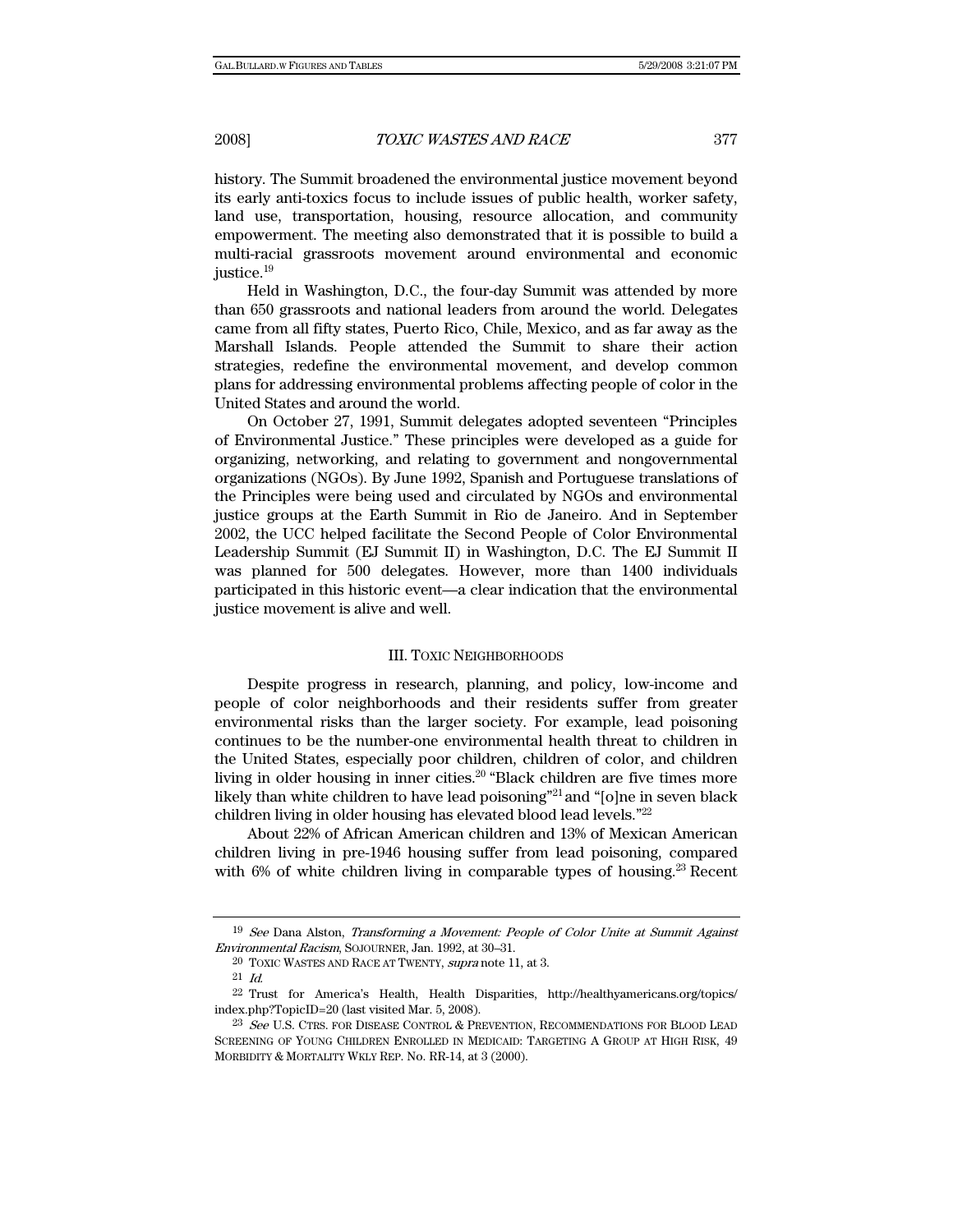studies suggest that a young person's lead burden is linked to lower IQ, lower high school graduation rates, and increased delinquency.<sup>24</sup> Lead poisoning causes about two to three points of IQ lost for each 10 ug/dl lead level.25

The nation's environmental laws, regulations, and policies are not applied uniformly, resulting in some individuals, neighborhoods, and communities being exposed to elevated health risks. In 1992, staff writers from The National Law Journal uncovered glaring inequities in the way the federal EPA enforces its laws.<sup>26</sup>The authors write:

There is a racial divide in the way the U.S. government cleans up toxic waste sites and punishes polluters. White communities see faster action, better results and stiffer penalties than communities where blacks, Hispanics and other minorities live. This unequal protection often occurs whether the community is wealthy or poor.<sup>27</sup>

These findings suggest that unequal protection is placing communities of color at special risk. The National Law Journal study supplements the findings of earlier studies and reinforces what many grassroots leaders have been saying all along: namely, people of color are differentially impacted by industrial pollution and they also can expect different treatment from the government. Environmental decision making operates at the juncture of science, economics, politics, special interests, and ethics. The question of environmental justice is not anchored in a debate about whether or not decision makers should tinker with risk management. The framework seeks to prevent environmental threats before they occur.<sup>28</sup>

The U.S. Government Accountability Office (formerly the U.S. General Accounting Office) estimates that there are up to 450,000 brownfields (abandoned waste sites) scattered throughout the urban landscape from New York to California—most of which are located in or near low income, working class, and people of color communities.<sup>29</sup> More than 870,000 of the 1.9 million housing units for the poor, who are mostly minorities, sit "within about a mile of factories that reported toxic emissions to the Environmental Protection Agency."30

More than 600,000 students in Massachusetts, New York, New Jersey, Michigan, and California attend nearly 1200 public schools—with

<sup>24</sup> Peter Montague, Pediatricians Urge a Precautionary Approach to Toxic Lead, ENVIRONMENTAL RESEARCH FOUNDATION, http://www.rachel.org/en/node/6426 (last visited Apr. 13, 2008).

 $25$  *Id.* 

<sup>26</sup> Marianne Lavelle & Marcia Coyle, Unequal Protection: The Racial Divide in Environmental Law, NAT'L L.J. S1–S2 (1992).

 $27$  Id.

<sup>28</sup> See Robert D. Bullard, Race and Environmental Justice in the United States, 18 YALE J. INT'L L. 319, 334 (1993); see also Robert D. Bullard, The Threat of Environmental Racism, 7 NAT. RESOURCES & ENV'T 23, 56 (1993).

<sup>&</sup>lt;sup>29</sup> See Renée Twombly, Urban Uprising, 105 ENVTL. HEALTH PERSP. 696, 698-99 (1997).

<sup>30</sup> Study: Public Housing Is Too Often Located Near Toxic Sites, CNN.com, Oct. 13, 2000, http://www.cnn.com/2000/NATURE/10/03/toxicneighbors.ap/ (last visited Apr. 13, 2008).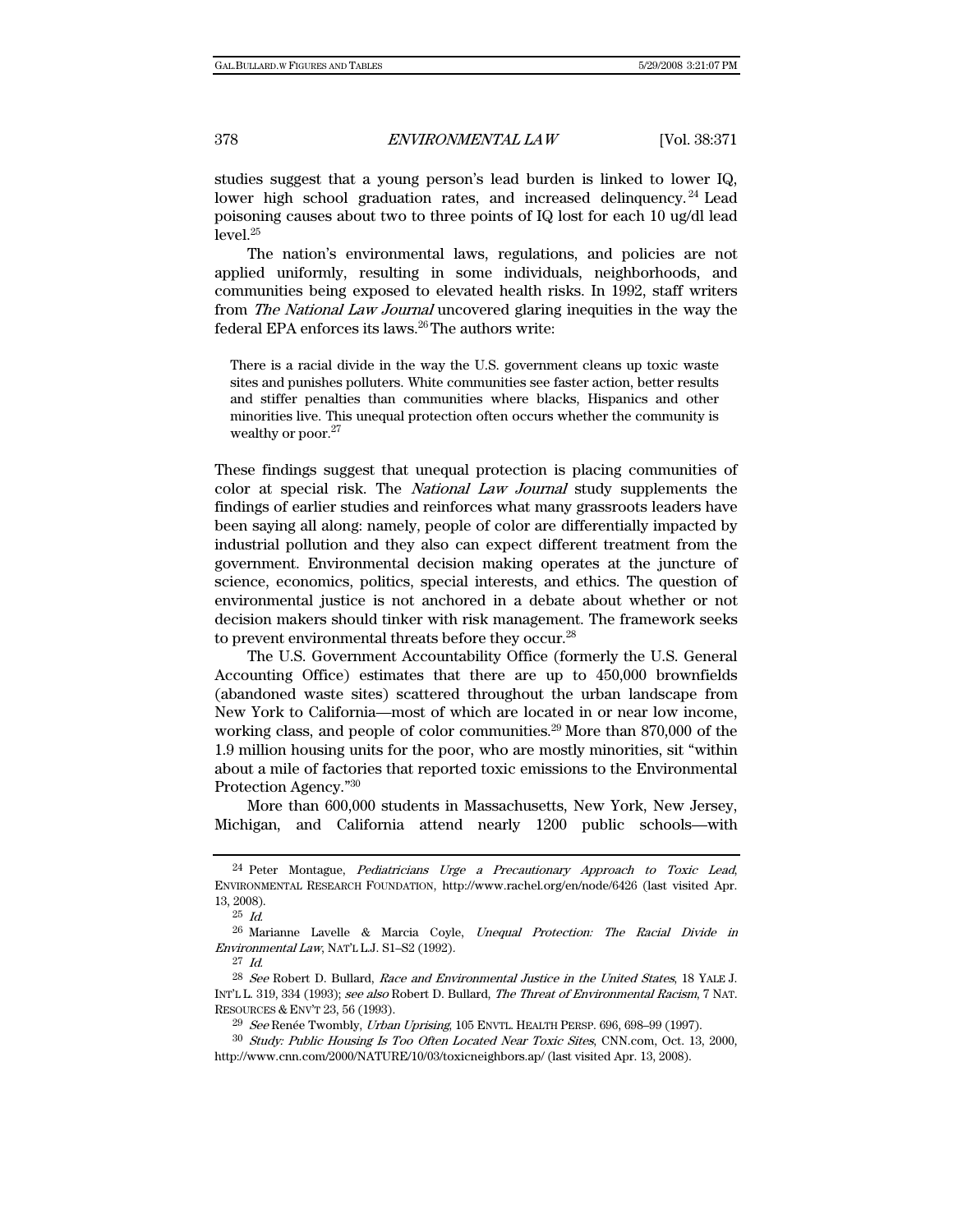populations largely made up of African Americans and other children of color—that are located within a half mile of federal Superfund or stateidentified contaminated sites. 31 An astounding "68 percent of African Americans live within 30 miles of a coal-fired power plant—the distance within which the maximum effects of the smokestack plume are expected to occur"—compared with 56% of white Americans.32

In September 2005, the Associated Press (AP) released results from its analysis of an EPA research project showing African Americans are "79 percent more likely than whites to live in neighborhoods where industrial pollution is suspected of posing the greatest health danger."33 Using EPA's own data and government scientists, the AP study, More Blacks Live with Pollution, revealed that "[i]n 19 states, blacks were more than twice as likely as whites to live in neighborhoods where air pollution seems to pose the greatest health danger."34 Hispanics and Asians also are more likely to breathe dirty air in some regions of the United States. The AP study found that residents of the at-risk neighborhoods were generally poorer and less educated, and unemployment rates in those districts were nearly 20% higher than the national average.35

The AP study analyzed the health risk posed by industrial air pollution using toxic chemical air releases reported by factories to calculate a health risk score for each square kilometer of the United States.<sup>36</sup> The scores can be used to compare risks from long-term exposure to factory pollution from one area to another. The scores are based on the amount of toxic pollution released by each factory, the path the pollution takes as it spreads through the air, the level of danger to humans posed by each different chemical released, and the number of males and females of different ages who live in the exposure paths.37

# IV. GOVERNMENT RESPONSE TO ENVIRONMENTAL INJUSTICE

The mission of the federal EPA was never designed to address environmental policies and practices that result in unfair, unjust, and inequitable outcomes. EPA is a regulatory agency, not a health agency. However, many of its regulations are health based. EPA and other government officials are not likely to ask the questions that go to the heart of environmental injustice: What groups are most affected? Why are they

<sup>&</sup>lt;sup>31</sup> See CHILD PROOFING OUR COMMUNITIES CAMPAIGN, CTR. FOR HEALTH, ENV'T & JUSTICE, POISONED SCHOOLS: INVISIBLE THREATS, VISIBLE ACTIONS, available at http://www.eric.ed.gov/ ERICDocs/data/ericdocs2sql/content\_storage\_01/0000019b/80/19/33/92.pdf.

<sup>32</sup> GEORGIA COAL. FOR THE PEOPLES AGENDA, THE S. ORG. COMM. FOR ECON. AND SOC. JUSTICE, AIR OF INJUSTICE: AFRICAN AMERICANS AND POWER PLANT POLLUTION 3 (2002), available at http://cta.policy.net/proactive/newsroom/release.vtml?id=23901.

<sup>33</sup> David Pace, More Blacks Live with Pollution, ASSOCIATED PRESS, http://hosted.ap.org/ specials/interactives/archive/pollution/part1.html (last visited Apr. 13, 2008).

<sup>34</sup> Id.

<sup>35</sup> Id.

<sup>36</sup> Id.

<sup>37</sup> Id.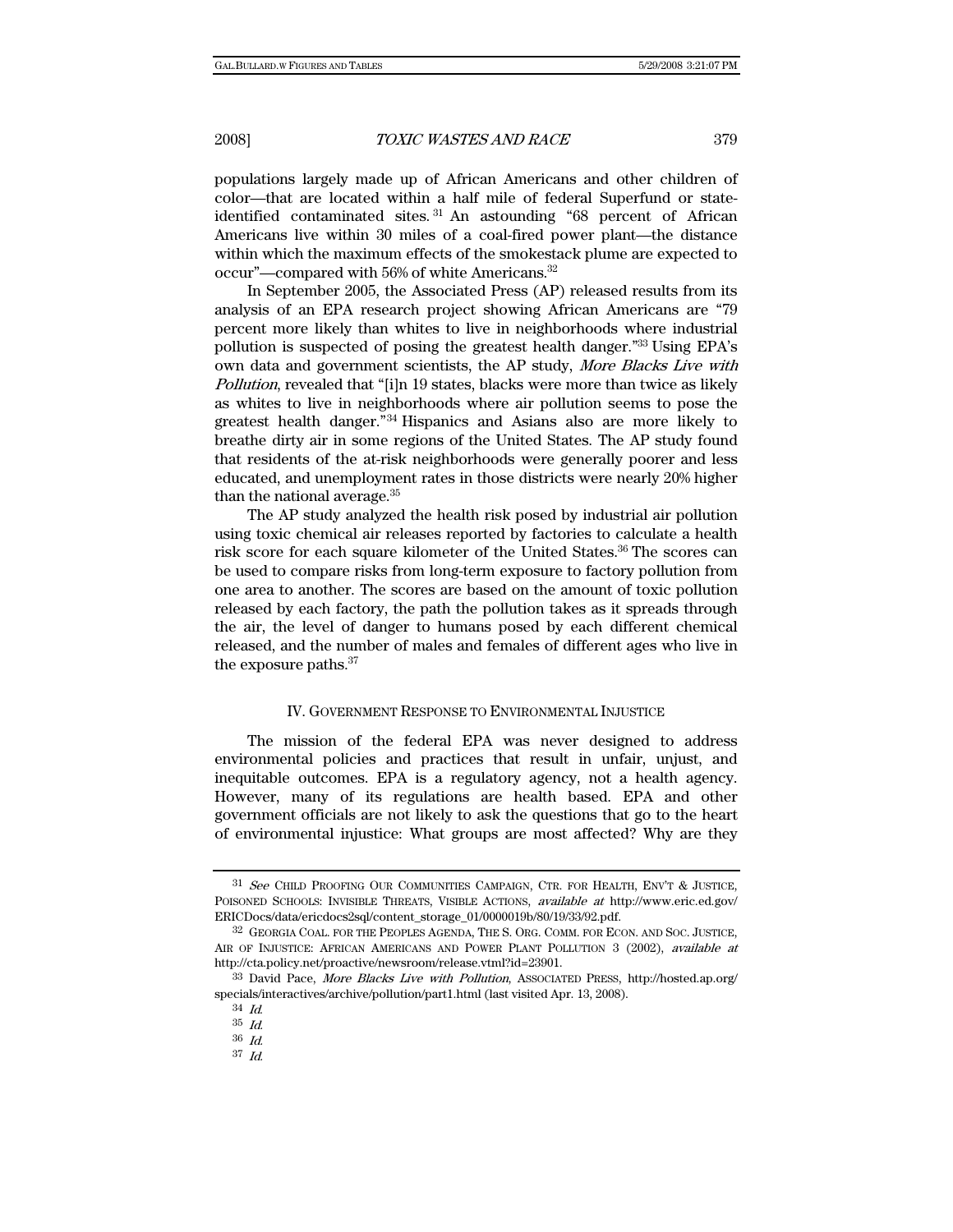affected? Who did it? What can be done to remedy the problem? How can communities be justly compensated and reparations paid to individuals harmed by industry and government actions? How can the problem be prevented? Vulnerable communities, populations, and individuals often fall between the regulatory cracks. They are in many ways "invisible" communities.38 The environmental justice movement served to make these disenfranchised communities visible and vocal.

Despite significant improvements in environmental protection over the past several decades, millions of Americans continue to live, work, play, and go to school in unsafe and unhealthy physical environments.39 Over the past two decades, the U.S. EPA has not always recognized that many of our government and industry practices—whether intended or unintended—have adverse impacts on poor people and people of color.<sup>40</sup> Racial discrimination is a fact of life in America even though it is unjust, unfair, and illegal; discrimination continues to deny millions of Americans their basic civil and human rights.

For decades, grassroots activists have been convinced that waiting for the government to act has endangered the health and welfare of their communities.41Unlike the federal EPA, communities of color did not first discover environmental inequities in the 1990s. EPA only took action on environmental justice concerns in 1990 after extensive prodding from grassroots environmental justice activists, educators, and academics.42 In 1990, after receiving a letter from the Michigan Coalition, EPA administrator William Reilly established the Environmental Equity Work Group and set up a series of meetings on environmental justice with grassroots leaders. In 1991, the Agency for Toxic Substances and Disease Registry convened the National Minority Environmental Health Conference in Atlanta, Georgia. A host of research scientists presented facts and figures detailing elevated environmental health risks experienced by people of color. As it turned out, having the facts was not sufficient to get the government to act, especially when the problem disproportionately affects poor people and people of color.

Environmental justice advocates continue to challenge the current environmental protection apparatus and offer their own framework for addressing environmental racism, unequal protection, health disparities, and

<sup>38</sup> See ROBERT D. BULLARD, INVISIBLE HOUSTON: THE BLACK EXPERIENCE IN BOOM AND BUST 60–75 (1987); Robert D. Bullard, Dumping on Houston's Black Neighborhoods, in ENERGY METROPOLIS: AN ENVIRONMENTAL HISTORY OF HOUSTON AND THE GULF COAST 207–23 (Martin V. Melosi & Joseph A. Pratt eds., 2007).

 $39$  See Paul Mohai & Bunyan Bryant, Race, Poverty, and the Environment, 18 EPA J. 6, 6–8 (1992); Robert D. Bullard, In Our Backyards, EPA J., supra, at 11–12; Patrick C. West, Health Concerns for Fish-Eating Tribes?, EPA J., supra, at 15–16; D.R. Wernette & L.A. Nieves, Breathing Polluted Air, EPA J., supra, at 16–17.

<sup>40</sup> ROBERT W. COLLIN, THE ENVIRONMENTAL PROTECTION AGENCY: CLEANING UP AMERICA'S ACT 106–18 (2006).

<sup>&</sup>lt;sup>41</sup> See, e.g., Robert D. Bullard & Beverly H. Wright, *The Politics of Pollution: Implications* for the Black Community, 47 PHYLON 71, 75 (1986).

<sup>42</sup> William K. Reilly, Environmental Equity: EPA's Position, 18 EPA J. supra note 39, at 18.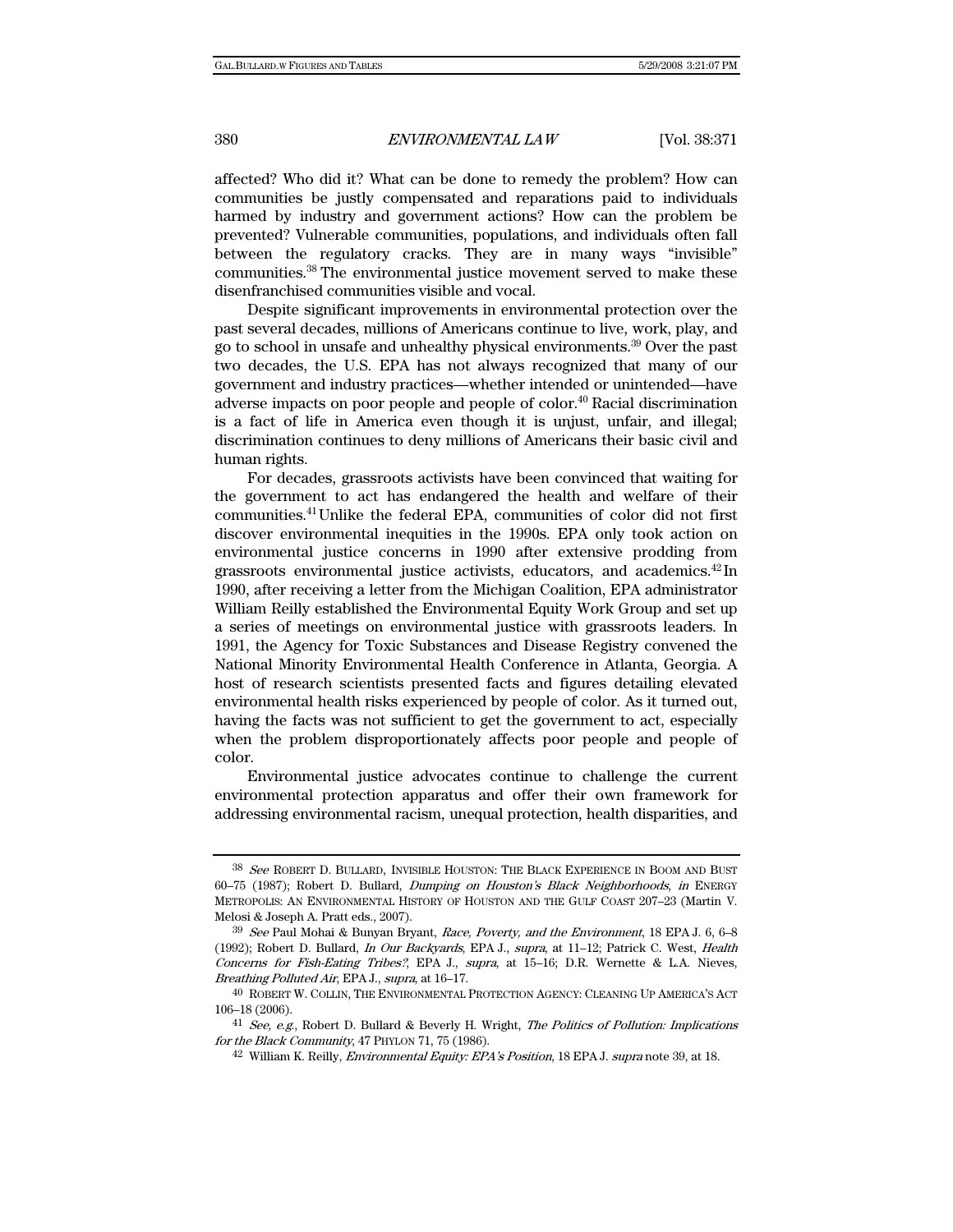unsustainable development in the United States and around the world.<sup>43</sup> After much prompting from environmental justice advocates, the EPA created the Office of Environmental Justice in 1992 and implemented a new organizational infrastructure to integrate environmental justice into its policies, programs, and activities.

The EPA produced its own study, Environmental Equity: Reducing Risks for All Communities, finally acknowledging the fact that some populations shoulder greater environmental health risks than others.44 The report found clear differences between racial groups in terms of disease and death rates; racial minority and low-income populations experience higher than average exposures to selected air pollutants, hazardous waste facilities, contaminated fish, and agricultural pesticides in the workplace; and great opportunities exist for EPA and other government agencies to improve communication about environmental problems with members of low-income and racial minority groups.

In September 1993, EPA established the National Environmental Justice Advisory Council (NEJAC). The NEJAC was the first time that representatives from the community, academia, industry, environmental, and indigenous groups, as well as state, local, and tribal governments, were brought together in an effort to create a dialogue that can define and "reinvent" solutions to environmental justice problems.

In response to growing public concern and mounting scientific evidence, President William Clinton issued Executive Order 12,898, entitled Federal Actions to Address Environmental Justice in Minority Populations and Low-Income Populations, on February 11, 1994,<sup>45</sup> which was the second day of a national Symposium on Health Research Needs to Ensure Environmental Justice. This Order attempts to address environmental injustice within existing federal laws and regulations.

Executive Order 12,898 reinforces the four-decade-old Civil Rights Act of 1964, Title VI, which prohibits discriminatory practices in programs receiving federal funds.<sup>46</sup> The Order also focuses the spotlight back on the National Environmental Policy Act (NEPA), a law that requires examination of a project's environmental impacts.47 NEPA's goal is to ensure for all Americans a safe, healthful, productive, and aesthetically and culturally pleasing environment. 48 NEPA requires federal agencies to prepare a detailed statement on the environmental effects of proposed federal actions that significantly affect the quality of human health.<sup>49</sup>

<sup>43</sup> See generally JUST SUSTAINABILITIES: DEVELOPMENT IN AN UNEQUAL WORLD (Julian Agyeman et al. eds., 2003).

<sup>44</sup> U.S. ENVT'L PROT. AGENCY, ENVIRONMENTAL EQUITY: REDUCING RISKS FOR ALL COMMUNITIES 1–2 (1992), available at http://www.epa.gov/Compliance/resources/publications/ej/annualproject-reports/reducing\_risk\_com\_vol2.pdf.

<sup>45</sup> Exec. Order No. 12,898, 59 Fed. Reg. 7,629 (Feb. 11, 1994).

<sup>46</sup> Civil Rights Act of 1964, 42 U.S.C. §§ 2000d–2000d-1 (2000).

<sup>47</sup> National Environmental Policy Act of 1969, 42 U.S.C. §§ 4321–4370e (2000).

<sup>48</sup> *Id.* at  $$4332(2)(C)$ .

<sup>49</sup> Id.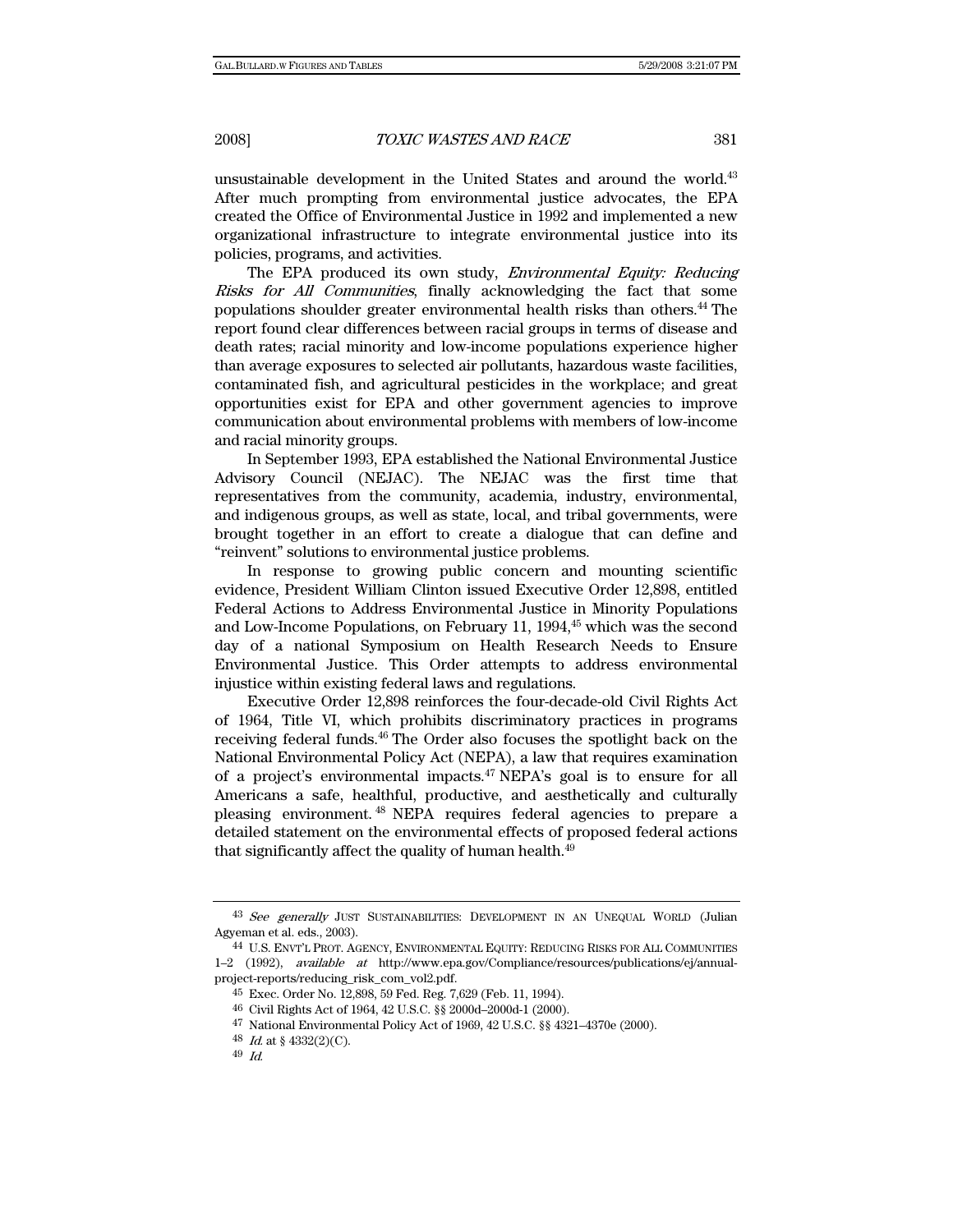The Executive Order called for improved methodologies for assessing and mitigating impacts, health effects from multiple and cumulative exposure, collection of data on low-income and minority populations who may be disproportionately at risk, and impacts on subsistence fishers and consumers of wild game.50 It also encourages participation of the impacted populations in the various phases of assessing impacts—including scoping, data gathering, alternatives, analysis, mitigation, and monitoring.<sup>51</sup>

The EPA has a spotty record protecting environmental civil rights under the statutory authority of Title VI of the Civil Rights Act, which prohibits discrimination on the bases of race, color, and national origin.<sup>52</sup> Federal agencies and recipients of federal assistance, including state environmental permitting programs, must ensure compliance with Title VI implementing regulations, and they must ensure prompt and fair resolution of discrimination complaints. In 1998, the EPA's Office of Civil Rights (OCR) issued its Interim Guidance for Investigating Title VI Civil Rights Complaints, which provides a framework for processing environmental discrimination complaints.53

The Clinton Administration continued and expanded many of the policies, programs, and initiatives that began under the first Bush Administration. However, beginning in 2000 and continuing to the present day, environmental justice stalled and has met intense resistance inside the EPA through proposed budget and program cuts.<sup>54</sup> In August 2000, 125 community groups, environmental justice organizations, coalitions, networks, individuals, and an Indian nation provided testament of how their administrative complaints had languished for years in a comment on revision to the *Interim Guidance*.<sup>55</sup> By 2001 more than 100 complaints had been filed, however, few had been resolved due to the often inadequate investigation as demonstrated in the Select Steel case in Michigan. <sup>56</sup> Furthermore, no rulings were in favor of the complainant, in what amounts to a "conscious policy of non-enforcement."57 Although the EPA issued its final guidance in March 2006, it has yet to develop legally binding standards for what constitutes an adverse disparate impact and continues to abrogate

<sup>50</sup> Exec. Order No. 12,898, 59 Fed. Reg. 7,629 (Feb. 11, 1994).

<sup>51</sup> Id.

<sup>52</sup> Civil Rights Act of 1962 § 2000d (2000).

 <sup>53</sup> U.S. Envtl. Prot. Agency, Process For Revising EPA's Interim Guidance for Investigating Title VI Administrative Complaints Challenging Permits, http://www.epa.gov/ocr/reviguid2.htm (last visited Apr. 13, 2008).

<sup>54</sup> TOXIC WASTES AND RACE AT TWENTY, supra note 11, at 13.

<sup>55</sup> Comments on Draft Revised Guidance for Investigating Title VI Administrative Complaints Challenging Permits and Draft Title IV Guidance for EPA Assistance Recipients Administering Environmental Permitting Programs from Luke Cole, Center on Race, Poverty & the Environment to Carol Browner, Administrator, U.S. Environmental Protection Agency 1–4 (Aug. 26, 2000), available at www.epa.gov/ocr/docs/t6com2000/t6com2000\_071.pdf.

<sup>&</sup>lt;sup>56</sup> Eric C. Tassone & Lance A. Waller, Special Reports: Environmental Justice, GIS and the Select Steel Case, 37 PUB. HEALTH GIS NEWS & INFO., Nov. 2000, at 10-11, available at http://www.cdc.gov/nchs/data/gis/cdcgis37.pdf.

<sup>57</sup> Julia H. Hurwitz & E. Quita Sullivan, Using Civil Rights Laws to Challenge Environmental Racism: From Bean to Guardians to Chester to Sandoval, 2 J.L. SOC'Y 52, 52 (2001).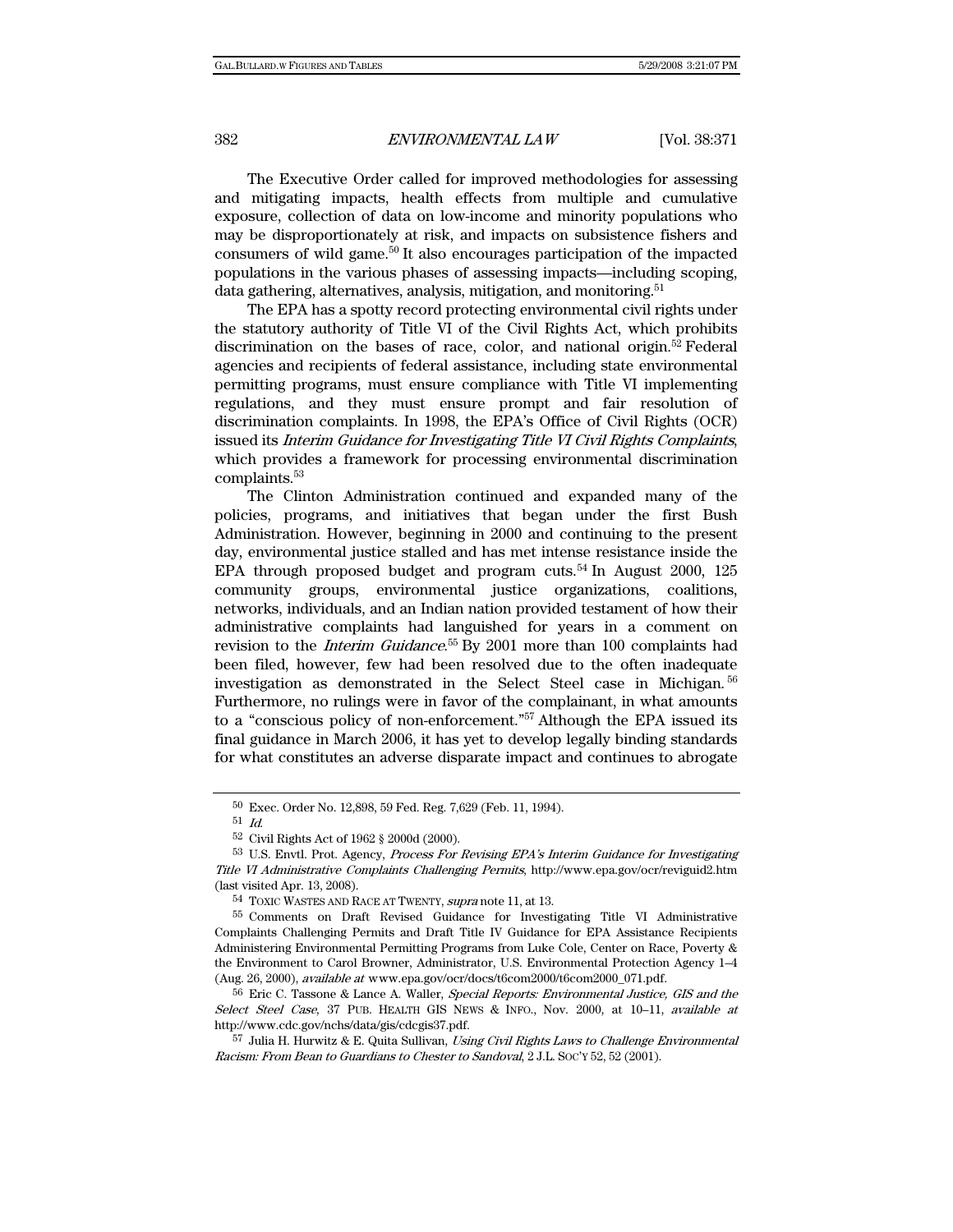its enforcement responsibility to oversee discriminatory practices of state environmental agencies in a credible manner.

In January and February 2003, the U.S. Commission on Civil Rights (USCCR) held hearings on environmental justice. Experts presented evidence of environmental inequities in communities of color, including disproportionate incidences of environmentally related disease, lead paint in homes, hazardous waste sites, toxic playgrounds, and schools located near Superfund sites and facilities that release toxic chemicals. In its 2003 report Not in My Backyard: Executive Order and Title VI as Tools for Achieving Environmental Justice, the USCCR concluded that "minority and low-income communities are most often exposed to multiple pollutants from multiple sources. . . . [T]here is no presumption of adverse health risk from multiple exposures, and no policy on cumulative risk assessment that considers the roles of social, economic and behavioral factors when assessing risk."58The report was distributed to members of Congress and President George Bush.

A March 2004 Office of Inspector General (OIG) report, EPA Needs to Consistently Implement the Intent of the Executive Order on Environmental Justice, summed up the treatment of environmental justice under the Bush administration. After a decade, EPA "has not developed a clear vision or a comprehensive strategic plan, and has not established values, goals, expectations and performance measurements" for integrating environmental justice into its day-to-day operations.59

A July 2005 U.S. Government Accountability Office report, Environmental Justice: EPA Should Devote More Attention to Environmental Justice When Developing Clean Air Rules, also criticized EPA for its handling of environmental justice issues when drafting clean air rules.60 In July 2005, the EPA was met with a firestorm of public resistance when it proposed dropping race from its draft Environmental Justice Strategic Plan as a factor in identifying and prioritizing populations that may be disadvantaged by the agency's policies.<sup>61</sup>

In the Fall of 2005, the EPA announced plans to change the Toxic Release Inventory (TRI) program. According to many environmental advocates, the changes would severely weaken the program, deny the public information, and set back EPA efforts to confront the most serious public issues related to toxic chemicals. In July 2006, EPA's Science Advisory Board Committee opposed these changes in a harsh letter to EPA administrator Stephen L. Johnson.62

<sup>58</sup> U.S. COMM'N ON CIVIL RIGHTS, NOT IN MY BACKYARD: EXECUTIVE ORDER 12898 AND TITLE VI AS TOOLS FOR ACHIEVING ENVIRONMENTAL JUSTICE 27 (2003).

<sup>59</sup> OFFICE OF THE INSPECTOR GEN., U.S. ENVT'L PROT. AGENCY, EPA NEEDS TO CONSISTENTLY IMPLEMENT THE INTENT OF THE EXECUTIVE ORDER ON ENVIRONMENTAL JUSTICE REP. NO. 2004-P-00007, at i (2004).

<sup>60</sup> U.S. GOV'T ACCOUNTABILITY OFFICE, ENVIRONMENTAL JUSTICE: EPA SHOULD DEVOTE MORE ATTENTION TO ENVIRONMENTAL JUSTICE WHEN DEVELOPING CLEAN AIR RULES 3–6 (2005).

<sup>&</sup>lt;sup>61</sup> Manu Raju, *EPA's Draft Equity Plan Drops Race as a Factor in Decisions*, INSIDE EPA, July 1, 2005, http://www.precaution.org/lib/06/prn\_epa\_drops\_race\_from\_ej\_guide.050701.htm (Apr. 13, 2008).

<sup>62</sup> EPA's Science Advisory Board Opposes TRI Proposals, 7 OMB WATCH 15, July 25, 2006,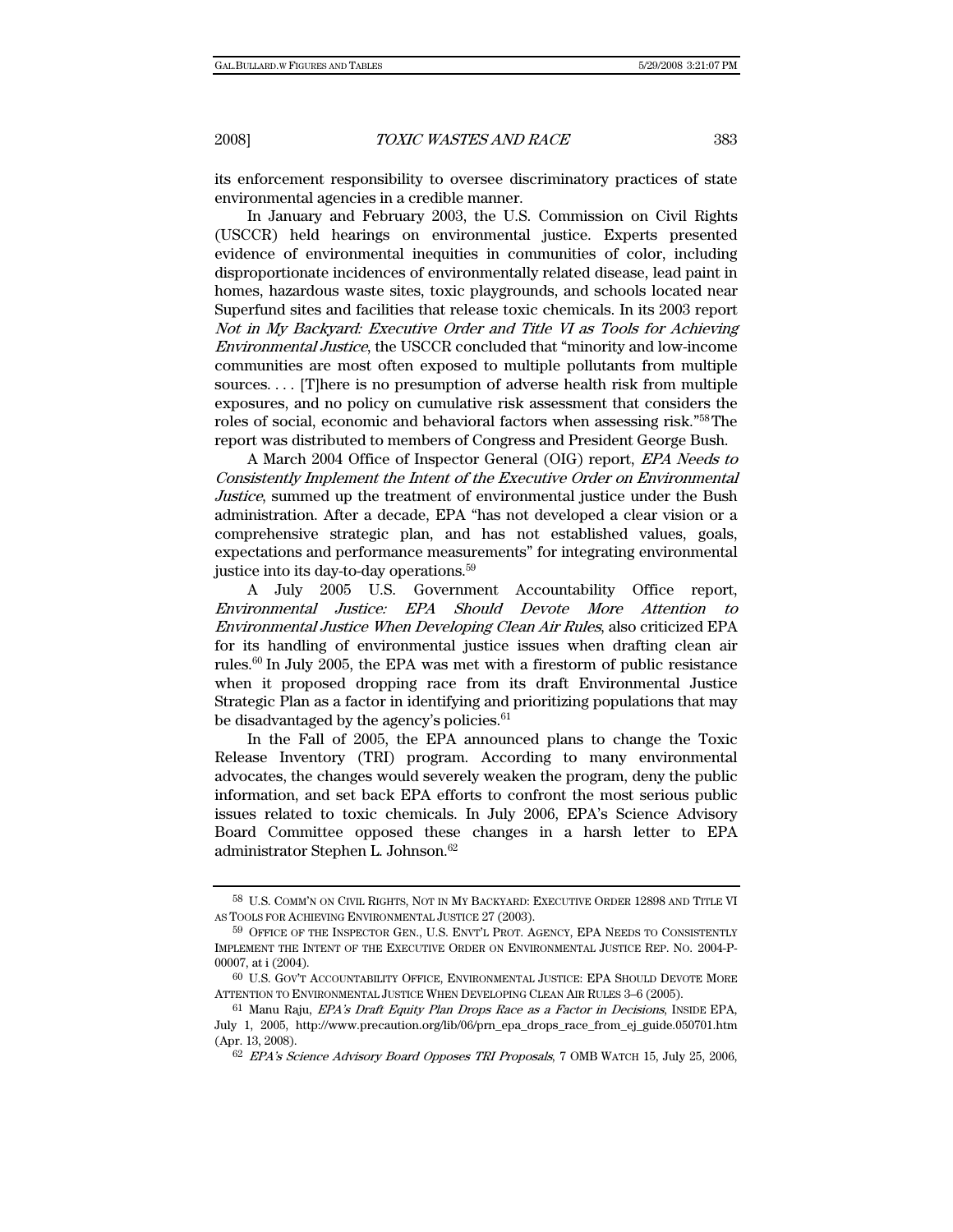In December 2006, the EPA announced final rules that undermine this critical program by eliminating detailed reports from more than 5000 facilities that release up to 2000 pounds of chemicals every year. They also eliminated detailed reports from nearly 2000 facilities that manage up to 500 pounds of chemicals known to pose some of the worst threats to human health, including lead and mercury.63 Some of the extraneous changes include a two year reporting requirement (instead of the more adequate yearly reporting currently in place), raising the threshold amount required to report toxic releases, the elimination of more detailed compulsory industry reporting, and the weakening of other important programs at EPA because of the lack of relevant information previously generated with TRI data. $64$  The program was widely credited with reducing releases of program chemicals by 65%.

Similarly, an October 2007 GAO report indicates that EPA's recent rules weakening TRI could reduce availability of toxic chemical information used to assess environmental justice and reduce the amount of information about toxic chemical releases, without providing significant savings to facilities.<sup>65</sup> According to the GAO, EPA's new rules would make significantly less information available to communities, but would save companies little—an average of less than \$900 per facility.66

In September 2006, the EPA's Office of Inspector General (IG) issued another study, EPA Needs to Conduct Environmental Reviews of Its Program, Policies, and Activities, chastising the agency for falling down on the job when it comes to implementing environmental justice reviews.<sup>67</sup> The IG study may be new but its findings are not. The IG recommended and EPA accepted the following recommendations:

- Require the Agency's program and regional offices to identify which programs, policies, and activities need environmental justice reviews and require these offices to establish a plan to complete the necessary reviews.
- Ensure that environmental justice reviews determine whether the programs, policies, and activities may have a disproportionately high and adverse health or environmental impact on minority and low-income populations.
- Require each program and regional office to develop, with the assistance of the Office of Environmental Justice, specific environmental justice review guidance, which includes protocols, a framework, or directions for conducting environmental justice reviews.

http://www.ombwatch.org/article/articleview/3526/1/241?TopicID=1 (last visited Apr. 13, 2008). 63 U.S. GOV'T ACCOUNTABILITY OFFICE, ENVIRONMENTAL RIGHT-TO-KNOW: EPA'S RECENT RULE COULD REDUCE AVAILABILITY OF TOXIC CHEMICAL INFORMATION USED TO ASSESS ENVIRONMENTAL

JUSTICE, TESTIMONY BEFORE THE SUBCOMMITTEE ON ENVIRONMENT AND HAZARDOUS MATERIALS, COMMITTEE ON ENERGY AND COMMERCE, HOUSE OF REPRESENTATIVES, available at http://www.gao.gov/new.items/d08115t.pdf.

<sup>64</sup> Id. at 2.

 $65\,$  Id. at 5.

 $66\,$   $\emph{Id.}$  at 6.

<sup>67</sup> U.S. OFFICE OF INSPECTOR GEN., EPA NEEDS TO CONDUCT ENVIRONMENTAL JUSTICE REVIEWS OF ITS PROGRAMS, POLICIES, AND ACTIVITIES 5 (2006).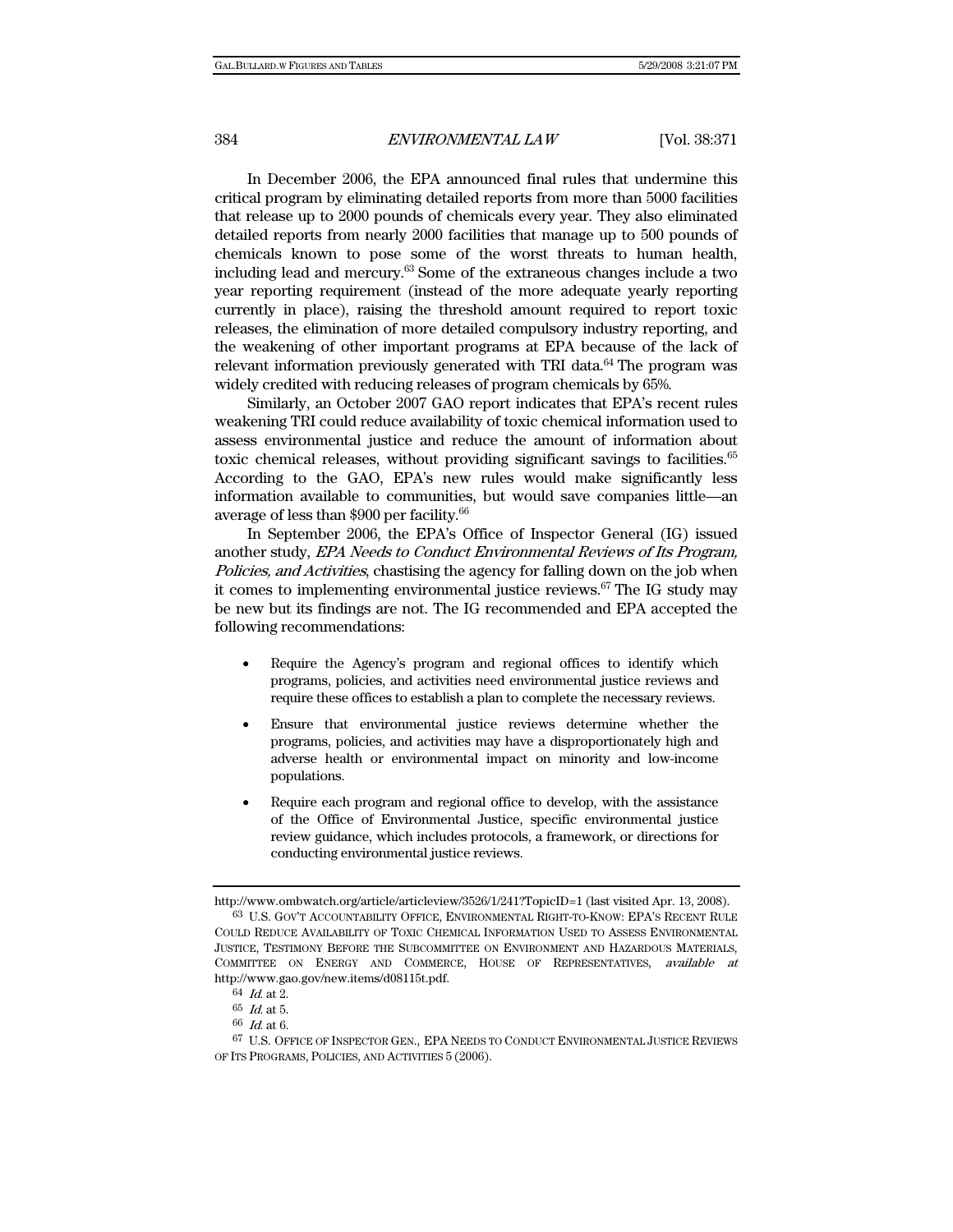• Designate a responsible office to (a) compile the results of environmental justice reviews, and (b) recommend appropriate actions to review findings and make recommendations to the decision-making office's senior leadership.68

In the fall of 2006, EPA continued to dismantle long-standing environmental justice initiatives around the country. The EPA's Northwest regional office announced the elimination of the local environmental justice office. The proposal calls for reassigning members of its environmental justice program to new divisions and eliminating its director's position.<sup>69</sup>According to EPA officials, the changes are part of ongoing staff cuts and reorganization at the agency, but they will not diminish the importance of environmental justice or civil rights issues.70

#### V. ASSESSING DISPARITIES IN ENVIRONMENTAL BURDENS

As mentioned, the publication in 1987 of Toxic Wastes and Race led to increased public awareness about disproportionate environmental burdens in people of color communities and fueled the growing environmental justice movement. It also led to a closer examination by academic researchers of the claims in the report and social movement addressing the extent, causes, and consequences of disproportionate environmental burdens. Indeed, the number of research studies examining racial and socioeconomic disparities around environmentally hazardous sites has grown dramatically and steadily over the twenty years since publication of Toxic Wastes and Race.

In that time period, three systematic reviews of the existing research have been conducted.<sup>71</sup> All these reviews have found a preponderance of evidence that environmental hazards of a wide variety are distributed inequitably by race and socioeconomic status. Most subsequent studies have found racial and socioeconomic disparities to be statistically significant, but the disparities often have been found to be modest.72 In 2006, Professors Paul Mohai and Robin Saha explained how much of the early environmental justice

<sup>68</sup> Id. at 7–8.

<sup>69</sup> Lisa Stiffler, EPA Budget Reduction Could Expose More Minorities, Poor to Pollution, SEATTLE POST-INTELLIGENCER, Oct. 16, 2006, at A1.

<sup>70</sup> James Hagengruber, EPA Cutbacks Greeted with Criticism: Groups Say Office of Civil Rights and Environmental Justice Gutted, SPOKESMAN-REV., Oct. 31, 2006, at 1B.

<sup>71</sup> Paul Mohai & Bunyan Bryant, Environmental Racism: Reviewing the Evidence, in RACE AND THE INCIDENCE OF ENVIRONMENTAL HAZARDS 163–76 (Paul Mohai & Bunyan Bryant eds., 1992); Benjamin A. Goldman, NOT JUST PROSPERITY: ACHIEVING SUSTAINABILITY WITH ENVIRONMENTAL JUSTICE 8 (1993); Evan J. Ringquist, Assessing Evidence of Environmental Inequities: A Meta-Analysis, 24 J. POL'Y ANALYSIS & MGMT. 223, 223–47 (2005).

 $72$  Douglas L. Anderton et al., *Environmental Equity: The Demographics of Dumping*, 31 DEMOGRAPHY 229, 235–36 (1994) (finding education and occupation to be significant indicators of waste facilities in a region, but not race); John Michael Oakes et al., A Longitudinal Analysis of Environmental Equity in Communities with Hazardous Waste Facilities, 25 SOC. SCI. RES. 125, 133-34 (1996); Pamela Davidson & Douglas L. Anderton, The Demographics of Dumping II: Survey of the Distribution of Hazardous Materials Handlers, 37 DEMOGRAPHY 461, 462–63 (2000); Ringquist, supra note 71.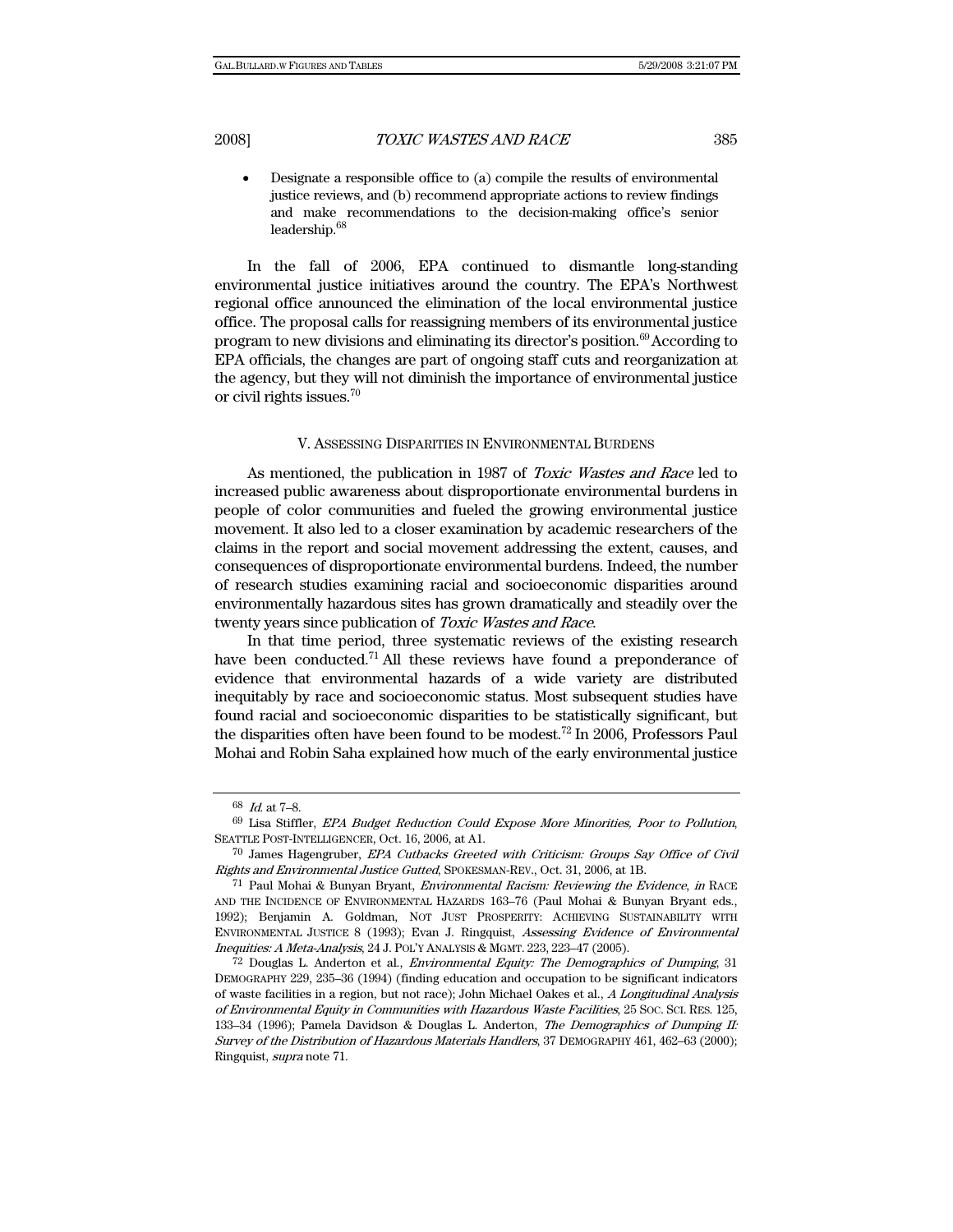research employed methods that failed to adequately account for where people live in relation to hazardous sites.73 If it is true that a disproportionate number of people of color and poor people live near environmental hazards, then failure to adequately match the location of where people live and where environmentally hazardous sites are located will lead to an underestimation of these disparities.

In this section, we describe advances in environmental justice research that better determine where people live in relation to where hazardous sites are located than do earlier, more traditional methods. We show that by better matching the locations of people and hazardous sites, racial and socioeconomic disparities around the nation's hazardous waste facilities are found to be far greater than what previous studies have shown. The differences are even greater than those reported in Toxic Wastes and Race.

The traditional method of conducting environmental justice analyses is to use census data to look at the racial and socioeconomic characteristics of people living inside geographic units, such as zip code areas and census tracts, containing or "hosting" hazardous sites, and then compare these against the racial and socioeconomic characteristics of the geographic units not containing or hosting the sites. In making this comparison, researchers have tended to assume that people living in the host units are located closer to the hazardous sites under investigation than those living in the non-host units. However, this is not necessarily true. First, the hazardous sites may be near the boundary of the host units, and hence the area and populations of neighboring units may be as close to the sites as those of the hosts. Note the proximity of adjacent units west and south of the unit containing a commercial hazardous waste facility in Figure 1A. Hazardous waste facilities and other potential environmental hazards located near the boundaries of their host units are not rare. Mohai and Saha, for example, found that almost 50% of commercial hazardous waste facilities are located within a quarter mile of their host tract boundaries while more than 70% are located within a half mile.74

Second, there is a great deal of variation in the size of the geographic units typically used in environmental justice analyses. Depending on size, not all the units do an equally good job of controlling for the proximity between hazardous sites and nearby residential populations. Again as an illustration, Mohai and Saha found that the smallest census tract containing a commercial hazardous waste facility is less than one-tenth of a square mile, while the largest is over 7500 square miles, with all sizes in between.75 When a host unit is small, such as the tract that is only one-tenth of a square mile, then anyone living in it will necessarily live close to the facility. However, if a host unit is large, such as the tract that is over 7500 square miles in area, most people in it likely live quite far from the facility, especially if the facility is located on the tract's boundary, as it is in Figure 1B.

<sup>73</sup> Paul Mohai & Robin Saha, Reassessing Racial and Socioeconomic Disparities in Environmental Justice Research, 43 DEMOGRAPHY 383, 383–99 (2006).

 $^{74}\,$   $\emph{Id.}$  at 384.

<sup>75</sup> Id. at 390.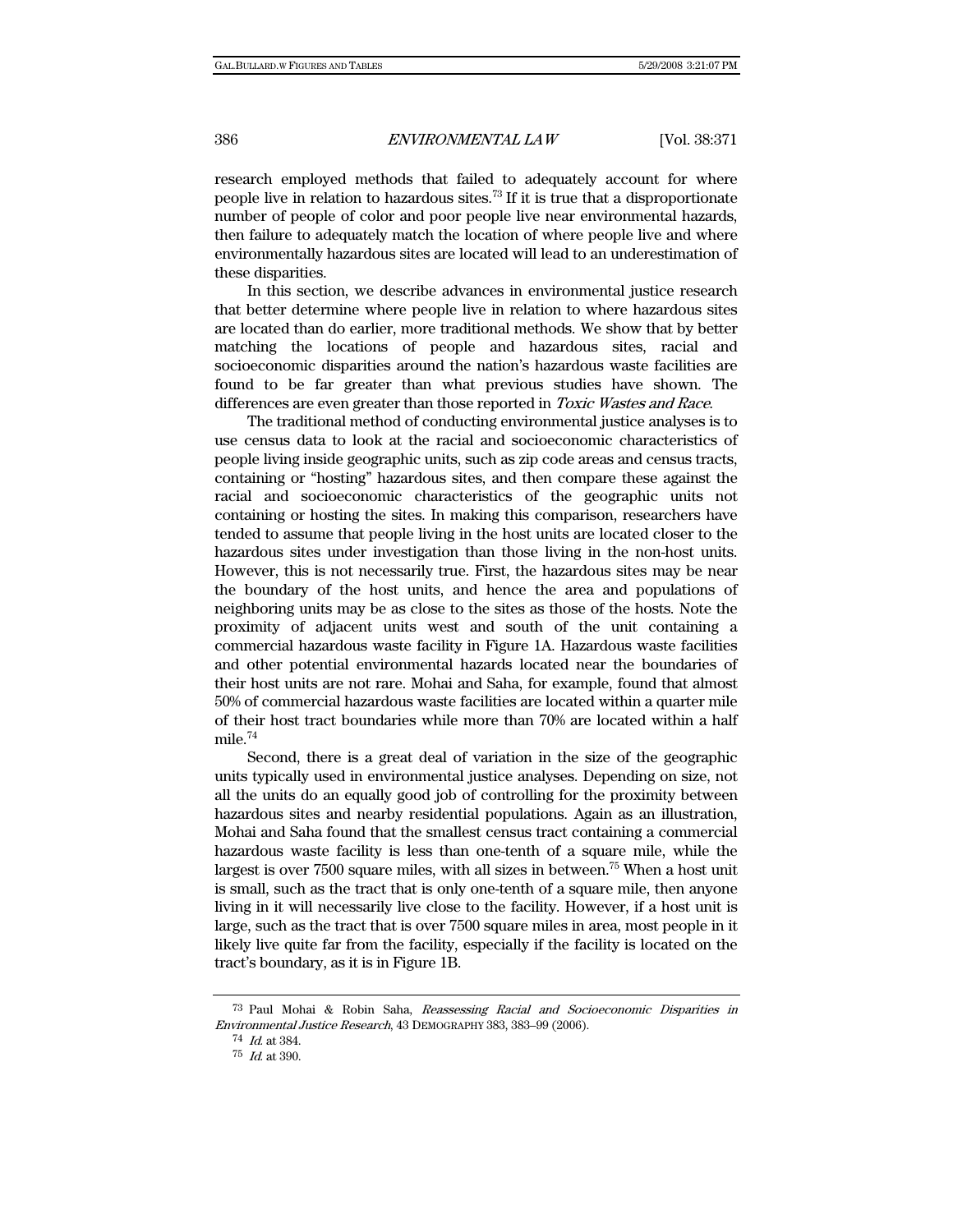\$ **Facility and 5 km. circle** Figure 1A: Host tract and 1, 3, and 5 km. circles Figure 1B: Largest host tract in U.S.  $\frac{1}{2}$   $\frac{1}{2}$   $\frac{1}{2}$   $\frac{1}{2}$   $\frac{1}{2}$   $\frac{1}{2}$   $\frac{1}{2}$   $\frac{1}{2}$   $\frac{1}{2}$   $\frac{1}{2}$   $\frac{1}{2}$   $\frac{1}{2}$   $\frac{1}{2}$   $\frac{1}{2}$   $\frac{1}{2}$   $\frac{1}{2}$   $\frac{1}{2}$   $\frac{1}{2}$   $\frac{1}{2}$   $\frac{1}{2}$   $\frac{1}{2}$   $\frac{1}{2}$  Figure 1C: 1, 3, and 5 km. host neighborhoods using 50% areal containment method Figure 1D: 1, 3, and 5 km. host neighborhoods using areal apportionment method Figure 1E: Overlapping host neighborhoods using 50% areal containment method Figure 1F: Overlapping host neighborhoods using areal apportionment method

# Figure 1: Comparing Methods of Matching Where People and Hazardous Waste Facilities Are Located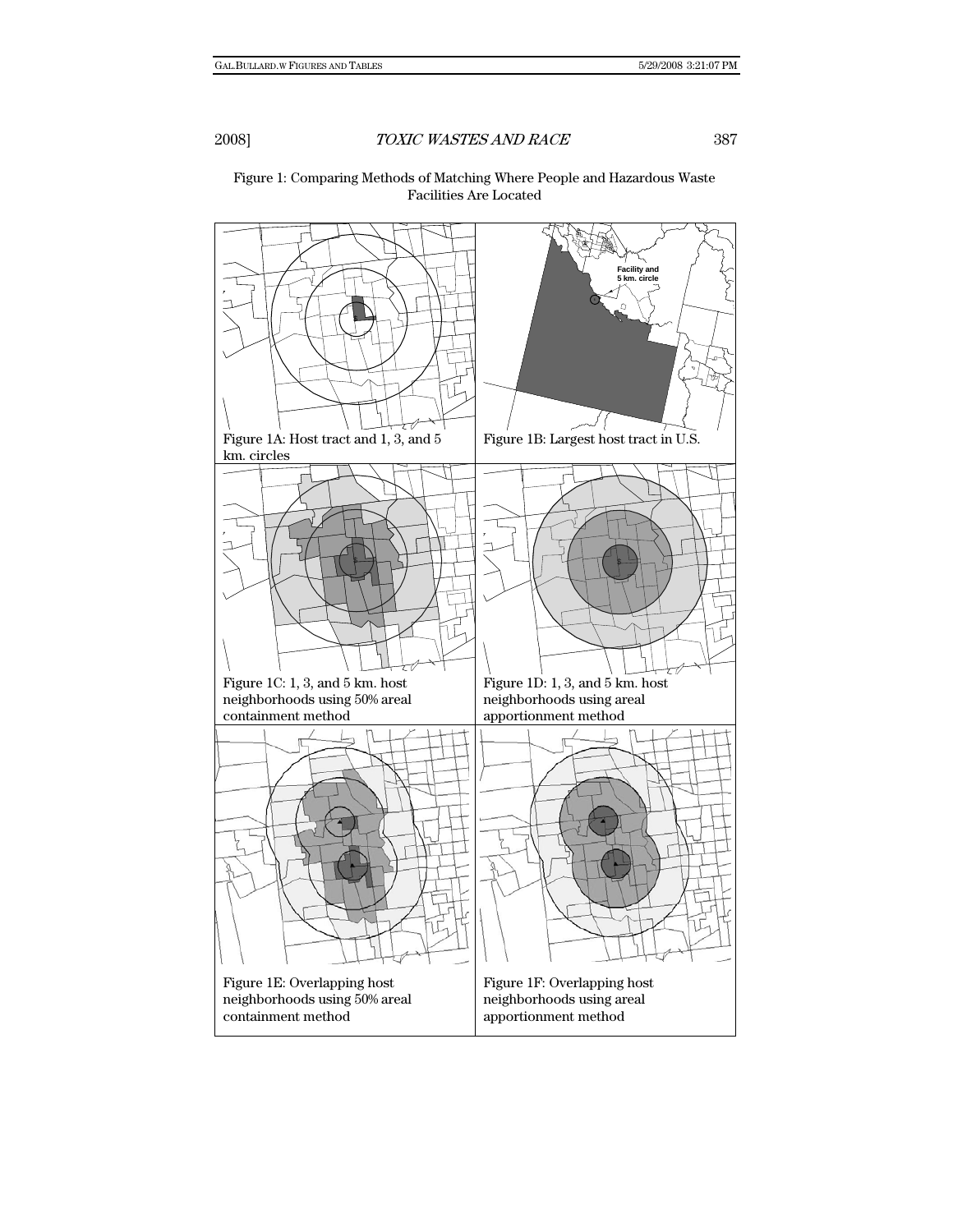As environmental justice research efforts have progressed, newer methods have been introduced that do a better of job of matching where people live with where environmental hazards are located. Mohai and Saha have referred to these methods as "distanced-based" methods.<sup>76</sup> Earlier research did not determine precise geographic locations, just that the environmental hazard and geographic unit were "coincident" (thus the term "unit-hazard coincidence method" has been used to refer to this method). In applying distance-based methods, however, the precise geographic locations of the environmental hazards are determined. Once the precise geographic location of the hazard is known, all geographic units within a specified distance of the hazard—not just the host unit—are combined to form the host neighborhood around the hazard. The racial and socioeconomic characteristics of the host neighborhood are then compared against the characteristics of areas outside the neighborhood.

Figures 1C and 1D provide illustrations of neighborhoods around the hazardous waste facility that are at distances of 1.0, 3.0, and 5.0 kilometers (0.6, 1.8, and 3.1 miles, respectively) from the facility. Note in these figures that not all the neighboring units (in this case census tracts) fit neatly within the specified distances. Some neighboring units may be only partially inside the distance. Should the partially "captured" unit be considered a part of the host neighborhood? If most of the unit—say 90% of it—is within the specified distance, the decision to include it is probably a reasonable one. However, what if only 10% of the unit is captured? Figures 1C and 1D illustrate the results of applying two different rules or methods for making this decision. These have been referred to as the "50% areal containment" and "areal apportionment" methods.77

In applying the 50% areal containment method, any unit with at least 50% of its area within the specified distance of the hazard is considered to be part of the host neighborhood. The result is a roughly circular neighborhood as illustrated in Figure 1C. In applying the areal apportionment method, every unit that is at least partially inside the specified distance, no matter how little is captured, is given some weight in constructing the host neighborhood. Specifically, a portion of the unit's population is used to estimate the population characteristics within the distance. This portion is based on the proportion of the unit's area that lies inside the distance. For example, if 20% of the area of a unit is captured, then 20% of its population is used. If 90% of the area is captured, then 90% of the unit's population is used, and so on. The sum, or aggregate, of these populations is then used to determine the population characteristics within perfectly circular neighborhoods within the specified distances, as illustrated in Figure 1D. If the hazardous sites "cluster"—are so close to each other that their respective neighborhood boundaries overlap—the respective boundaries can be merged such as in Figures 1E and 1F.

<sup>76</sup> Id. at 386–87.

<sup>77</sup> Id. at 387–89.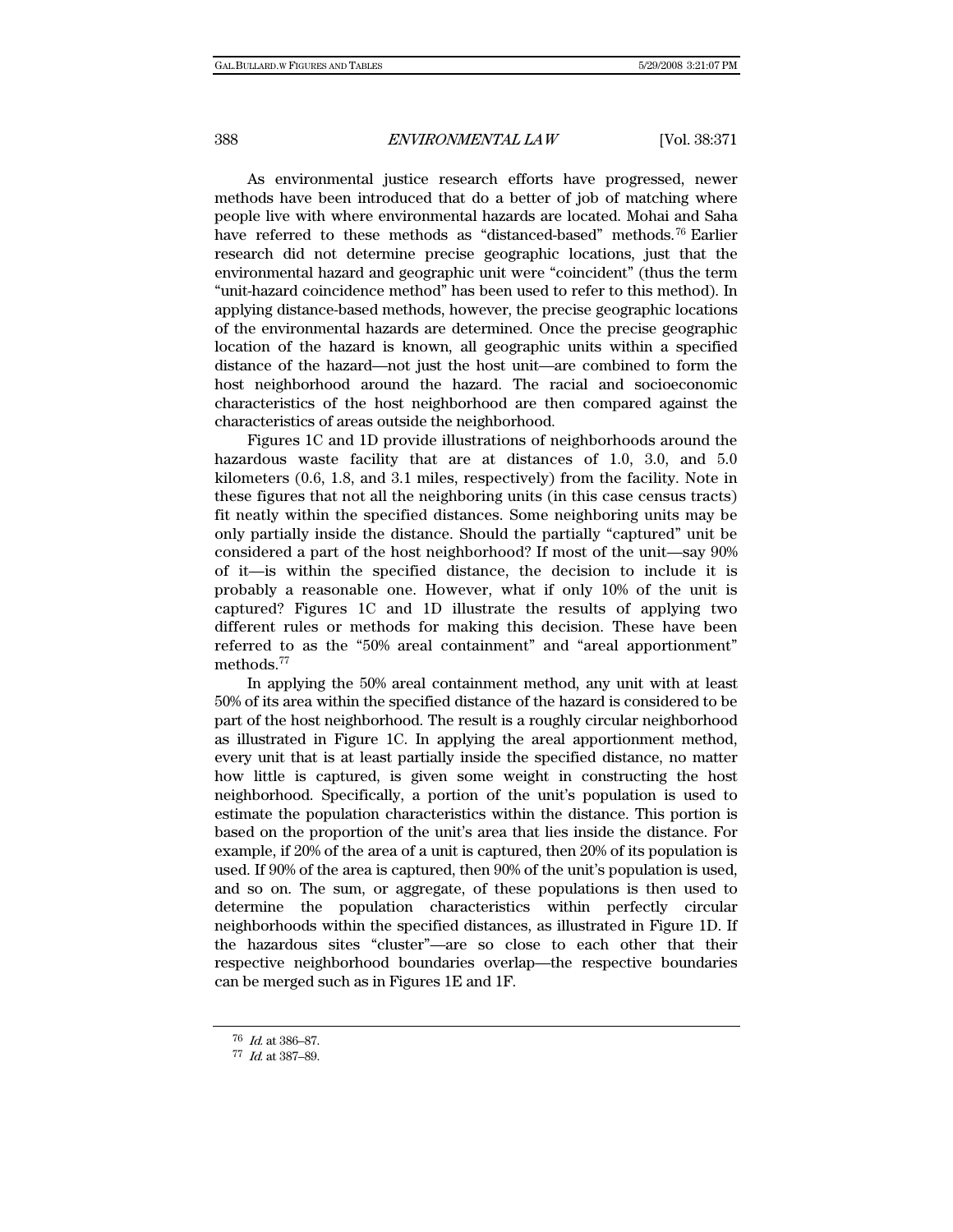Distance-based methods have proven robust.<sup>78</sup> In other words, both 50% areal containment and areal apportionment methods lead to similar estimates about the racial and socioeconomic characteristics of the neighborhoods within specific distances of the nation's hazardous waste facilities. The use of different building block units to construct the neighborhoods—census tracts, zip code areas, or other geographic units such as census block groups—also leads to similar estimates of the characteristics of these neighborhoods.

Commercial hazardous waste treatment, storage, and disposal facilities (TSDFs) analyzed in this section and the next were identified from information provided in 1) the U.S. Environmental Protection Agency's Biennial Reporting System (BRS), 79 2) EPA's Resource Conservation and Recovery Information System (RCRIS), 80 3) EPA's Envirofacts Data Warehouse, 81 and 4) the Environmental Services Directory (EDS). <sup>82</sup> These databases were cross-checked and used to identify commercial hazardous waste TSDFs receiving waste from off-site operating in the U.S. at the time data for the 2000 Census was collected in 1999.  $83$  All together, 413 facilities were identified.  $84$  The status of the facilities, their addresses and precise geographic locations, determined by Geographic Information Systems' (GIS) geocoding procedures, were verified by contacting the companies. Using census tracts as the building block units, GIS also was used to construct circular neighborhoods within 1.0, 2.0, and 3.0 kilometers of the facilities by applying the 50% areal

<sup>78</sup> Paul Mohai & Robin Saha, Racial Inequality in the Distribution of Hazardous Waste: A National-Level Reassessment, 54 SOC. PROBS. 343, 343–70 (2007).

<sup>79</sup> U.S. ENVTL. PROT. AGENCY, NATIONAL BIENNIAL RCRA HAZARDOUS WASTE REPORT (BASED ON 2001 DATA) 1-4, 1-7, 2-4, 3-4, 3-8 (2003), available at http://www.epa.gov/epaoswer/hazwaste/ data/brs01/national.pdf.

<sup>80</sup> U.S. Census Bureau, Introducing LandView III, http://www.census.gov/apsd/pp98/pp.html (last visited Apr. 13, 2008). LandView III is a software program that creates maps based on 1990 demographic data from the U.S. Census Bureau and EPA data on hazardous waste sites from the Resource Conservation and Recovery Information System (RCRIS). Id. LandView III is available for purchase from the U.S. Census Bureau. For more information, see http://www.census.gov/apsd/pp98/pp.html.

<sup>81</sup> U.S. Envt'l Prot. Agency, Envirofacts Data Warehouse, http://www.epa.gov/enviro/html/ technical.html (last visited Apr. 13, 2008). Envirofacts is an on-line database available to authorized users. The authors accessed data covering approximately the time period March 2001 to June 2002.

<sup>82</sup> Environmental Information Limited, Environmental Services Directory, http://www.envirobiz.com/newSearch/EnvSerDir.asp (last visited Apr. 13, 2008). This is an online data service available to paid subscribers. The authors used data from this service for the 2001 to 2002 timeframe.

<sup>83</sup> TOXIC WASTES AND RACE AT TWENTY, supra note 11, at 50, 68 (containing a more detailed description of the methods used to identify and map facilities). The databases pertaining to hazardous waste facilities used in this Article were created at the University of Michigan's School of Natural Resources and Environment between 2001 and 2004 through grants from the Sociology Program and Geography and Regional Science Program of the National Science Foundation (#0099123). The opinions, findings, conclusions, and recommendations expressed in this Article, however, are those of the authors and do not necessarily reflect the views of the NSF.

<sup>84</sup> TOXIC WASTES AND RACE AT TWENTY, supra note 11, at 41.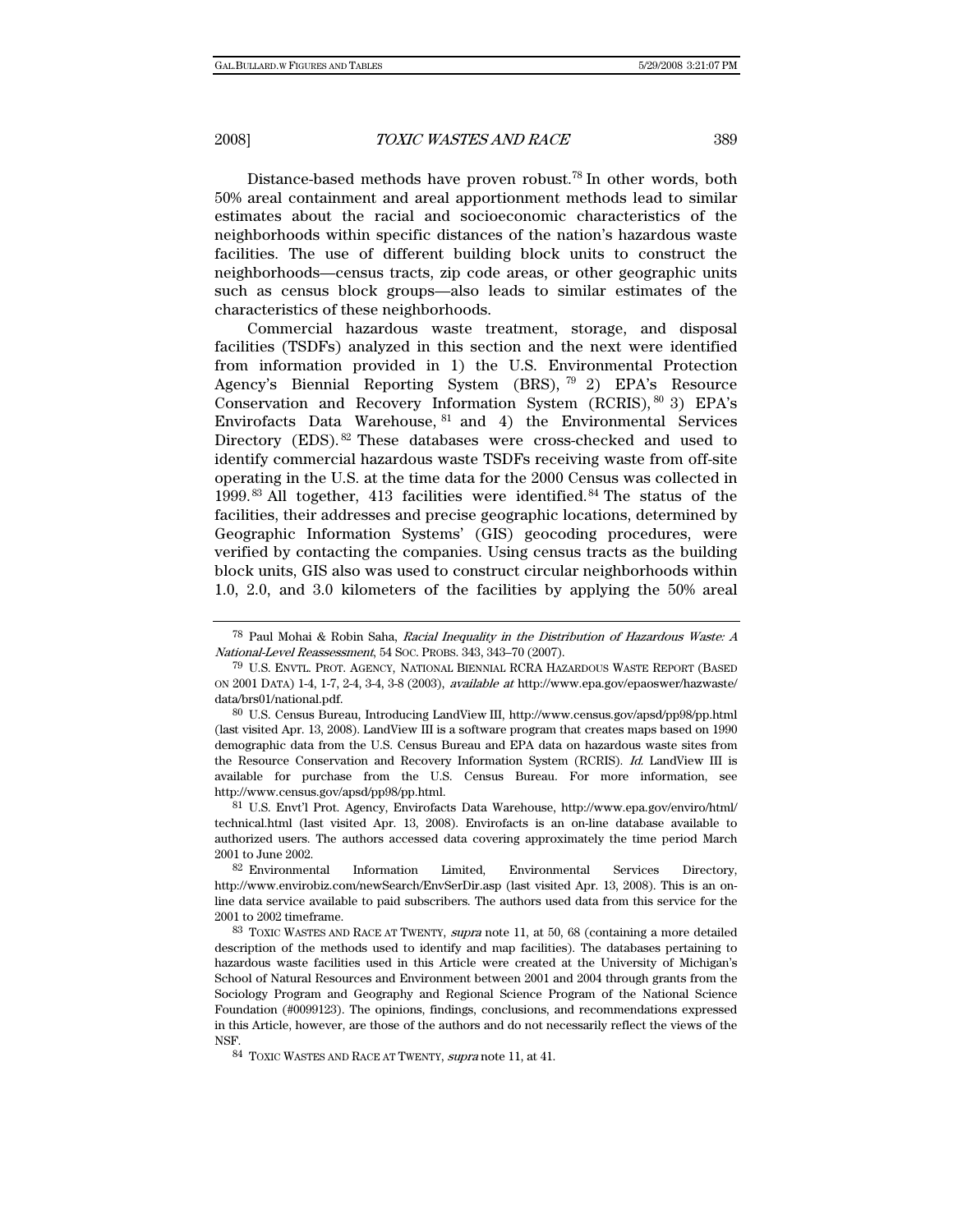containment and areal apportionment methods. The demographic characteristics of these neighborhoods were determined using 1990 census data.85 The 1990 census data were used in order to better compare the results of using distance-based methods with those using the more traditional unit-hazard coincidence method since most of the earlier studies relied on the 1990 census. The percentages of people of color and those of low socioeconomic status were found to be greater at each of the distances of 1.0, 2.0, and 3.0 kilometers using either 50% areal containment or areal apportionment methods than when using the unithazard coincidence method.



Figure 2: Comparing Results of Past Studies Using Unit-Hazard Coincidence Method with Results Using Distance-Based Methods (1980 and 1990 Census and 1993 Estimates)

Figure 2 illustrates the outcome for people of color percentages, although similar outcomes are found for the socioeconomic variables, such as poverty rates, mean household incomes, and mean housing values. Specifically, Figure 2 compares the results of past studies that have used the unit-hazard coincidence approach (Columns A to G) with the results of using 50% areal containment and areal apportionment methods (Columns H to J). Columns A, B, and C show the results of the studies that have used zip code areas to identify the areas containing ("hosting") or not containing hazardous waste facilities. Columns D, E, F, and G show the results of

<sup>85</sup> U.S. CENSUS BUREAU, 1990 CENSUS OF POPULATION AND HOUSING SUMMARY FILE 1 (TAPE) TECHNICAL DOCUMENTATION (1990), available at http://www2.census.gov/prod2/decennial/ documents/D1-D90-S100-14-TECH-01.pdf.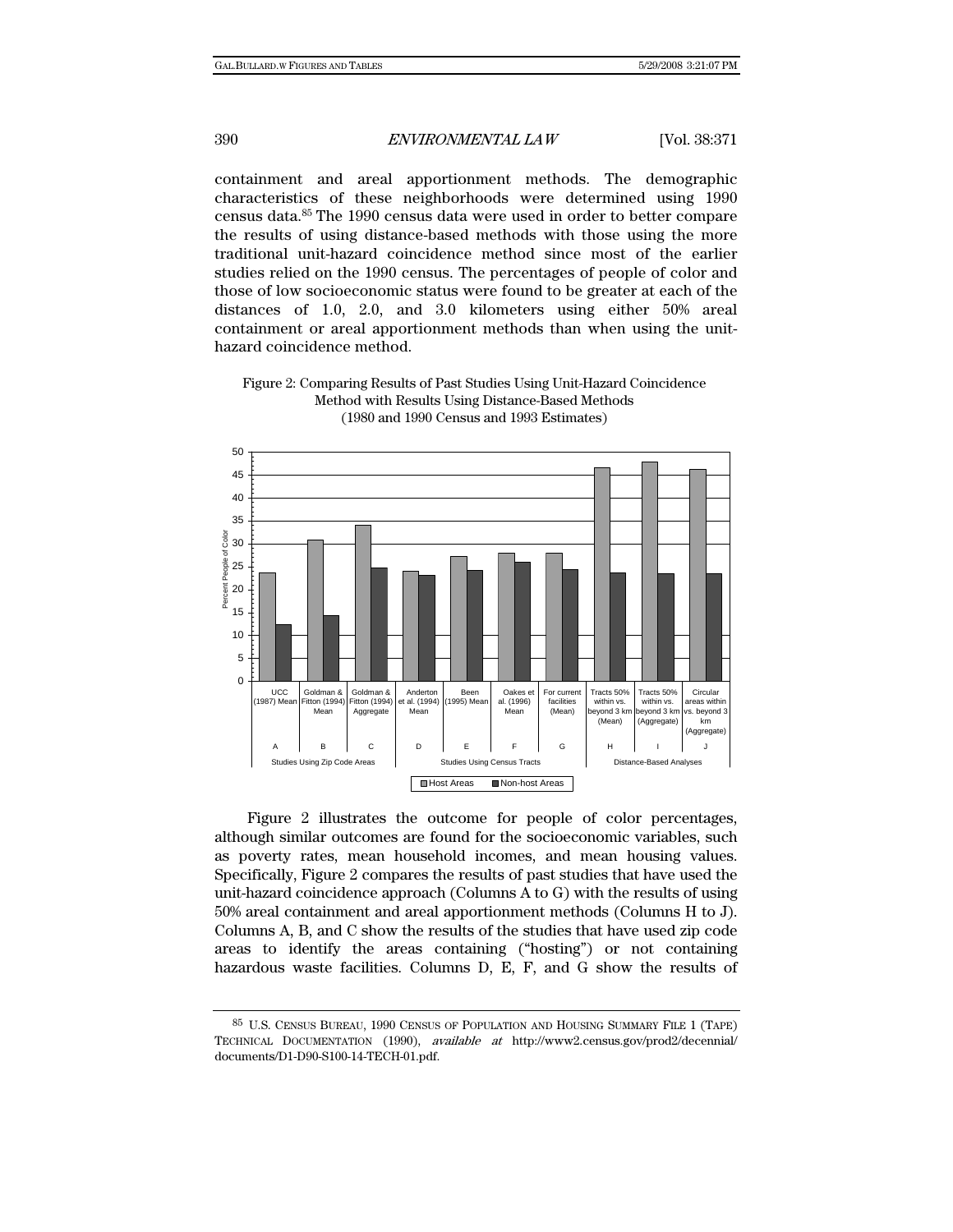studies that have used census tracts to identify host and non-host areas. Generally, studies using zip code areas have found bigger differences in the people of color percentages between host and non-host areas than the studies using census tracts. For example, the 1987 United Church of Christ study, using 1980 census data, found that the average people of color percentage in zip code areas containing a hazardous waste facility to be 23.7% compared to only 12.3% for zip code areas not containing a facility  $(Column A)<sup>86</sup>$ 

In their 1994 update to the UCC study, Benjamin Goldman and Laura Fitton used 1990 census data and found that the average people of color percentages for host and non-host zip code areas were 30.8% and 14.4%, respectively (Column B).<sup>87</sup> In summing (aggregating) populations in zip code areas, rather than averaging them, Goldman and Fitton found the people of color percentages in host and non-host zip code areas were 34.0% and 24.7%  $(Column C).$ <sup>88</sup>

As mentioned, estimated disparities using the unit-hazard coincidence method have been even less when census tracts are used instead of zip code areas. For example, Anderton et al. (1994), using the 1980 census data, found average people of color percentages in host and non-host tracts of 24.0% and 23.0%, respectively (Column D).89 Oakes et al., using 1990 census data, found these percentages to be  $28.0\%$  vs.  $26.0\%$ , respectively (Column F).<sup>90</sup>Both Anderton et al. and Oakes et al. omitted rural areas and some metropolitan areas from their analyses,<sup>91</sup> and thus did not design their studies similarly to the UCC and Goldman and Fitton studies.<sup>92</sup> However, even when the study designs are constructed similarly to that of the UCC, the differences in the average people of color percentages between host and non-host census tracts, although somewhat bigger, are still relatively small. For example, Been, using 1990 census data, found these to be 27.2% and 24.2%,

<sup>86</sup> TOXIC WASTES AND RACE, supra note 2, at 14.

<sup>87</sup> TOXIC WASTES AND RACE REVISITED, supra note 4, at 1, 5.

<sup>88</sup> Id. at 8–9.

<sup>89</sup> Anderton et al., supra note 72, at 235.

<sup>90</sup> Oakes et al., supra note 72, at 133. Neither Oakes et al. nor Anderton et al. presented overall people of color percentages, as the United Church of Christ, Goldman and Fitton, and Been studies did. Id.; Anderton et al., supra note 72, at 235; TOXIC WASTES AND RACE, supra note 2, at 14; TOXIC WASTES AND RACE REVISITED, supra note 4, at 5, 8–9; Vicki Been, Analyzing Evidence of Environmental Justice, 11 J. LAND USE & ENVTL. L. 1, 22 (1995). Instead, they presented percentages for African Americans and Latinos separately. In order to more easily compare the results of the two former studies with those of the latter, the African American and Hispanic percentages were summed to produce an overall people of color percentage. See also Paul Mohai, The Demographics of Dumping Revisited: Examining the Impact of Alternate Methodologies in Environmental Justice Research, 14 VA. ENVTL. L.J. 615, 621–23 (1995). Mohai points out that such summing is a reasonable approximation of the overall people of color percentages in the U.S. because the proportion of racial and ethnic groups other than African Americans and Latinos is in comparison small. Id. at 623. The overlap between the African American and Latino percentages is likewise very small. For example, in the 1980 census African Americans and Latinos made up 97.7% of all racial and ethnic minorities while the overlap between these two categories was less than 1.0%. Id. at 621–23.

<sup>91</sup> Oakes et al., supra note 72, at 130.

<sup>92</sup> Id. at 128.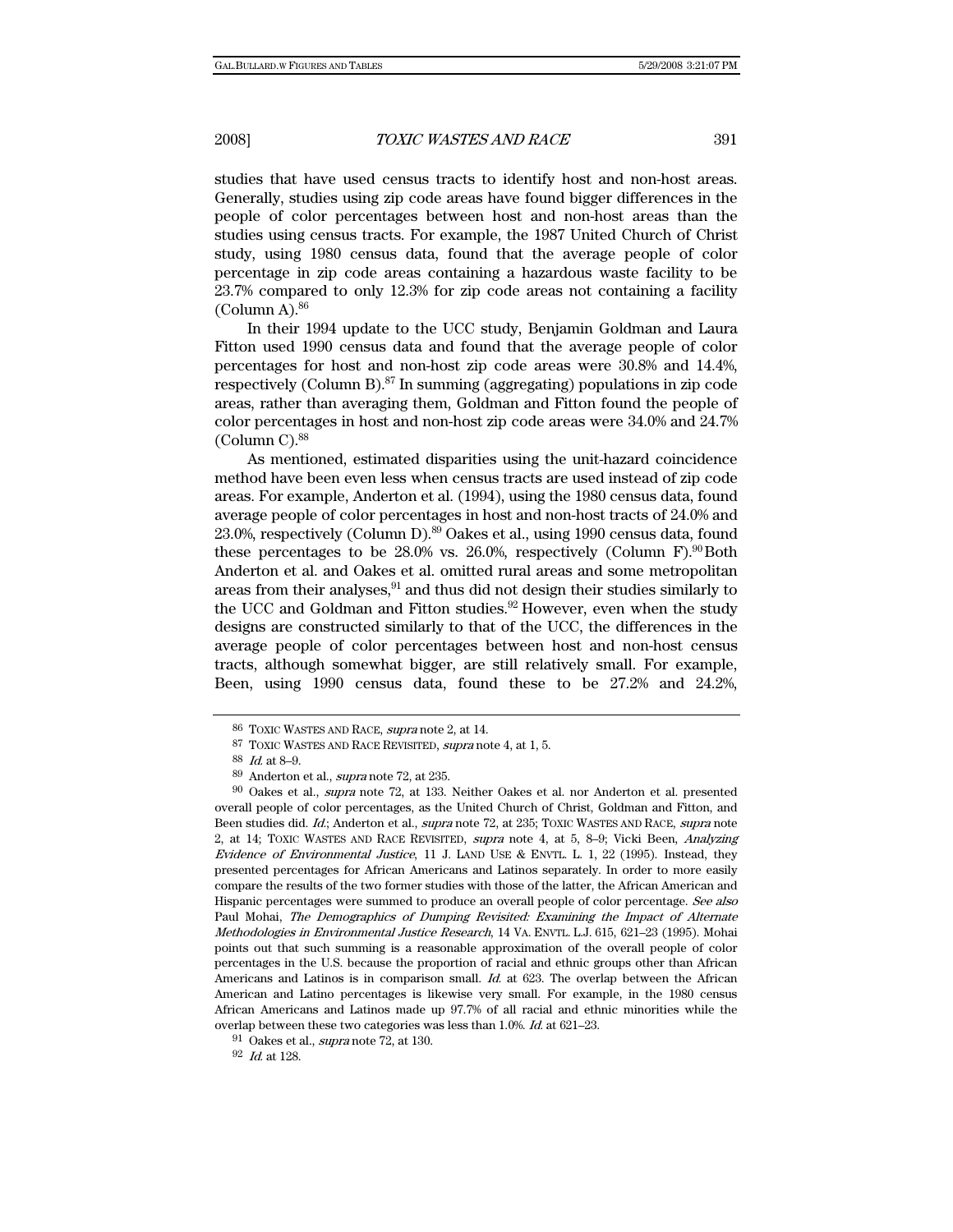respectively (Column E),  $93$  while applying the unit-hazard coincidence method and 1990 census to the current universe of 413 hazardous waste facilities leads to similar results of 27.9% and 24.4% (Column G).

The newer, distance-based methods, which better match where people and environmentally hazardous sites are located, reveal much larger racial disparities in the distribution of hazardous waste facilities. Columns H, I, and J display the people of color percentages within and beyond three kilometers of the nation's hazardous waste TSDFs using 50% areal containment and areal apportionment methods. Column H shows differences in the people of color percentages applying the 50% areal containment method in which percentages for census tracts have been averaged. Column I also shows differences in the people of color percentages applying the 50% areal containment method, but in which the populations of the tracts have first been aggregated (summed). Column J shows differences in the people of color percentages applying the areal apportionment method, and, here also, the percentages are for the aggregate populations within and beyond the three-kilometer distances.

As can be seen, regardless of which distance-based method is applied and regardless of whether populations are averaged or summed, the proportion of people of color estimated to be within three kilometers of a hazardous waste facility is between 46% and 48%, while the proportion of people of color estimated to be beyond this distance is between 23% and 24%. Thus, both the concentration of people of color around the nation's hazardous waste facilities (about 46%) and disparities between host and nonhost areas (over 20%) are far greater when distance-based (Columns H to J), as opposed to unit-hazard coincidence (Columns A to G) methods are applied.

In sum, newer methods that better match where people and environmental hazards are located indicate that such disparities are even greater than what the previous studies have shown. Given the attention to environmental injustice fueled by the evidence of the 1987 Toxic Wastes and Race and other prior studies, a finding that racial and socioeconomic disparities around hazardous sites are even greater than previously reported when these methods are applied underscores the urgency of finding solutions to this problem. In the next section, the newer methods are applied to the most recent data on hazardous waste facility location and the 2000 census to make a more detailed and updated assessment of the current extent of racial and socioeconomic disparities in the distribution of the nation's hazardous waste facilities.

#### VI. ASSESSMENT OF CURRENT DISPARITIES

In 2001, industry in the United States generated approximately 41 million tons of hazardous wastes.<sup>94</sup> Under the Resource Conservation and

<sup>93</sup> Been, supra note 90, at 1–36.

<sup>94</sup> U.S. ENVTL. PROT. AGENCY, supra note 79, at 1-1 (2003).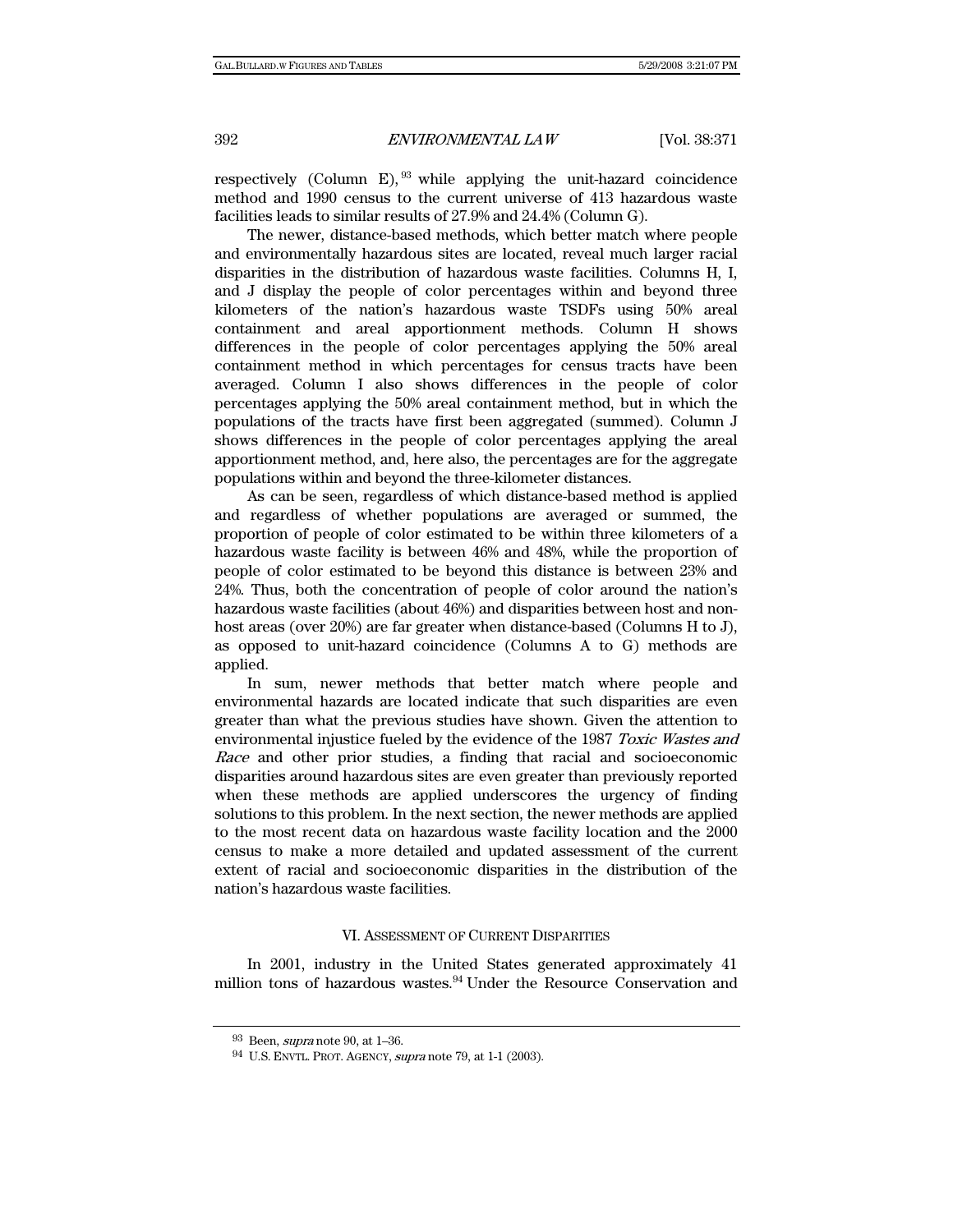Recovery Act of 1976 (RCRA), $95$  hazardous wastes must be managed by specially designed facilities referred to as treatment, storage, and disposal facilities (TSDFs).96 Companies operating such facilities are required to obtain permits from state and sometimes federal environmental agencies and conform to local land use regulations. However, as the November 2006 explosion of stored hazardous wastes in Danvers, Massachusetts illustrates, TSDFs can adversely impact nearby residents even when operated according to accepted specifications.97 The city of East Palo Alto was home to Romic Environmental Technologies, a commercial facility that had endangered workers and the surrounding community by operating with only a provisional permit and releasing large amounts of hazardous air pollutants into the environment.98 Indeed, hazardous waste facilities are well known as serious risks to health, property, and quality of life.<sup>99</sup> As a result of these threats, public opposition to siting of TSDFs is nearly universal, especially for high-profile facilities such as incinerators and landfills, and new facility sitings have tended to follow the path of least political resistance.<sup>100</sup>

98 See Raj Jayadev, Silicon Valley's Dirty Secret, METROACTIVE, Jan. 3–9, 2007, http://www.metroactive.com/metro/01.03.07/environmental-racism-0701.html (last visited Apr. 13, 2008) (providing an overview of the chemical leaks, accidents, and explosions at the plant); Suzanne Bohan, State Orders Romic Closed, PALO ALTO DAILY NEWS, Aug. 31, 2007, http://www.paloaltodailynews.com/article/2007-8-31-epa-romic (last visited Apr. 13, 2008) (reporting that citizen protests and a long record of fines and penalties for numerous violations have resulted in the California Department of Toxic Substances Control ordering the closure this facility).

<sup>100</sup> Robert D. Bullard & Beverly Hendrix Wright, *Blacks and the Environment*, 14 HUMBOLDT

<sup>95</sup> Resource Conservation and Recovery Act of 1976, 42 U.S.C. §§ 6901–6992k (2000) (amending Solid Waste Disposal Act, Pub. L. No. 89-272, 79 Stat. 992).

 $96$  *Id.* § 6922(a)(5) (2000).

<sup>97</sup> Beth Daley, Oversight Gap Cited on Waste at Danvers Site, BOSTON GLOBE, Nov. 29, 2006, http://www.boston.com/news/local/articles/2006/11/29/oversight\_gap\_cited\_on\_waste\_at\_danve rs\_site/ (last visited Apr. 13, 2008) (revealing that "[e]nvironmental regulators never inspected hazardous materials storage practices" at the Danvers chemical plant). The explosion in Danvers damaged over 60 buildings, displaced 300 to 400 people, and rendered 15 to 25 houses uninhabitable. Andrew Ryan, Firefighters Use Foam at Blast Site, Described as a 'War Zone', BOSTON GLOBE, Nov. 22, 2006, http://www.boston.com/news/globe/city\_region/breaking\_news/ 2006/11/firefighters\_to.html (last visited Apr. 13, 2008).

<sup>99</sup> Numerous studies document adverse health and property value impacts of hazardous waste facilities on surrounding neighborhoods. See, e.g., Akerke Baibergenova et al., Low Birth Weight and Residential Proximity to PCB-Contaminated Waste Sites, 111 ENVTL. HEALTH PERSP. 1352 (2003); H. Dolk et al., Risk of Congenital Anomalies Near Hazardous-Waste Landfill Sites in Europe: The EUROHAZCON Study, 352 LANCET 423 (1998); H.M.P. Fielder et al., Assessment of Impact on Health of Residents Living Near the Nant-y-Gwyddon Landfill Site: Retrospective Analysis, 320 BRIT. MED. J. 19 (2000); Sandra A. Gerschwind et al., Risk of Congenital Malformations Associated with Proximity to Hazardous Waste Sites, 135 AM. J. EPIDEMIOLOGY 1197 (1992); Arthur C. Nelson et al., Price Effects and Landfills on House Values, 68 LAND ECON. 359 (1992); M. Vrijheid et al., Hazard Potential Ranking of Hazardous Waste Landfill Sites and Risk of Congenital Anomalies, 59 J. OCCUPATIONAL & ENVTL. MED. 768 (2002). Perceptions of risk, and thus quality of life impacts, related to waste sites have also been variously noted. See, e.g., MICHAEL R. EDELSTEIN, CONTAMINATED COMMUNITIES: COPING WITH RESIDENTIAL TOXIC EXPOSURE 65–78 (2d ed. 2004); Susan J. Elliott et al., Modeling Psychosocial Effects of Exposure to Solid Waste Facilities, 37 Soc. Sci. & MED. 791 (1993). See also Saha & Mohai, supra note 7, at 625–28 (providing a review of environmental justice empirical studies).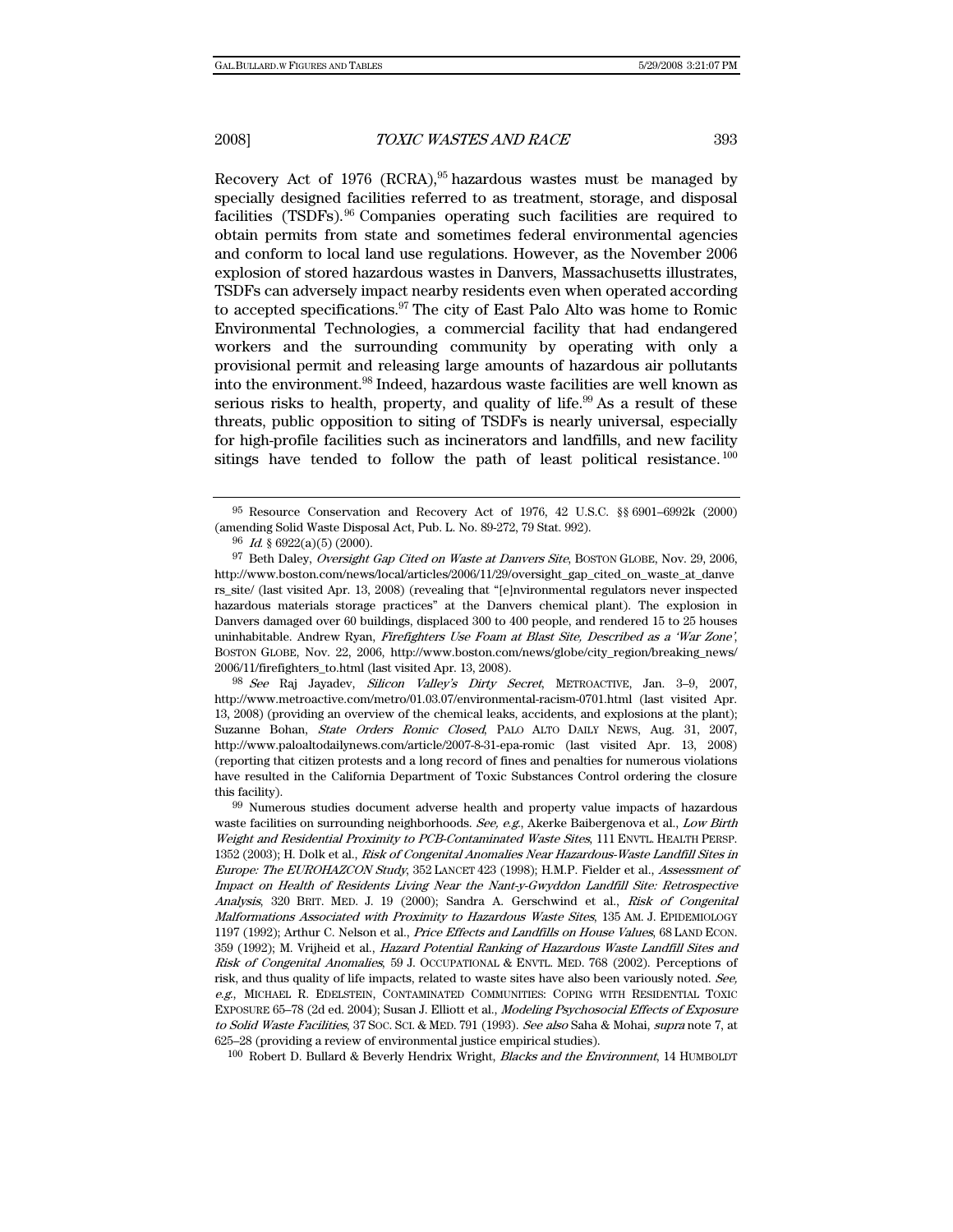Although in recent decades communities of color have begun to mount their own resistance, their limited scientific, technical, and legal resources have historically made such communities vulnerable to facility sitings.<sup>101</sup>

This section employs the same methods and database of 413 commercial hazardous waste facilities as the previous section, but utilizes 2000 census data instead of 1990 data to assess the current extent of racial and socioeconomic disparities for the nation as a whole. In addition, disparities are examined by state, which allows us to determine whether national trends are the result of contributions from particular parts of the country and to detect environmental justice "hot spots," i.e., areas with high concentrations of TSDFs and large racial or socioeconomic disparities. In addition to providing an analysis of metropolitan areas, where most hazardous waste facilities are located, we examine whether disparities are greater for host neighborhoods where multiple facilities are clustered and where risks are therefore also likely to be concentrated.<sup>102</sup> Finally, following the example of many other environmental justice empirical analyses, we conclude the assessment using 2000 census data with a multivariate analysis of the importance of race as a predictor of facility locations in comparison to socioeconomic status and other non-racial factors. We thereby determine if race still matters twenty years after the publication of Toxic Wastes and Race in the United States.

The approach used to assess racial and socioeconomic disparities employed is to compare the demographic characteristic of populations living within three kilometers (approximately 1.8 miles) of a TSDF nationally, by state and so forth to the demographic characteristics in corresponding areas without facilities, i.e., areas beyond three kilometers of a TSDF.<sup>103</sup> Three kilometers corresponds to the distance within which empirical studies have noted adverse health, property value, and quality of life impacts associated with hazardous waste sites, including hazardous waste facilities.<sup>104</sup> This

J. SOC. REL. 165, 171 (1987); Saha & Mohai, supra note 7, at 639.

<sup>101</sup> Robert D. Bullard, Solid Waste Sites and the Black Houston Community, 53 Soc. INQUIRY 273, 285 (1983); BULLARD, supra note 1, at 1–5; Dorceta E. Taylor, Mobilizing for Environmental Justice in Communities of Color: An Emerging Profile of People of Color Environmental Groups, in ECOSYSTEM MANAGEMENT: ADAPTIVE STRATEGIES FOR NATURAL RESOURCES ORGANIZATIONS IN THE 21ST CENTURY 33, 51–55 (Jennifer Aley et al. eds., 1998).

<sup>&</sup>lt;sup>102</sup> Note that *Toxic Wastes and Race Revisited, supra* note 4, the 1994 update of the original United Church of Christ report, Toxic Wastes and Race, supra note 2, found that people of color were concentrated in the most environmentally hazardous communities as measured by the number of commercial hazardous waste facilities and amounts of hazardous wastes handled. TOXIC WASTES AND RACE REVISITED, *supra* note 4, at 1-2.

 $103$  Racial, socioeconomic, and housing characteristics of circular host neighborhoods of 1, 3, and 5 kilometer radius around the 413 facilities were examined. However, because the results were very consistent regardless of the radius, only findings pertaining to the 3 kilometer radius are reported.

<sup>104</sup> Similarly, the Superfund Hazard Ranking System defines affected populations to be those who live within 4 miles (6.4 km) of sites having groundwater contamination and/or airborne contamination within 1 mile (1.6 km) of sites having soil contamination only, and 15 miles downstream of areas where contaminants enter surface water. See U.S. ENVT'L PROT. AGENCY, HAZARD RANKING SYSTEM GUIDANCE MANUAL 117, 204, 383, 412 (1992), available at http://www.epa.gov/superfund/sites/npl/hrsres/index.htm. Also, note Superfund sites are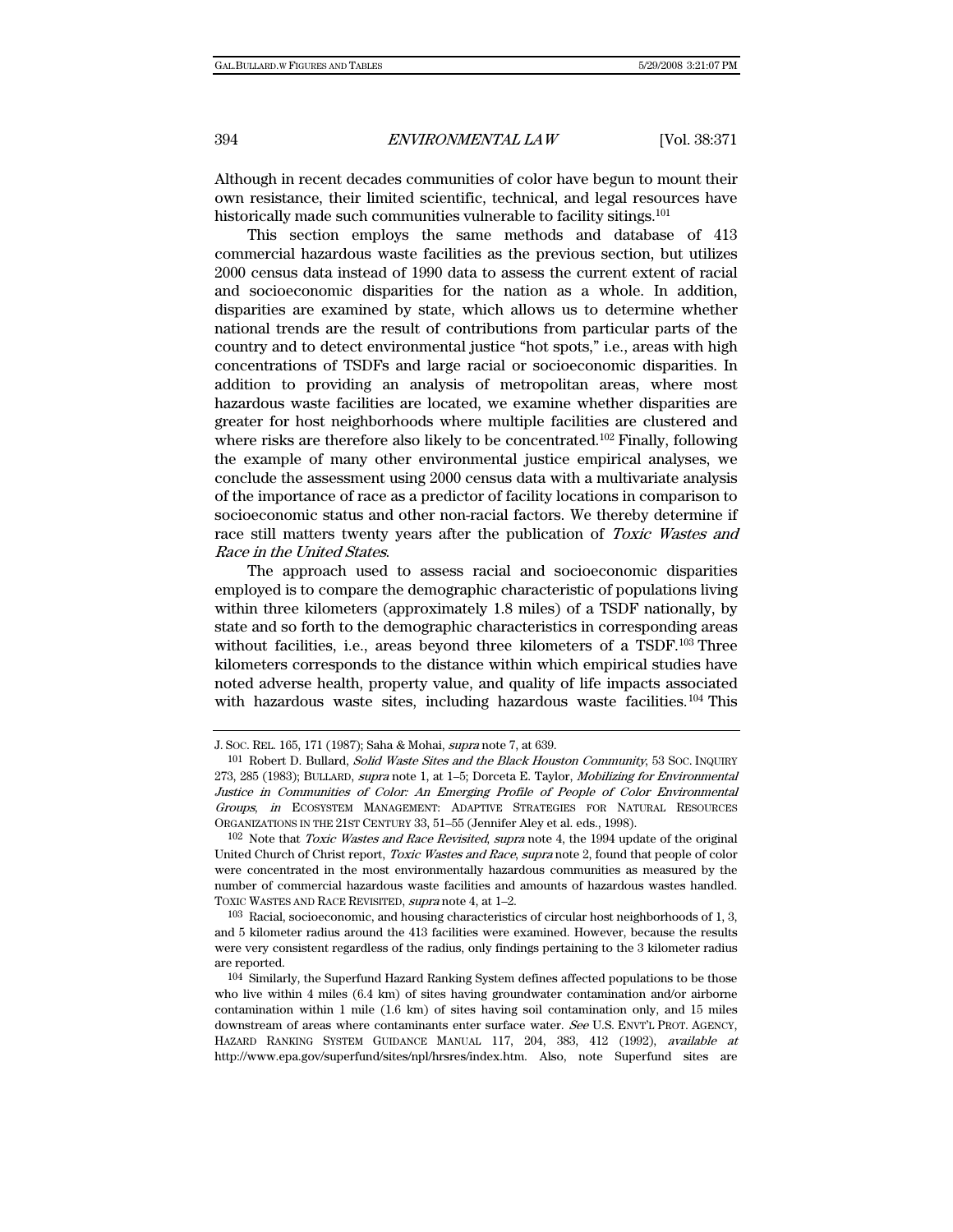radius is also in line with those used in other environmental justice studies employing distance-based methods.105 The areal apportionment method and 2000 census tracts were used to estimate the demographic characteristics. Following the approach of the preceding analysis of 1990 data, areas within three kilometers of a TSDF are referred to as "host neighborhoods" and areas beyond three kilometers are referred to as "non-host areas." People of color percentages as a whole are reported along with population percentages of individual racial and ethnic groups.106 Socioeconomic status indicators used include poverty rates, mean household incomes, percentage of persons twenty-five years old and over with a four-year college degree, and the percentage of persons sixteen years old and over employed in "white collar" and "blue collar" occupations.107 If people of color percentages are higher in host neighborhoods than in the non-host comparison areas, then a racial disparity is therefore said to exist. Likewise, socioeconomic disparities exist if poverty rates are higher, or mean household incomes and housing values are lower, in host neighborhoods than in the non-host areas. These disparities are consistent with an environmental justice claim.

Two primary approaches are used to assess the magnitude of racial and socioeconomic disparities: 1) differences in values (percentages of people of color, poverty rates, mean household income, mean housing values, etc.) between host neighborhoods and non-host areas; and 2) ratios of host neighborhood values to non-host area values. For example, if Hispanic or Latino percentages were 25% and 10%, respectively, the difference would be 15% and the ratio would be 2.5. The results of tests are also reported to establish if these disparities are statistically significant and to assess the importance of race in predicting facility locations.

Toxic Wastes and Race Revisited, the 1994 update of the original UCC report, Toxic Wastes and Race in the United States, showed that racial and socioeconomic disparities associated with the location of the nation's

associated with hazardous wastes releases into the environment. Though TSDFs may legally release small amounts into the environment, they are designed to prevent releases harmful to human health and the environment. See U.S. Envt'l Prot. Agency, Treatment, Storage and Disposal of Hazardous Waste, http://www.epa.gov/epaoswer/osw/tsds.htm (last visited Apr. 13, 2008) (discussing general requirements and regulations for TSDFs). Because of poor environmental compliance, some TSDFs may nevertheless end up on the Superfund list of contaminated sites. For a more complete discussion of proximity and risk, see Mohai & Saha, supra note 73.

 $^{105}\,$  See, e.g., TOXIC WASTES AND RACE AT TWENTY, supra note 11, at 52.

<sup>106</sup> Specific people of color groups examined include African Americans, Hispanics or Latinos, Asians/Pacific Islanders, and American Indians/Alaskan Natives. Note that the U.S. Census Bureau defines Hispanic as an ethnic, not a racial category. See ELIZABETH M. GRIECO & RACHEL C. CASSIDY, U.S. CENSUS BUREAU, OVERVIEW OF RACE AND HISPANIC ORIGIN: CENSUS 2000 BRIEF 1–2 (2001), available at http://www.census.gov/prod/2001pubs/c2kbr01-1.pdf. Hispanics can belong to any of the recognized races, including the white category. However, for convenience, disparities in percentages of Hispanics or Latinos will be referred to as racial disparities.

<sup>107</sup> For a description of the construction of the racial/ethnic and socioeconomic variables and Census data sources, see TOXIC WASTES AND RACE AT TWENTY, supra note 11, at 69–70.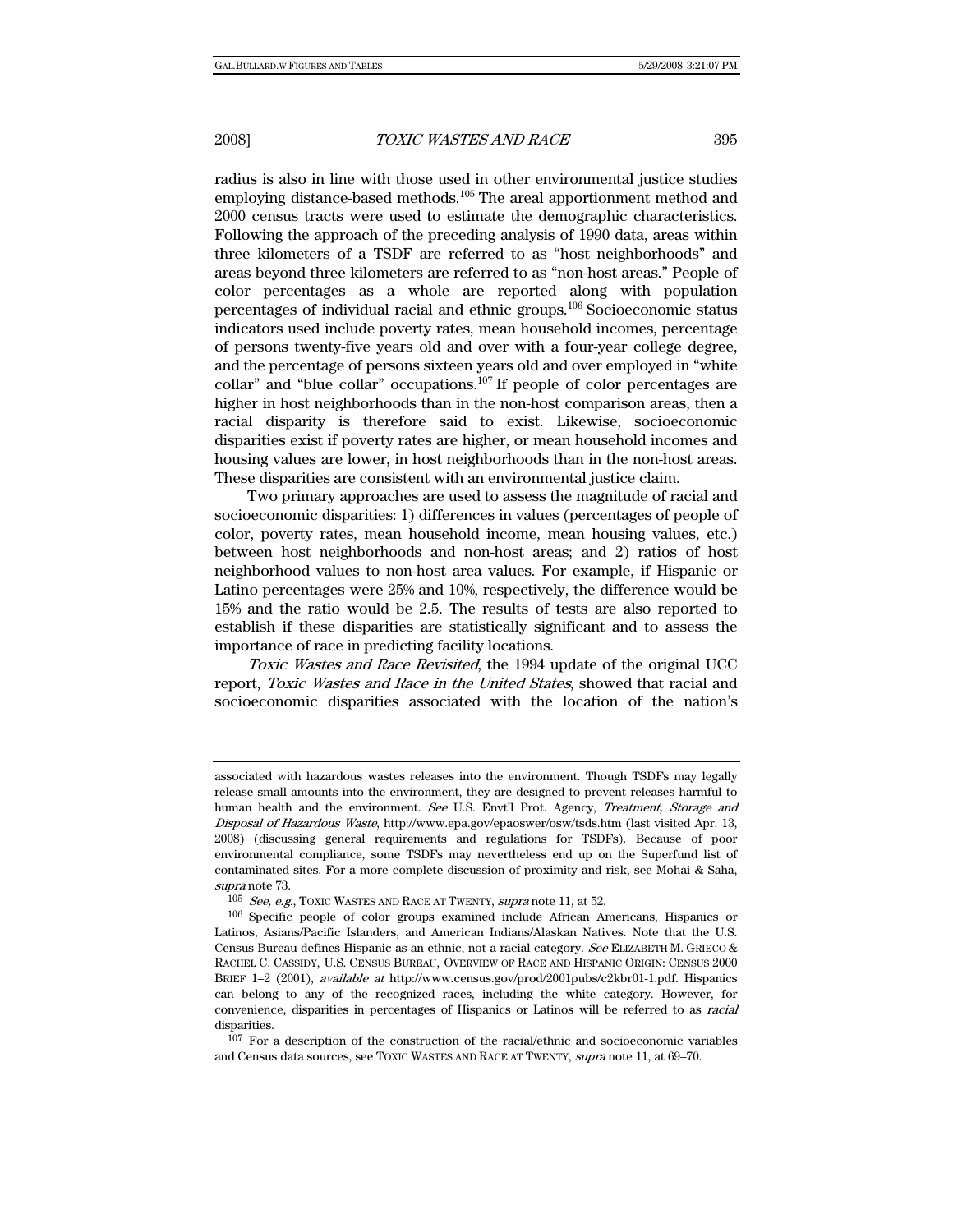hazardous waste facilities increased from 1980 to 1993.<sup>108</sup> Because the previous studies used the unit-hazard coincidence method, it is not possible to make a meaningful assessment of recent changes from the results obtained using the distance-based methods of this Article.109

# A. National Findings $110$

Over nine million people are estimated to live within three kilometers  $(1.8 \text{ miles})$  of the nation's 413 commercial hazardous waste facilities.<sup>111</sup> This represents  $3.3\%$  of the U.S. population.<sup>112</sup> More than 5.1 million people of color, including 2.5 million Hispanics or Latinos, 1.8 million African Americans, 616,000 Asians/Pacific Islanders, and 62,000 Native Americans, live in neighborhoods with one or more TSDF (see Table 1). Indeed, these host neighborhoods are densely populated, with over 870 persons per square kilometer (2300 per mi<sup>2</sup>), compared to 30 persons per square kilometer (77 per mi2 ) in non-host areas. Not surprisingly, 343 facilities (83%) are located in metropolitan areas.

For 2000, neighborhoods within three kilometers of a TSDF are 56% people of color whereas non-host areas are 30% people of color (see Table 1).113 Thus, percentages of people of color as a whole are 1.9 times greater in host neighborhoods than in non-host areas. Percentages of African Americans, Hispanics/Latinos, and Asians/Pacific Islanders in host neighborhoods are 1.7, 2.3, and 1.8 times greater (20% vs. 12%, 27% vs. 12%, and 6.7% vs. 3.6%), respectively.<sup>114</sup>

Table 1 also reveals significant socioeconomic disparities. Poverty rates in the host neighborhoods are 1.5 times greater than those in non-host areas (18% vs. 12%) and mean annual household incomes in host neighborhoods are 15% lower (\$48,234 vs. \$56,912). Mean owner-occupied housing values are also disproportionately low in TSDF host neighborhoods. These data reveal depressed economic conditions in host neighborhoods of the nation's hazardous waste facilities. Education and employment disparities also can be noted in Table 1. The percentage of persons twenty-five years and over with a four-year college degree are much lower in host neighborhoods than

<sup>108</sup> TOXIC WASTES AND RACE REVISITED, supra note 4, at 2. The 1993 findings used estimates based on 1990 Census data.

<sup>109</sup> However, using the same universe of 413 TSDFs and the areal apportionment method, no significant change in the magnitude of racial and socioeconomic disparities occurred between 1990 and 2000. See TOXIC WASTES AND RACE AT TWENTY, supra note 11, at 53–54.

<sup>110</sup> Findings reported are generally aggregate values for all host neighborhoods (i.e., neighborhoods within 3 kilometers of a facility), not averages of each host neighborhood and the census tracts comprising them. Id. at 51.  $111$  Id. at 52.

<sup>112</sup> Id.

<sup>113</sup> Id. at 53. Note that 147 of the 413 host neighborhoods (36%) have a majority of people of color.

<sup>114</sup> However, percentages of American Indians/Alaskan Natives (hereinafter referred to as Native Americans) in host neighborhoods and non-host areas are very small and roughly equal (0.7% vs. 0.9%).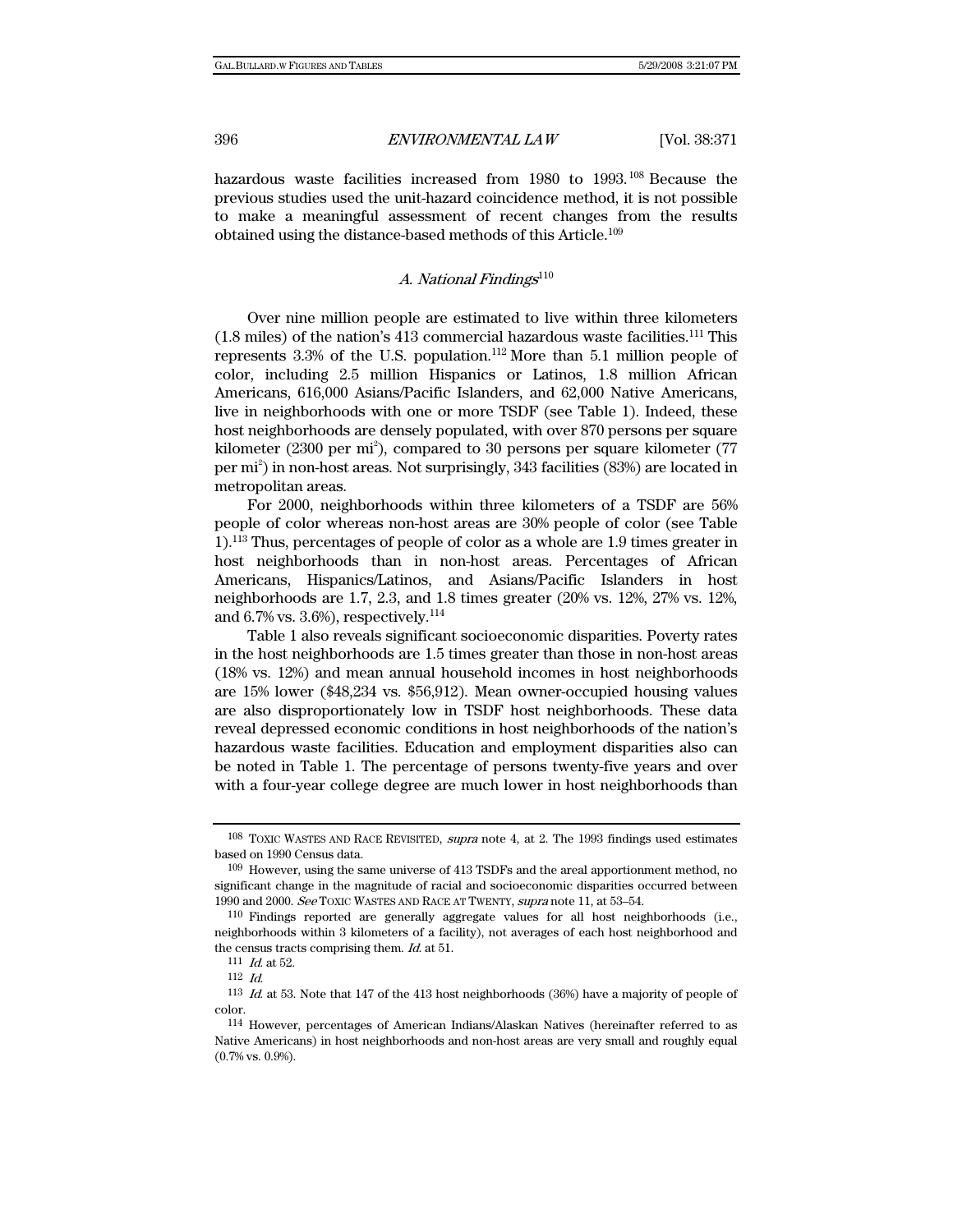in non-host areas (18% vs. 25%, respectively). Similar disparities exist for the percentage of persons employed in professional "white collar" occupations, while percentages employed in "blue collar" occupations are disproportionately high in host neighborhoods. 115 These racial and socioeconomic disparities are statistically significant (p< 0.001).

Table 1: Racial and Socioeconomic Disparities for the Nation's 413 TSDFs (2000 Census)

|                                                | Host<br>Neighborhoods | Non-Host<br>Areas | <b>Difference</b> | Ratio |
|------------------------------------------------|-----------------------|-------------------|-------------------|-------|
| Population                                     |                       |                   |                   |       |
| Total Population (1000s)                       | 9,222                 | 272,200           | $-262,979$        | 0.03  |
| <b>Population Density</b><br>(persons/sq. km.) | 870                   | 29.7              | 840               | 29.0  |
| <b>Race/Ethnicity</b>                          |                       |                   |                   |       |
| % People of Color                              | 55.9%                 | 30.0%             | 25.9%             | 1.86  |
| % African American                             | 20.0%                 | 11.9%             | 8.0%              | 1.67  |
| % Hispanic or Latino                           | 27.0%                 | 12.0%             | 15.0%             | 2.25  |
| % Asian/Pacific Islander                       | 6.7%                  | 3.6%              | 3.0%              | 1.83  |
| % Native American                              | 0.7%                  | 0.9%              | $-0.2%$           | 0.77  |
| <b>Socioeconomics</b>                          |                       |                   |                   |       |
| <b>Poverty Rate</b>                            | 18.3%                 | 12.2%             | 6.1%              | 1.50  |
| Mean Household Income                          | \$48,234              | \$56,912          | $- $8,678$        | 0.85  |
| Mean Owner-Occpd. Housing<br>Value             | \$135,510             | \$159,536         | $-$ \$24,025      | 0.85  |
| % with 4-Year College Degree                   | 18.5%                 | 24.6%             | $-6.1\%$          | 0.75  |
| % Professional "White Collar"<br>Occp.         | 28.0%                 | 33.8%             | $-5.8\%$          | 0.83  |
| % Employed in "Blue Collar"<br>Occp.           | 27.7%                 | 24.0%             | 3.7%              | 1.15  |

NOTES: Data computed using areal apportionment method (see Figure 1D). Differences and ratios are between host neighborhood and non-host area. Differences may not precisely correspond to other values due to rounding off.

<sup>115</sup> The definition of "white collar" and "blue collar" occupations derives from 1990 and 2000 Census data. However, due to differences between methodology and occupation definitions in the 1990 and 2000 Censuses, these figures are not directly comparable. See TOXIC WASTES AND RACE AT TWENTY, supra note 11, at 69 (discussing methods used to group occupations into "white collar" and "blue collar" designations).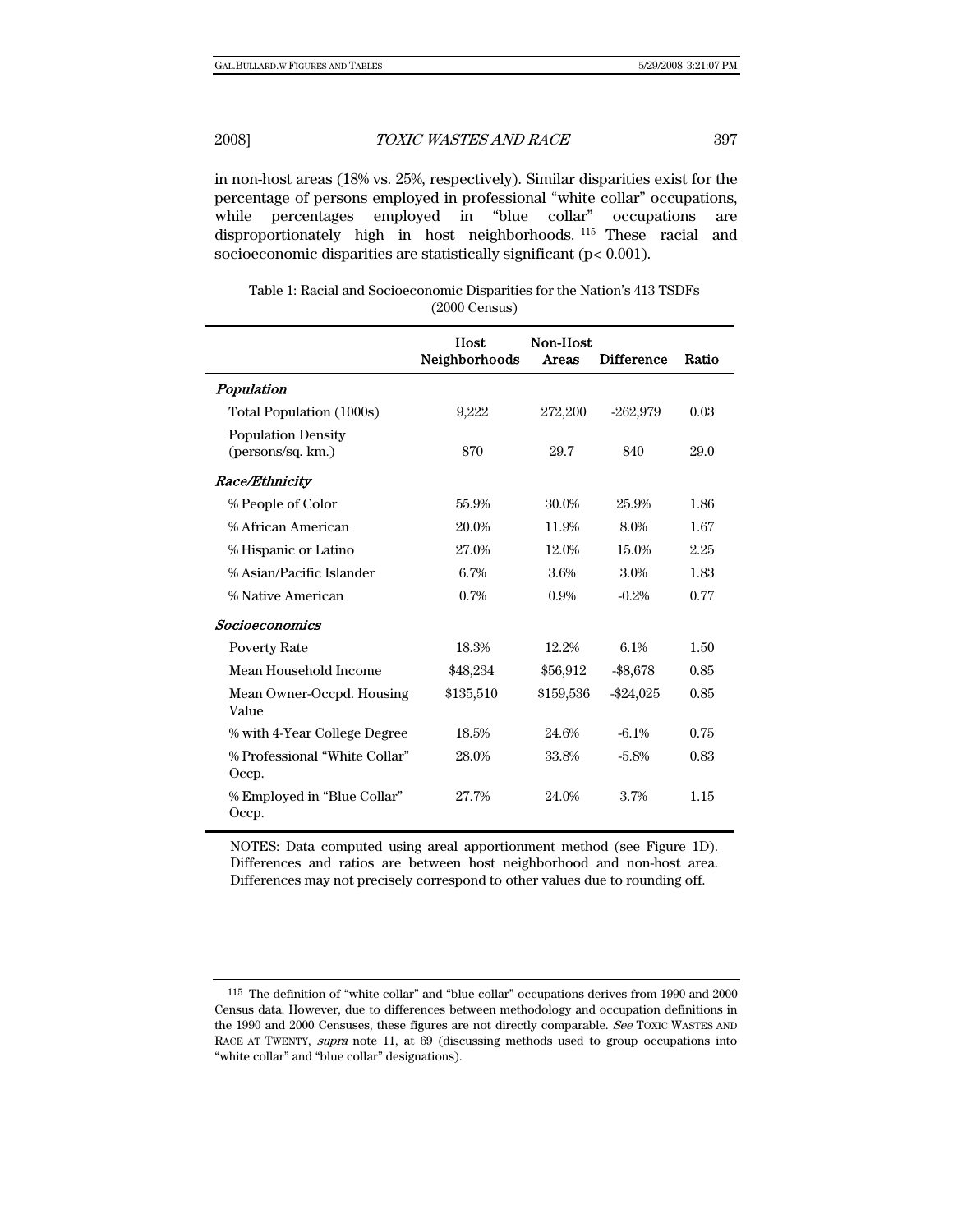Table 2 shows that neighborhoods with clustered facilities, i.e., multiple facilities, have higher percentages of people of color than those with nonclustered facilities, i.e., a single facility  $(69\% \text{ vs. } 51\%)$ . <sup>116</sup> In addition, percentages of African Americans and Hispanics in the neighborhoods with clustered facilities are significantly higher than neighborhoods with nonclustered facilities (29% vs. 16% and 33% vs. 25%, respectively). Although Asians/Pacific Islanders are disproportionately located in all host neighborhoods (see Table 2), they are found in lower percentages in the neighborhoods with clustered facilities than in non-clustered facility neighborhoods (4.3% vs. 7.8%). Native American percentages are very small and nearly equal (0.7%) in clustered and non-clustered facility host neighborhoods.117

Poverty rates $118$  in the neighborhoods with clustered facilities are high compared to non-clustered facility neighborhoods (22% vs. 17%), mean household incomes are 10% lower in neighborhoods with clustered facilities (\$44,600 vs. \$49,600), and mean housing values are 14% lower (\$121,200 vs. \$141,000). All of these racial and socioeconomic disparities between neighborhoods with clustered facilities and non-clustered facility host neighborhoods are statistically significant  $(p<0.01)$ . These findings are similar to those of the 1987 Toxic Wastes and Race report and the 1994 Toxic Wastes and Race Revisited update, both of which found that zip codes with higher levels of hazardous waste activity were home to higher percentages of people of color and had higher poverty rates.119 In 2000, people of color and the poor thus continue to be particularly vulnerable to

<sup>116</sup> A total of 49 clustered facility neighborhoods (42 with 2 facilities, 5 with 3 facilities, 1 with 4 facilities and 1 with 6 facilities) and 304 non-clustered facility neighborhoods were delineated. Thus, clustered facility neighborhoods and non-clustered facility neighborhoods contain 109 and 304 facilities, respectively. Most analyses reported, however, involve the combined clustered and non-cluster facility neighborhoods. See Figures 1E and 1F for an illustration of neighborhoods with clustered facilities.

<sup>117</sup> While there may be individual sites with relatively high percentages of Native Americans, any site-specific disparities that exist for Native Americans appear to be masked in this nationwide study and a site-by-site analysis is beyond the scope of this study. Because of Native Americans' small numbers relative to the other groups in this analysis, they are not included in subsequent tables. Environmental injustices in Indian Country, nevertheless, have been welldocumented, and Native Americans have been an important group in the struggle for environmental justice. See, e.g., WINONA LADUKE, ALL OUR RELATIONS: NATIVE STRUGGLES FOR LAND AND LIFE (1999); JAMES M. GRIJALVA, CLOSING THE CIRCLE: ENVIRONMENTAL JUSTICE IN INDIAN COUNTRY (2008); Brett Clark, [The Indigenous Environmental Movement in the United](https://www.researchgate.net/publication/238430928_The_Indigenous_Environmental_Movement_in_the_United_States_Transcending_Borders_in_Struggles_against_Mining_Manufacturing_and_the_Capitalist_State?el=1_x_8&enrichId=rgreq-f2cd5883ba1d54f49af5860c97e84c26-XXX&enrichSource=Y292ZXJQYWdlOzI2NTEwOTEzMztBUzoxNzA3NjI4NDU1NjQ5MjhAMTQxNzcyNDQ0MzIwMw==)  [States: Transcending Borders in Struggles Against Mining, Manufacturing, and the Capitalist](https://www.researchgate.net/publication/238430928_The_Indigenous_Environmental_Movement_in_the_United_States_Transcending_Borders_in_Struggles_against_Mining_Manufacturing_and_the_Capitalist_State?el=1_x_8&enrichId=rgreq-f2cd5883ba1d54f49af5860c97e84c26-XXX&enrichSource=Y292ZXJQYWdlOzI2NTEwOTEzMztBUzoxNzA3NjI4NDU1NjQ5MjhAMTQxNzcyNDQ0MzIwMw==)  State, 15 ORG. & [ENV'T 410 \(2002\);](https://www.researchgate.net/publication/238430928_The_Indigenous_Environmental_Movement_in_the_United_States_Transcending_Borders_in_Struggles_against_Mining_Manufacturing_and_the_Capitalist_State?el=1_x_8&enrichId=rgreq-f2cd5883ba1d54f49af5860c97e84c26-XXX&enrichSource=Y292ZXJQYWdlOzI2NTEwOTEzMztBUzoxNzA3NjI4NDU1NjQ5MjhAMTQxNzcyNDQ0MzIwMw==) Sarah Krakoff, Tribal Sovereignty and Environmental Justice, in JUSTICE AND NATURAL RESOURCES: CONCEPTS, STRATEGIES, AND APPLICATIONS (Kathryn M. Mutz, Gary C. Bryner & Douglas S. Kenney eds., 2002); Gregory Hooks & Chad L. Smith, The Treadmill of Destruction: National Sacrifice Areas and Native Americans, 69 AM. SOC. REV. 558 (2004); Mansel G. Blackford, Environmental Justice, Native Rights, Tourism, and Opposition to Military Control: The Case of Kaho'olawe, 91 J. AM. HIST. 544 (2004).

<sup>118</sup> The poverty rate is the percentage of people or families who are below the poverty line. U.S. Census Bureau, Poverty, http://www.census.gov/hhes/www/poverty/poverty.html (last visited Apr. 13, 2008).

<sup>119</sup> TOXIC WASTES AND RACE, supra note 2, at 13; TOXIC WASTES AND RACE REVISITED, supra note 4, at 3.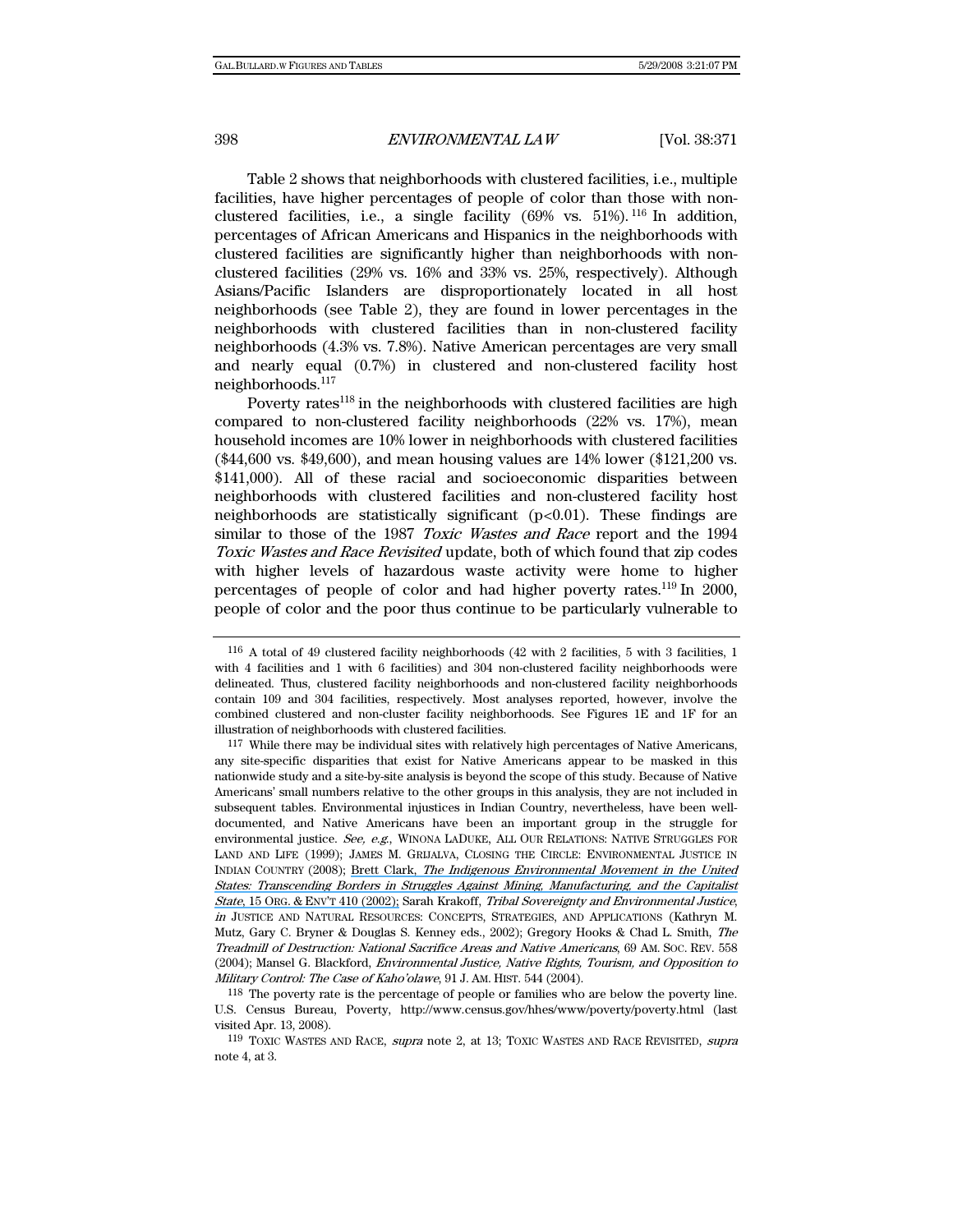the various negative impacts of hazardous waste facilities. Moreover, the present findings show that this is the case for African Americans, Hispanics, and Asians/Pacific Islanders.

|                          | <b>Clustered</b> | Non-<br>Clustered | <b>Difference</b> | Ratio |
|--------------------------|------------------|-------------------|-------------------|-------|
| Race/Ethnicity           |                  |                   |                   |       |
| % People of Color        | 68.8%            | 50.6%             | 18.2%             | 1.36  |
| % African American       | 29.1%            | 15.9%             | 13.2%             | 1.83  |
| % Hispanic or Latino     | 33.4%            | 24.6%             | 8.8%              | 1.36  |
| % Asian/Pacific Islander | 4.3%             | 7.8%              | $-3.5\%$          | 0.55  |
| % Native American        | 0.7%             | 0.7%              | $0.0\%$           | 0.94  |
| Socioeconomics           |                  |                   |                   |       |
| <b>Poverty Rate</b>      | 21.6%            | 16.8%             | 4.8%              | 1.29  |
| Mean Household<br>Income | \$44,587         | \$49,614          | $-$ \$5,027       | 0.90  |
| Mean Housing Value       | \$121,203        | \$140,992         | $-19,789$         | 0.86  |

| Table 2: Racial and Socioeconomic Characteristics for Clustered and Non- |  |
|--------------------------------------------------------------------------|--|
| <b>Clustered Facility Host Neighborhoods</b>                             |  |

### B. State Disparities

Under the oversight of the EPA, nearly all states now manage their own environmental programs (such as RCRA, Clean Air Act, and Clean Water Act).120 States also are beginning to develop environmental justice and enhanced enforcement programs of their own to reduce risks to environmentally overburdened communities.<sup>121</sup> Thus, it is helpful to identify states where TSDFs are concentrated and where racial and socioeconomic disparities are the greatest. It is in these states where more stringent regulatory action may be warranted.

California has the greatest number of TSDFs (45) followed by Texas (33); Pennsylvania (23); Ohio (21); Michigan (19); New York (18); Illinois

<sup>120</sup> Nicholas Targ, The States' Comprehensive Approach to Environmental Justice, in POWER, JUSTICE AND THE ENVIRONMENT: A CRITICAL APPRAISAL OF THE ENVIRONMENTAL JUSTICE MOVEMENT 171–74 (David Naguib Pellow & Robert J. Brulle eds., 2005); PHILIP RUTLEDGE ET AL., NATIONAL ACADEMY OF PUBLIC ADMINISTRATION, ENVIRONMENTAL JUSTICE IN EPA PERMITTING: REDUCING POLLUTION IN HIGH-RISK COMMUNITIES IS INTEGRAL TO THE AGENCY'S MISSION 1 (2001), available at http://www.epa.gov/Compliance/resources/publications/ej/annual-project-reports/napaepa-permitting.pdf.

<sup>121</sup> Targ, supra note 120, at 171–74. See also David Hess & Langdon Winner, Enhancing Justice and Sustainability at the Local Level: Affordable Policies for Urban Governments, 12 LOCAL ENV'T 379, 384–85 (2007).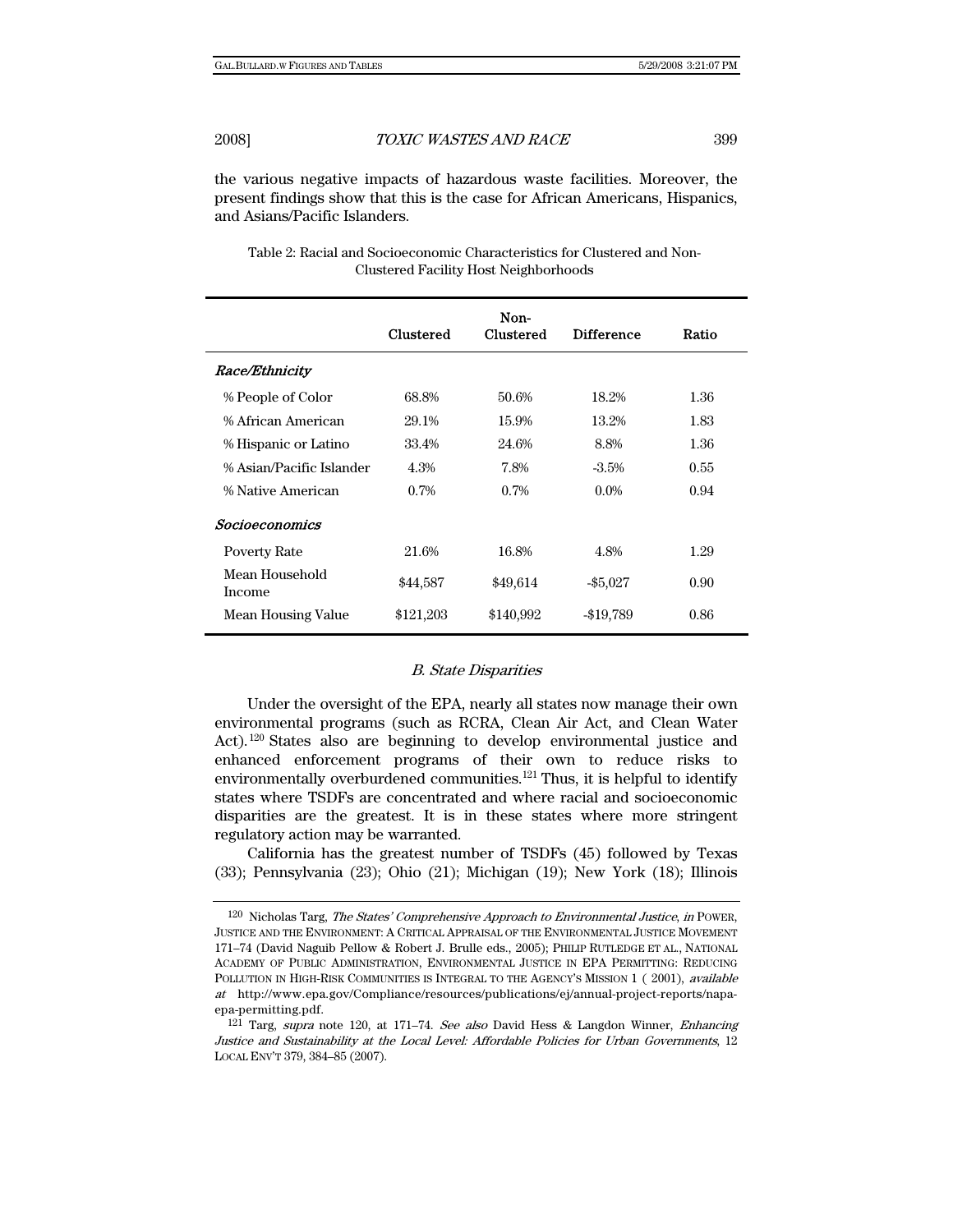(16), Indiana (16); Missouri (15); and New Jersey (14).<sup>122</sup> These ten states host 220 TSDFs in total. This constitutes a majority (53%) of the nation's commercial TSDFs.123

| <b>State</b>             | <b>Number</b>    | Rank by<br>Number<br>of | Majority<br>People of<br>Color | Host        | Non-<br>Host |                    |            |
|--------------------------|------------------|-------------------------|--------------------------------|-------------|--------------|--------------------|------------|
| Abbr.                    | of TSDFs         | <b>TSDFs</b>            | Sites <sup>2</sup>             | <b>Area</b> | Areas        | Diff. <sup>3</sup> | Ratio      |
| ${\rm AL}$               | $\,8\,$          | 20                      | $\boldsymbol{3}$               | 66.3%       | 29.3%        | 36.9%              | 2.26       |
| $\mathbf{A}\mathbf{Z}$   | $\overline{7}$   | 22                      | $\bf 4$                        | 64.3%       | 35.7%        | 28.6%              | 1.80       |
| $\rm{AR}$                | $\bf 5$          | 25                      | $\overline{2}$                 | 51.6%       | 21.3%        | 30.4%              | 2.43       |
| CA                       | 45               | $\,1$                   | 38                             | 81.2%       | 51.5%        | 29.7%              | 1.58       |
| CO                       | $\bf 5$          | 27                      | $\mathbf{1}$                   | 41.0%       | 25.2%        | 15.8%              | 1.63       |
| <b>CT</b>                | $\overline{4}$   | 28                      | $\mathbf 1$                    | 49.0%       | 21.3%        | 27.7%              | 2.30       |
| FL                       | 13               | 11                      | $\bf 5$                        | 52.7%       | 34.3%        | 18.4%              | 1.54       |
| GA                       | 12               | 13                      | $\sqrt{ }$                     | 55.6%       | 37.0%        | 18.6%              | 1.50       |
| ${\rm ID}$               | $\overline{2}$   | 43                      | $\boldsymbol{0}$               | 7.9%        | 12.0%        | $-4.1%$            | 0.66       |
| ${\rm IL}$               | 16               | $\sqrt{ }$              | 10                             | 67.9%       | 30.8%        | 37.1%              | $2.21\,$   |
| IN                       | 16               | 8                       | $\overline{\mathbf{4}}$        | 41.2%       | 13.1%        | 28.1%              | 3.14       |
| $\rm IA$                 | $\,3$            | 35                      | $\boldsymbol{0}$               | 21.0%       | 7.0%         | 13.9%              | 2.98       |
| KS                       | $\boldsymbol{9}$ | 19                      | $\,3$                          | 47.2%       | 15.9%        | 31.3%              | 2.97       |
| $\mathbf{K}\mathbf{Y}$   | $\boldsymbol{9}$ | $18\,$                  | $\,1$                          | $51.5\%$    | 10.0%        | 41.5%              | 5.14       |
| $\rm{LA}$                | 12               | 14                      | $\bf 5$                        | 52.7%       | 37.3%        | 15.4%              | 1.41       |
| $\operatorname{ME}$      | $\sqrt{2}$       | 40                      | $\overline{0}$                 | 7.8%        | $3.4\%$      | 4.4%               | $2.31\,$   |
| MD                       | $\sqrt{3}$       | 31                      | $\,1$                          | 44.8%       | 37.8%        | 7.0%               | 1.19       |
| MA                       | 12               | 12                      | $\,1$                          | 33.5%       | 17.2%        | 16.3%              | 1.95       |
| $\mathbf{M}\mathbf{I}$   | 19               | $\bf 5$                 | 8                              | 65.7%       | 19.2%        | 46.5%              | 3.43       |
| MN                       | $10\,$           | 16                      | $\sqrt{2}$                     | 34.4%       | $10.3\%$     | 24.1%              | 3.33       |
| $\rm{MS}$                | $\sqrt{3}$       | 32                      | $\overline{2}$                 | $50.6\%$    | 39.1%        | 11.5%              | 1.29       |
| MO                       | 15               | $\boldsymbol{9}$        | $\overline{2}$                 | 28.3%       | 15.9%        | 12.4%              | 1.78       |
| NE                       | $\bf 5$          | 26                      | $\boldsymbol{0}$               | 11.2%       | 12.7%        | $-1.4%$            | 0.89       |
| $\ensuremath{\text{NV}}$ | $\overline{3}$   | 37                      | $\,1$                          | 79.4%       | 33.1%        | 46.3%              | 2.40       |
| NJ                       | 14               | $10\,$                  | $\,3$                          | 54.8%       | 33.0%        | 21.9%              | 1.66       |
| $\mathrm{NM}$            | $\sqrt{3}$       | 34                      | $\,1$                          | 52.5%       | 55.4%        | $-2.9%$            | $\rm 0.95$ |
| $\ensuremath{\text{NY}}$ | 18               | $\,6\,$                 | $\overline{2}$                 | 50.3%       | 37.3%        | 13.0%              | 1.35       |
| NC                       | 10               | 15                      | $\overline{\mathbf{4}}$        | 55.9%       | 29.4%        | 26.5%              | 1.90       |
| $\rm ND$                 | $\sqrt{3}$       | 36                      | $\boldsymbol{0}$               | 7.5%        | 8.2%         | $-0.7%$            | $\rm 0.91$ |
| $\rm OH$                 | 21               | $\bf 4$                 | $\overline{\mathbf{4}}$        | 39.0%       | 15.3%        | 23.7%              | 2.55       |
| $\mathrm{OK}$            | $\,8\,$          | 21                      | $\boldsymbol{0}$               | 28.1%       | 25.9%        | 2.2%               | 1.09       |
| <b>OR</b>                | $\sqrt{3}$       | 38                      | $\overline{0}$                 | 25.7%       | 16.3%        | 9.4%               | 1.57       |
| PA                       | 23               | 3                       | $\boldsymbol{0}$               | 16.5%       | 15.9%        | 0.6%               | 1.04       |

Table 3: People of Color Percentages by State<sup>1</sup>

122 TOXIC WASTES AND RACE AT TWENTY, supra note 11, at 74.

123 Id.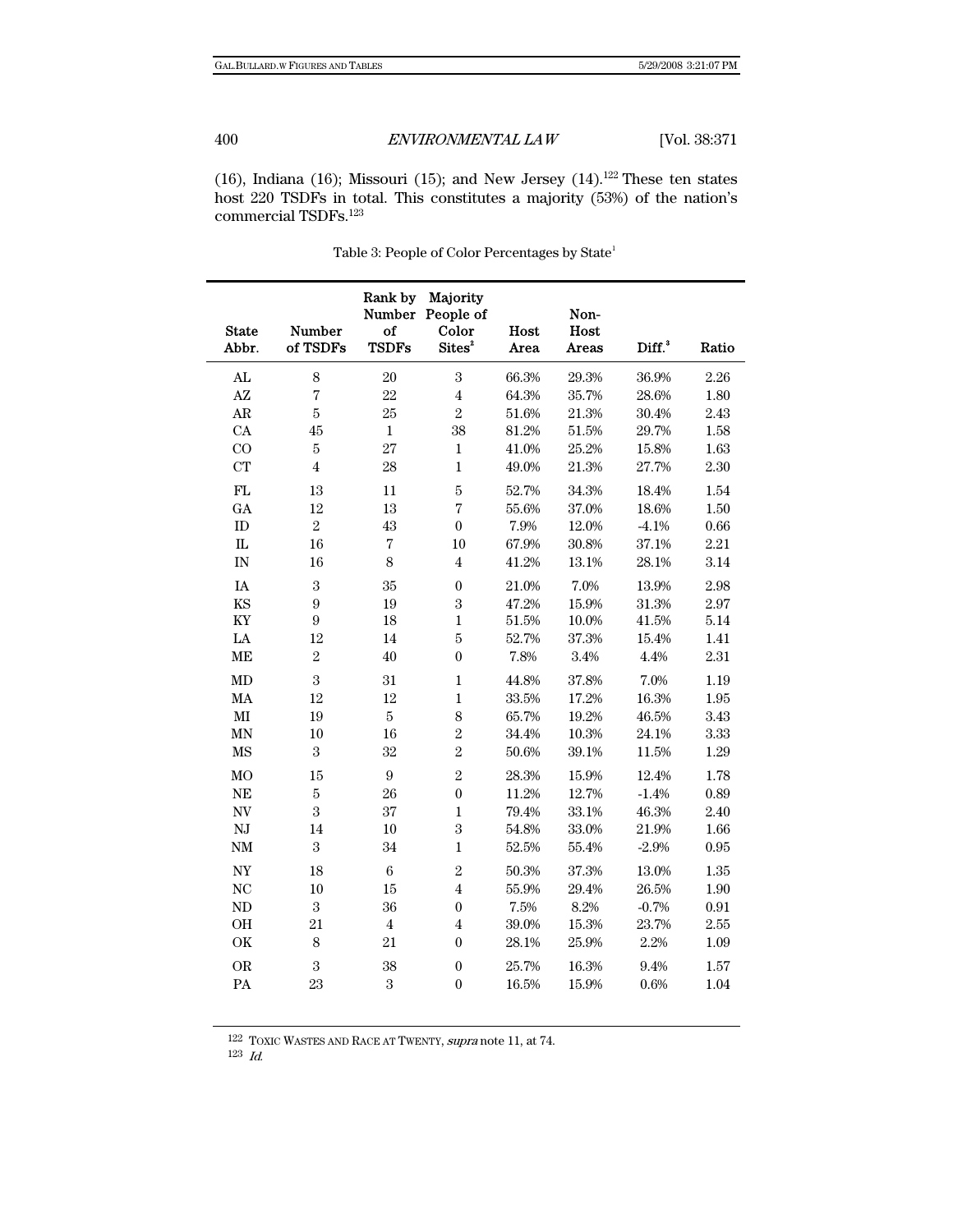3

| TOXIC WASTES AND RACE<br>2008] |                |                  |       |       |       | 401  |  |
|--------------------------------|----------------|------------------|-------|-------|-------|------|--|
| 3                              | 30             | 1                | 39.6% | 14.6% | 25.0% | 2.71 |  |
| 4                              | 29             | 3                | 43.9% | 33.8% | 10.2% | 1.30 |  |
| 1                              | 44             | $\boldsymbol{0}$ | 13.7% | 11.9% | 1.8%  | 1.15 |  |
| 6                              | 23             | 3                | 53.8% | 20.4% | 33.4% | 2.64 |  |
| 33                             | $\overline{2}$ | 20               | 66.4% | 47.1% | 19.4% | 1.41 |  |
| 6                              | 24             | 4                | 36.5% | 14.1% | 22.4% | 2.58 |  |
| $\overline{2}$                 | 41             | $\mathbf{0}$     | 4.4%  | 3.9%  | 0.5%  | 1.13 |  |
| 9                              | 17             | $\theta$         | 36.1% | 29.8% | 6.3%  | 1.21 |  |
| 3                              | 39             | 1                | 52.8% | 20.7% | 32.0% | 2.54 |  |
| $\overline{2}$                 | 42             | $\mathbf{0}$     | 10.2% | 5.4%  | 4.8%  | 1.89 |  |
| 3                              | 33             | $\theta$         | 35.6% | 12.4% | 23.2% | 2.87 |  |
|                                |                |                  |       |       |       |      |  |

1 Alaska, Delaware, Hawaii, New Hampshire, Montana, and Wyoming have no commercial TSDFs.

2 Number of host neighborhoods with majority people of color, i.e., greater than 50%.

Differences may not precisely correspond to other values due to rounding off.

Of the forty-four states with commercial TSDFs, forty of them (90%) have disproportionately high percentages of people of color in host neighborhoods—on average about two times greater than the average percentage of non-host areas for those states  $(44\% \text{ vs. } 23\%)$ .<sup>124</sup> As shown in Table 3, host neighborhoods in nineteen states are majority people of color. Figure 3 shows states with the ten largest differences in people of color percentages between host neighborhoods and non-host areas. These states are shown in order (left-to-right) by the largest percentages of people of color living in the host neighborhoods. For both California and Nevada, these percentages are about 80%. For three additional states, people of color make up a two-thirds or more majority in these neighborhoods. In descending order by the size of the differences between host and non-host areas, these states are: Michigan (66% vs. 19%), Nevada (79% vs. 33%), Kentucky (51% vs. 10%), Illinois (68% vs. 31%), Alabama (66% vs. 31%), Tennessee (54% vs. 20%), Washington (53% vs. 20%), Kansas (47% vs. 16%), Arkansas (52% vs. 21%), and California (81% vs. 51%). Differences in these percentages range from a high of 47% for Michigan to 30% for California.

<sup>124</sup> Alaska, Delaware, Hawaii, New Hampshire, Montana, Wyoming, and the District of Columbia did not have licensed and operating TSDFs in 1999. TOXIC WASTES AND RACE AT TWENTY, supra note 11, at 58. States without racial disparities include North Dakota, Nebraska, New Mexico, and Idaho. Id. at 74.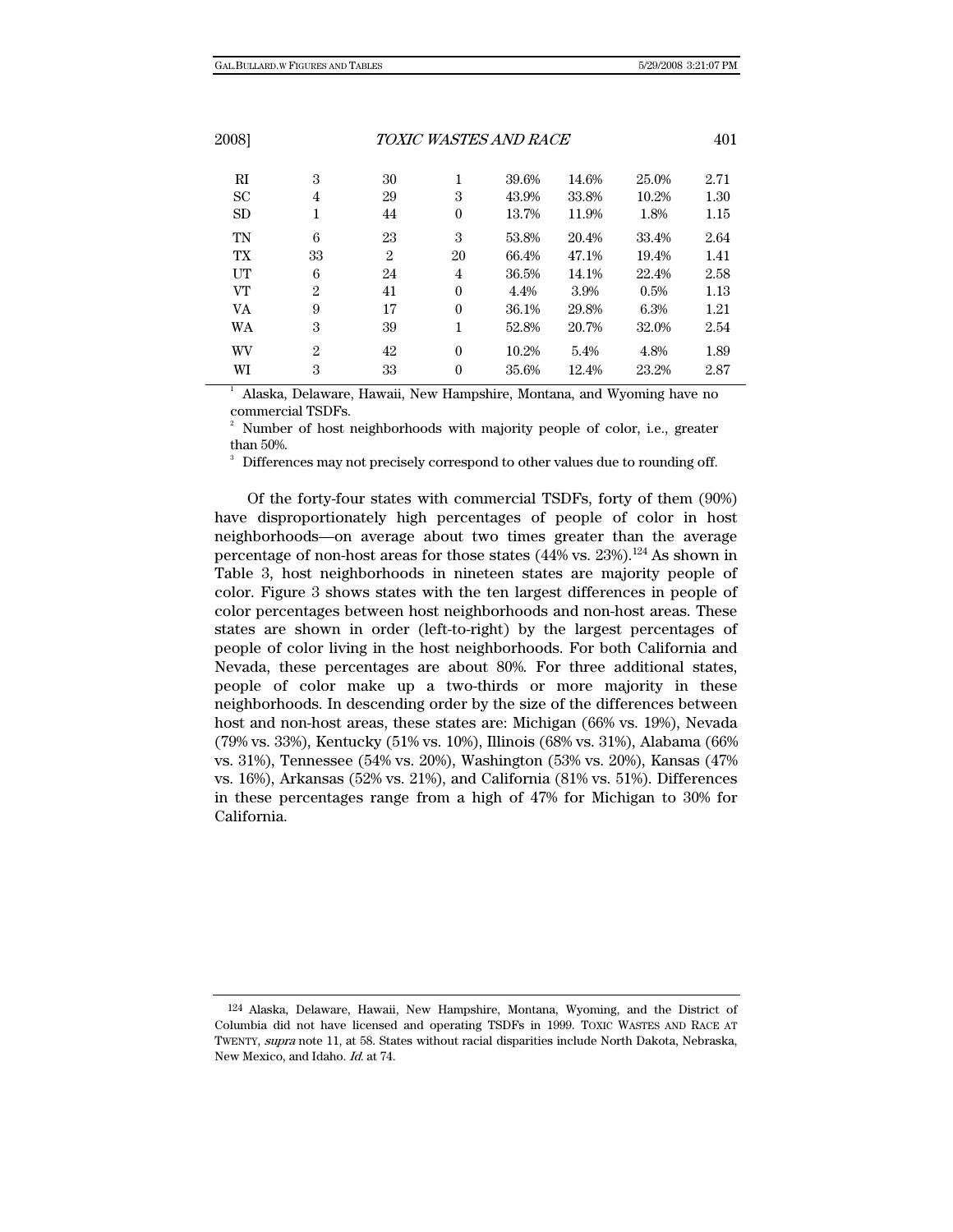

Figure 3: States with the 10 Largest Differences in People of Color Percentages between Host Neighborhoods and Non-Host Areas

Numerous other states have large disparities in people of color percentages. Many of these states, including Arizona, Florida, Georgia, Louisiana, New Jersey, New York, North Carolina, and Texas, have majority people of color host neighborhoods (see Table 3). People of color disparities are statistically significant  $(p<0.05)$  for thirty-two states, including all the aforementioned states. Host neighborhoods in an overwhelming majority of the forty-four states with commercial hazardous waste facilities have disproportionately high percentages of Hispanics (35 states), African Americans (38 states), and Asians/Pacific Islanders (27 states). Among these states, the average disparity between host neighborhoods and non-host areas is 17% vs. 9.0% for Hispanics, 24% vs. 11% for African Americans, and 4.5% vs. 2.2% for Asians/Pacific Islanders.125

Thirty-five states have socioeconomic disparities as indicated by poverty rates. For these states, the average poverty rate in host neighborhoods is 18% compared to 12% in non-host areas. States with very large poverty rate disparities include Arizona, Connecticut, Michigan, Minnesota, Nevada, and Ohio. In these states, poverty rates in host neighborhoods are more than two times greater than those in non-host

 $125$  Disparities in Hispanic percentages are statistically significant (p<0.05) for 21 states. Disparities in African American and Asian/Pacific Islander percentages are statistically significant for 25 and 11 states, respectively. For statewide descriptive statistics by racial/ethnic group, see TOXIC WASTES AND RACE AT TWENTY, supra note 11, at 75–77.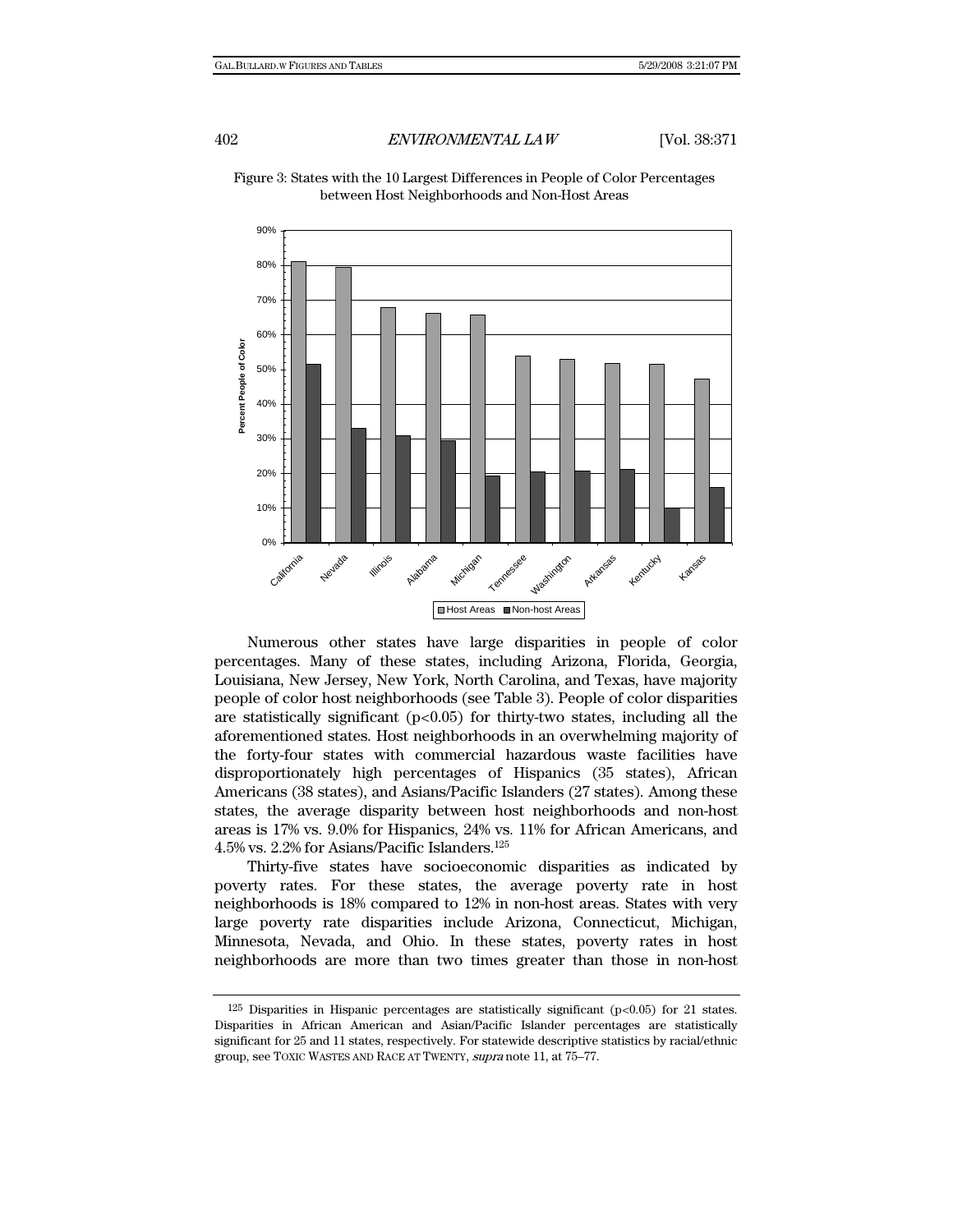areas.<sup>126</sup> Poverty rate disparities are statistically significant ( $p < 0.05$ ) for a majority of states with commercial hazardous waste facilities (23 out of 44).

This analysis shows that statistically significant racial and socioeconomic disparities in TSDF locations are very prevalent among the states with TSDFs throughout the country. This analysis of the states also shows that racial disparities are more prevalent and extensive than socioeconomic disparities. Although this suggests that race has more to do with the current distribution of the nation's hazardous waste facilities than poverty, relative importance of race and socioeconomic status is more intensively analyzed below.

### C. Metropolitan Area Disparities

The state-wide disparities may in part reflect the fact that most commercial hazardous waste facilities are located in large cities where people of color are generally found in relatively high percentages. Various scholars have suggested examining host neighborhoods in metropolitan areas by themselves to avoid possible confounding effects of counting rural areas, which have relatively low percentages of people of color, among the non-host areas. 127 Such a comparison is more conservative since the likelihood of finding disparities is reduced.

In 2000, 149 of the nation's 331 metropolitan areas (45%) contained 343 of the nation's 413 commercial hazardous waste facilities (87%).<sup>128</sup> More than nine million people reside in host neighborhoods of facilities located in metropolitan areas. This represents 98% of the total population living in host neighborhoods of all 413 facilities.129

Table 4 compares the racial and socioeconomic characteristics of the metropolitan host neighborhoods to the characteristics of non-host areas. In this comparison, non-host areas include areas in all 331 U.S. metropolitan areas (MAs) that lie beyond the three-kilometer circular host neighborhoods. In metropolitan areas, people of color percentages in host neighborhoods are significantly greater than those in non-host areas (57% vs. 33%). Likewise, the nation's metropolitan areas show disparities in percentages of African Americans, Hispanics and Asians/Pacific Islanders, 20% vs. 13%, 27%

TOXIC WASTES AND RACE AT TWENTY, supra note 11, at 60.

128 TOXIC WASTES AND RACE AT TWENTY, supra note 11, at 60.  $129$  Id.

<sup>126</sup> For descriptive statistics of poverty rates for the states, see TOXIC WASTES AND RACE AT TWENTY, supra note 11, at 78.

<sup>&</sup>lt;sup>127</sup> See generally Anderton et al., supra note 72 (using census track data to investigate environmental equity in the demographics of dumping); Mohai, supra note 90, at 648 (examining two studies that used different units for investigating possible disparities).

Metropolitan Areas (MAs) are prescribed by the Office of Budget and Management (OMB) to gather statistics and allocate resources to various federal programs. They are not political jurisdictions like incorporated towns, cities and counties. A single metropolitan area may encompass several counties and cities, which in turn may be located in adjoining states.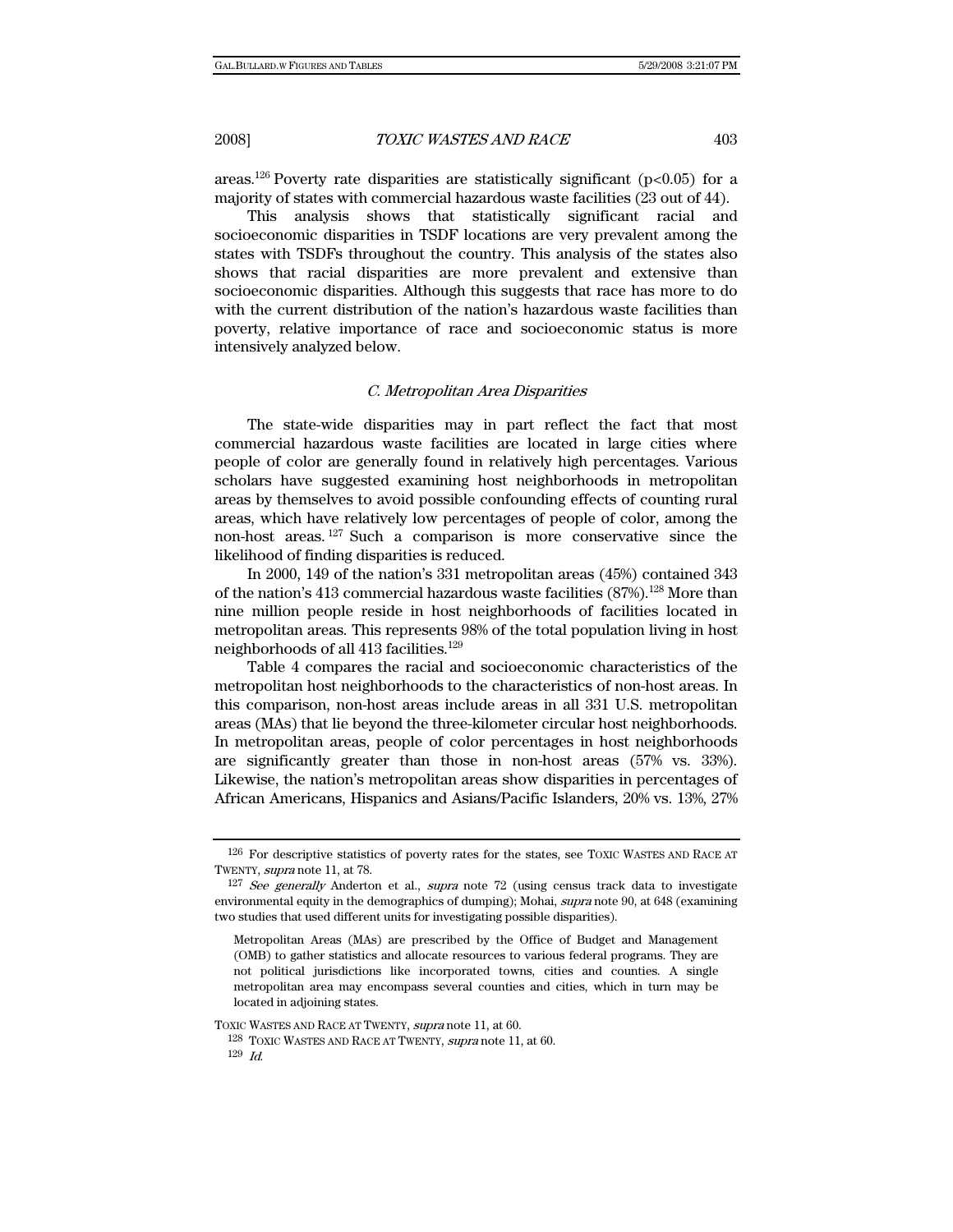vs. 14%, and 6.8% vs. 4.4%, respectively. Table 4 also shows socioeconomic disparities between host neighborhoods and non-host areas, for example, in poverty rates (18% vs. 12%). Mean household incomes and housing values in host neighborhoods are about 20% lower than those in non-host areas (\$48,400 vs. \$60,000 and \$136,900 vs. \$173,700, respectively). These racial and socioeconomic disparities are statistically significant (p<0.001).

Table 4: Racial and Socioeconomic Disparities between Host Neighborhoods and Non-Host Areas of Commercial Hazardous Waste Facilities in Metropolitan Areas

|                           | Host<br>Neighborhoods | Non-Host<br>Areas | <b>Difference</b> | Ratio |
|---------------------------|-----------------------|-------------------|-------------------|-------|
| Population                |                       |                   |                   |       |
| Total Population (1000s)  | 9,035                 | 216,920           | $-207,885$        | 0.04  |
| <b>Population Density</b> | 1,040                 | 120               | 920               | 8.67  |
| <i>Race/Ethnicity</i>     |                       |                   |                   |       |
| % People of Color         | 56.6%                 | 33.1%             | 23.5%             | 1.71  |
| % African American        | 20.1%                 | 12.8%             | 7.3%              | 1.57  |
| % Hispanic or Latino      | 27.4%                 | 13.7%             | 13.8%             | 2.01  |
| % Asian/Pacific Islander  | 6.8%                  | 4.4%              | 2.4%              | 1.56  |
| <b>Socioeconomics</b>     |                       |                   |                   |       |
| <b>Poverty Rate</b>       | 18.3%                 | 11.6%             | 6.8%              | 1.59  |
| Mean Household Income     | \$48,391              | \$60,438          | -\$12,048         | 0.80  |
| Mean Housing Value        | \$136,880             | \$173,738         | $-$ \$36,858      | 0.79  |
|                           |                       |                   |                   |       |

NOTES: Differences and ratios are between host neighborhood and non-host area percentages. Differences may not precisely match other values due to rounding off. Population density is persons per square kilometer (rounded off). Mean housing values pertain to owner-occupied housing units.

One hundred and five of the 149 MAs with facilities (70%) have host neighborhoods with disproportionately high percentages of people of color, and forty-six of these MAs (31%) have majority people of color host neighborhoods. These MAs are widely distributed across the country. MAs with large disparities in Hispanic or Latino percentages are also located in all regions, whereas MAs with large disparities in African American percentages are located primarily in the South and Midwest.130

Host neighborhoods in the ten MAs with the largest number of people of color living in the host areas have a total of 3.12 million people of color, which is 60% of the total population of people of color in all hazardous waste

<sup>130</sup> For descriptive and multivariate statistics for selected metropolitan areas, see TOXIC WASTES AND RACE AT TWENTY, supra note 11, at 79–83.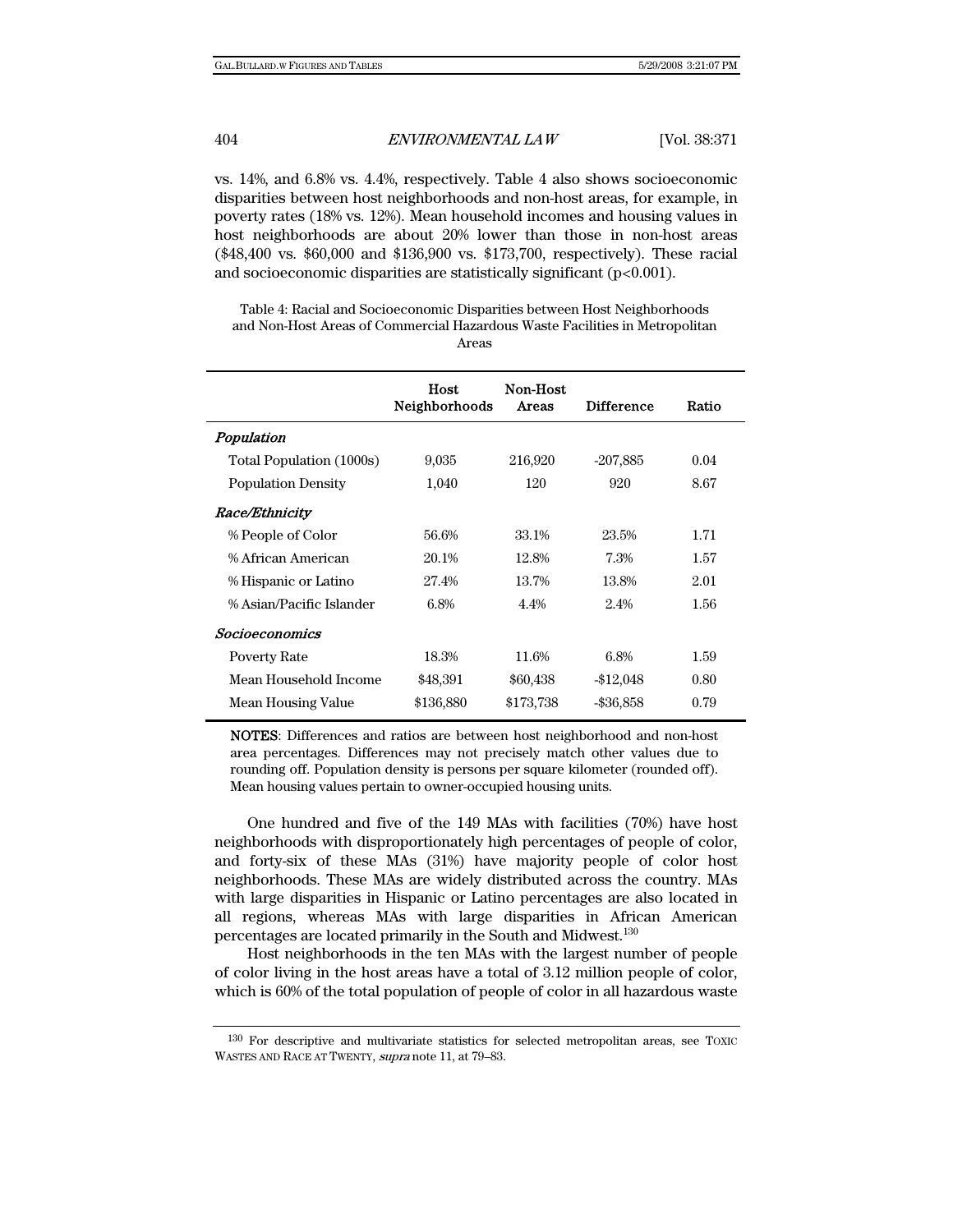host neighborhoods in the country (5.16 million). Six metropolitan areas account for half of all people of color living in close proximity to all of the nation's commercial hazardous waste facilities: Los Angeles, New York, Detroit, Chicago, Oakland, and Orange County, CA. Los Angeles alone accounts for 21% of the people of color in host neighborhoods nationally.

In sum, there is no doubt that significant racial disparities exist within the nation's MAs, which contain four out of every five commercial hazardous waste facilities. Racial disparities exist in a large majority of MAs that have facilities (105 out of 141) and these MAs are widely distributed throughout the country. The magnitude of these disparities is often quite substantial. Moreover, these disparities are not confined to a single racial group but can be found among African Americans, Hispanics, and Asians/Pacific Islanders. The significant disparities found when separately examining the nation's MAs as a whole, as well as individual MAs, demonstrate the robustness of the findings and underscore those of the national and state analyses.

# D. The Matter of Race

Toxic Wastes and Race in the United States found race to be more important than socioeconomic status in predicting the location of the nation's commercial hazardous waste facilities.131 Thus, it is appropriate to ask whether the racial disparities reported above in the current distribution of hazardous wastes are a function of neighborhood socioeconomic characteristics. Because race is often highly correlated with socioeconomic status, it is difficult to tell if race plays an independent role in accounting for facility locations without conducting statistical tests (i.e., multivariate analyses) to isolate the effect of race alone.

To determine the independent effect of race, socioeconomic factors believed to be associated with race must be statistically controlled. Table 5 shows the results of the multivariate analysis with the race and socioeconomic variables separately grouped. All race variables (percentages of Hispanics, African Americans, and Asians/Pacific Islanders) are highly significant independent predictors of the facility locations  $(p<0.001)$ . The positive coefficient (B) indicates that the higher the people of color percentages, the more likely a census tract is to be within three kilometers of a commercial hazardous waste facility. Among the indicators of socioeconomic status, mean income and percent employed in blue collar occupations are significant predictors  $(p<0.001)$ . These variables are therefore independently associated with hazardous waste facility locations. Mean housing value is statistically significant  $(p<0.002)$ , but in an unexpected direction (i.e., it has a positive coefficient).

<sup>131</sup> TOXIC WASTES AND RACE, supra note 2, at 13.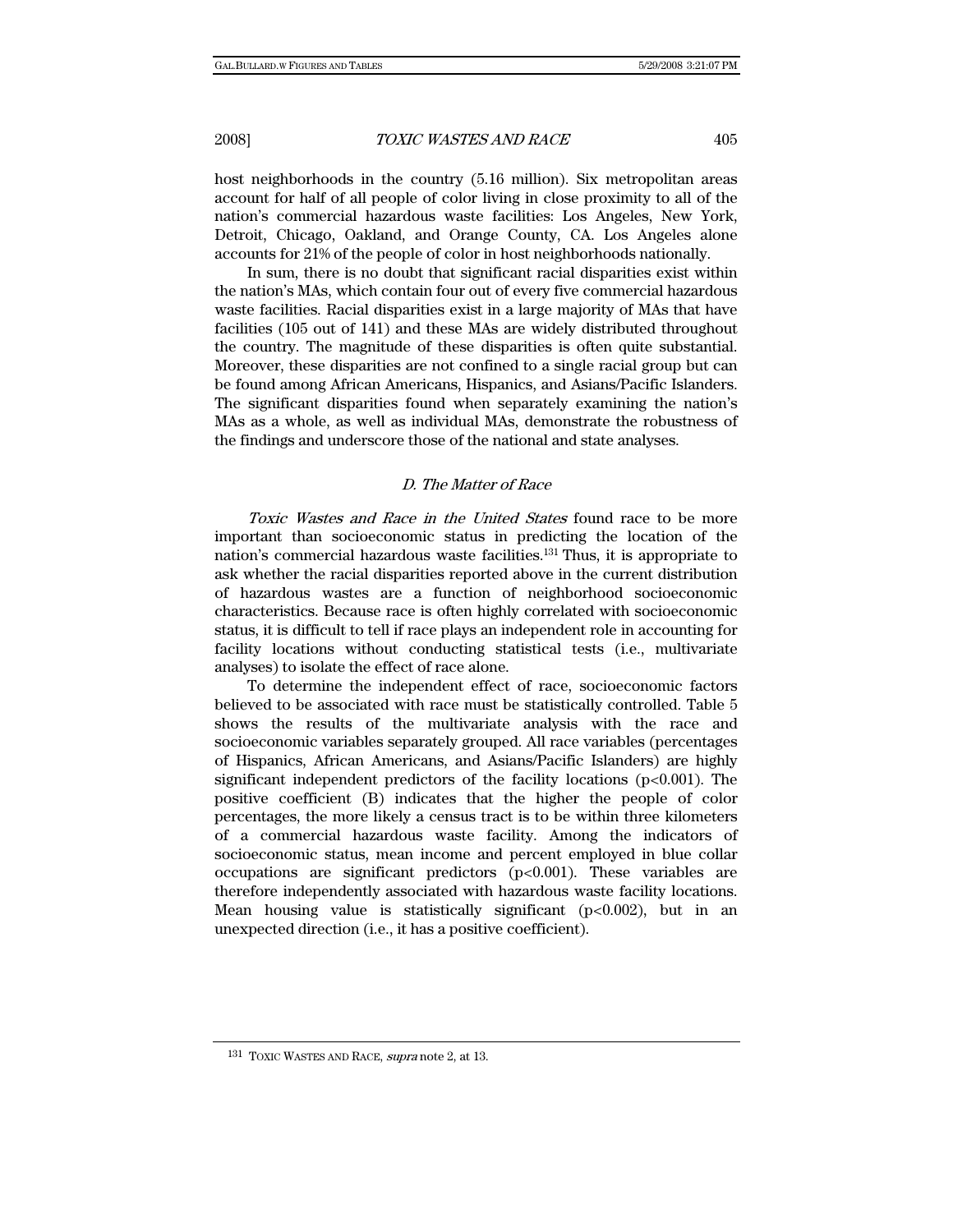Table 5: Multivariate Analysis Comparing Independent Effect of Race on Facility Location (Logistic Regression)

|                                                           | Coefficient<br>(B) | Est. Odds<br>Ratio<br>(Exp(B)) | Significance<br>Level |
|-----------------------------------------------------------|--------------------|--------------------------------|-----------------------|
| Race/Ethnicity                                            |                    |                                |                       |
| % Hispanic or Latino                                      | 2.222              | 9.226                          | 0.000                 |
| % African American                                        | 1.752              | 5.768                          | 0.000                 |
| % Asian/Pacific Islander                                  | 3.583              | 35.964                         | 0.000                 |
| Socioeconomic Status Indicators                           |                    |                                |                       |
| Mean Household Income (\$1000s)                           | $-0.011$           | 0.989                          | 0.000                 |
| Mean Housing Value (\$1000s)                              | 0.001              | 1.001                          | 0.002                 |
| % with 4-Year College Degree                              | 0.769              | 2.158                          | 0.058                 |
| % Employed in Professional "White"<br>Collar" Occupations | $-0.695$           | 0.499                          | 0.167                 |
| % Employed in "Blue Collar"<br>Occupations                | 2.427              | 11.321                         | 0.000                 |
| Constant                                                  | -4.453             | 0.012                          | 0.000                 |
| -2 Log Likelihood                                         | 16977.135          |                                |                       |
| Model $^{2}$ (df=8)                                       | 1683.086           |                                | 0.000                 |

NOTES: Analysis uses 2000 Census tract data and 50% areal containment method (see Figure 1C).

Some socioeconomic variables are not statistically significant. For example, the percentage employed in management and professional (i.e., white collar) occupations is not a significant predictor. Likewise, the percentage of persons with a college degree does not quite achieve the threshold  $(p<0.05)$  necessary to be considered statistically significant, though it is trending that way. It also has a positive coefficient, which is in the unexpected direction. The results show that race continues to be a significant and robust predictor of commercial hazardous waste facility locations when socioeconomic and other non-racial factors are taken into account.

#### VII. CONCLUSIONS AND POLICY RECOMMENDATIONS

Twenty years after the release of Toxic Wastes and Race, significant racial and socioeconomic disparities persist in the distribution of the nation's commercial hazardous waste facilities. Although the current assessment uses newer methods that better match where people and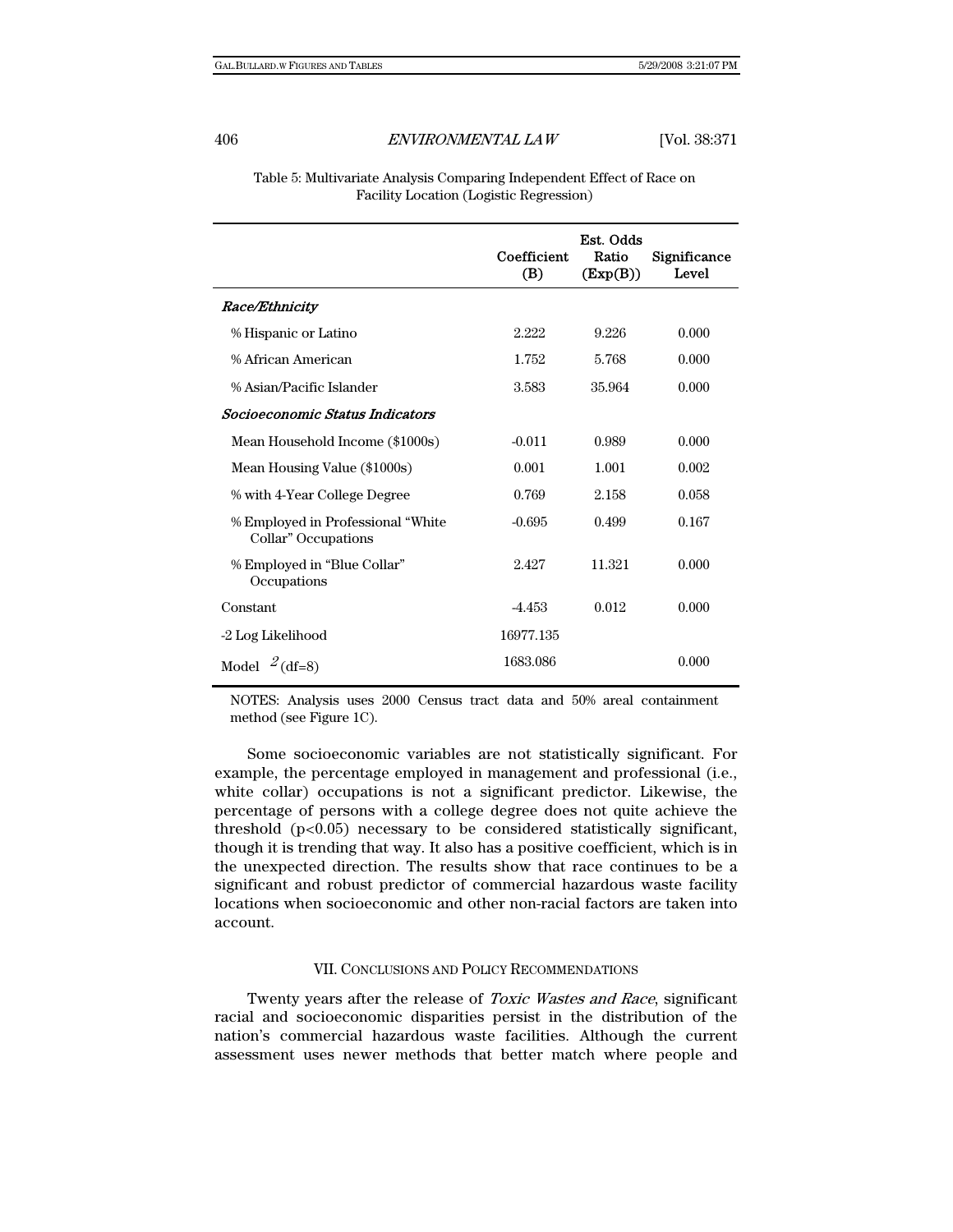hazardous waste facilities are located, the conclusions are very much the same as they were in 1987. In fact, people of color are found to be more concentrated around hazardous waste facilities than previously shown. People of color are particularly concentrated in neighborhoods and communities with the greatest number of hazardous waste facilities. Furthermore, racial disparities are widespread throughout the country, whether one examines states or metropolitan areas. Race clearly still matters.

Significant racial and socioeconomic disparities exist today despite the considerable societal attention to the problem noted previously. These findings raise serious questions about the ability of current policies and institutions to adequately protect people of color and the poor from toxic threats.

Getting government to respond to the needs of low-income and people of color communities has not been easy, especially in recent years when the EPA, the governmental agency millions of Americans look to for protection, has mounted an all-out attack on the environmental justice and environmental justice principles established in the early 1990s. It has not been easy fending off attacks and proposals from the EPA that would dismantle or weaken the hard-fought gains made by individuals and groups that put their lives on the front line. Moreover, the agency has failed to implement Environmental Justice Executive Order 12,898 signed by President Bill Clinton in 1994 or apply Title VI of the Civil Rights Act.

Many of the environmental injustice problems that disproportionately and adversely affect low-income and people of color communities could be eliminated if current environmental, health, housing, land use and civil rights laws were vigorously enforced in a nondiscriminatory way. Many of the environmental problems facing lowincome persons and people of color are systemic and will require institutional change, including new legislation. However, government alone cannot solve these problems and the support and assistance of concerned individuals, groups, and organizations from various walks of life are needed.

The Toxic Wastes and Race at Twenty report gives over twenty recommendations for action at the federal, state, and local levels to help eliminate the disparities.132 The report also makes recommendations for nongovernmental agencies and the commercial hazardous waste industry. 133 More than 100 environmental justice, civil rights, human rights, faith-based, and health allies signed a letter calling for steps to reverse the downward spiral.134 The sign-on letter and the organizations

<sup>132</sup> TOXIC WASTES AND RACE AT TWENTY, supra note 11, at 156-59.

<sup>133</sup>  $Id.$  at 159-60.

<sup>134</sup> Open Letter from Robert Bullard, Director, Environmental Justice Resource Center, et al., to Members of Congress, Toxic Wastes and Race at Twenty, 1987–2000: Grassroots Struggles to Dismantle Environmental Racism in the United States (July 20, 2007), available at http://www.ejrc.cau.edu/TWART\_Letter\_Congress.pdf.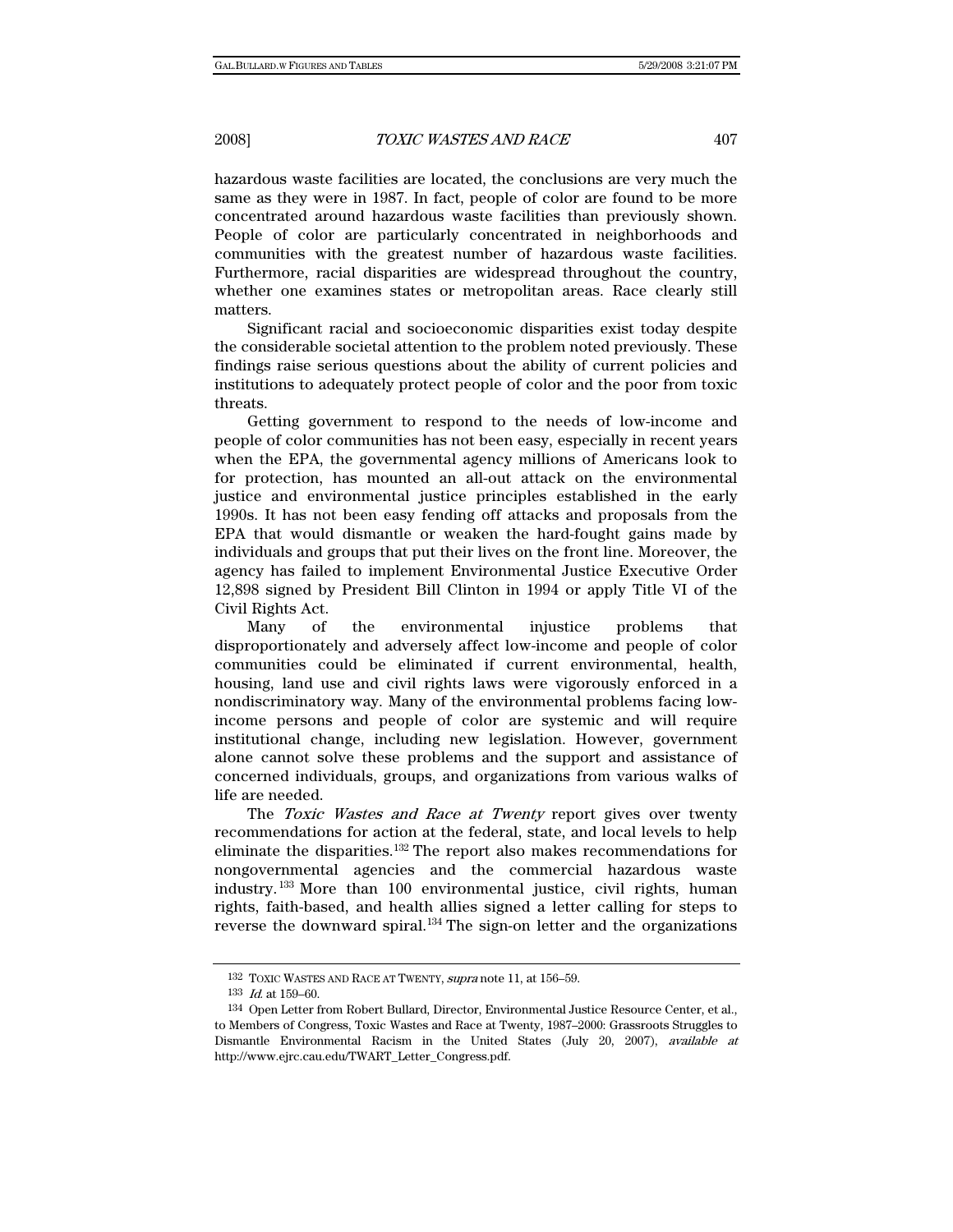endorsed the following ten policy recommendations from the Toxic Wastes and Race at Twenty report:<sup>135</sup>

- 1. Hold Congressional Hearings on EPA Responses to Contamination in EJ Communities. We urge the U.S. Congress to hold hearings on the EPA's response to toxic contamination in EJ communities, including post-Katrina New Orleans, the Dickson County (Tennessee) Landfill water contamination problem, and similar problems throughout the United States.
- 2. Pass a National Environmental Justice Act Codifying the Environmental Justice Executive Order 12,898. Executive Order 12,898 Federal Actions to Address Environmental Justice in Minority Populations and Low-Income Populations<sup>136</sup> provides significant impetus to advance environmental justice at the federal level and in the states. Congress should codify Executive Order 12,898 into law. Congress will thereby establish an unequivocal legal mandate and impose federal responsibility in ways that advance equal protection under law in communities of color and low-income communities.
- 3. Provide a Legislative "Fix" for Title VI of the Civil Rights Act of 1964. Work toward a legislative "fix" of Title VI of the Civil Rights Act of 1964<sup>137</sup> that was gutted by the 2001 Alexander v. Sandoval<sup>138</sup> U.S. Supreme Court decision that requires intent, rather than disparate impact, to prove discrimination. Congress should act to re-establish that there is a private right of action for disparate impact discrimination under Title VI.
- 4. Require Assessments of Cumulative Pollution Burdens in Facility Permitting. EPA should require assessments of multiple, cumulative, and synergistic exposures, unique exposure pathways, and impacts to sensitive populations in issuing environmental permits and regulations.
- 5. Require Safety Buffers in Facility Permitting. The EPA, states, and local governments too, should adopt site location standards requiring a safe distance between a residential population and an industrial facility. It should also require locally administered Fenceline Community Performance Bonds to provide for the recovery of residents impacted by chemical accidents.
- 6. Protect and Enhance Community and Worker Right-to-Know. Reinstate the reporting of emissions and lower reporting thresholds to the Toxic Release Inventory (TRI) database on an annual basis to protect communities' right to know.
- 7. Enact Legislation Promoting Clean Production and Waste Reduction. State and local governments can show leadership in reducing the demand for products produced using unsustainable technologies that harm human health and the environment. Government must use its

<sup>&</sup>lt;sup>135</sup> TOXIC WASTES AND RACE AT TWENTY, *supra* note 11, at 156-60.

<sup>136</sup> Exec. Order No. 12,898, 59 Fed. Reg. 7629 (Feb. 11, 1994).

<sup>137 42</sup> U.S.C. §§ 2000d–2000d-4 (2000).

<sup>138 532</sup> U.S. 275 (2001).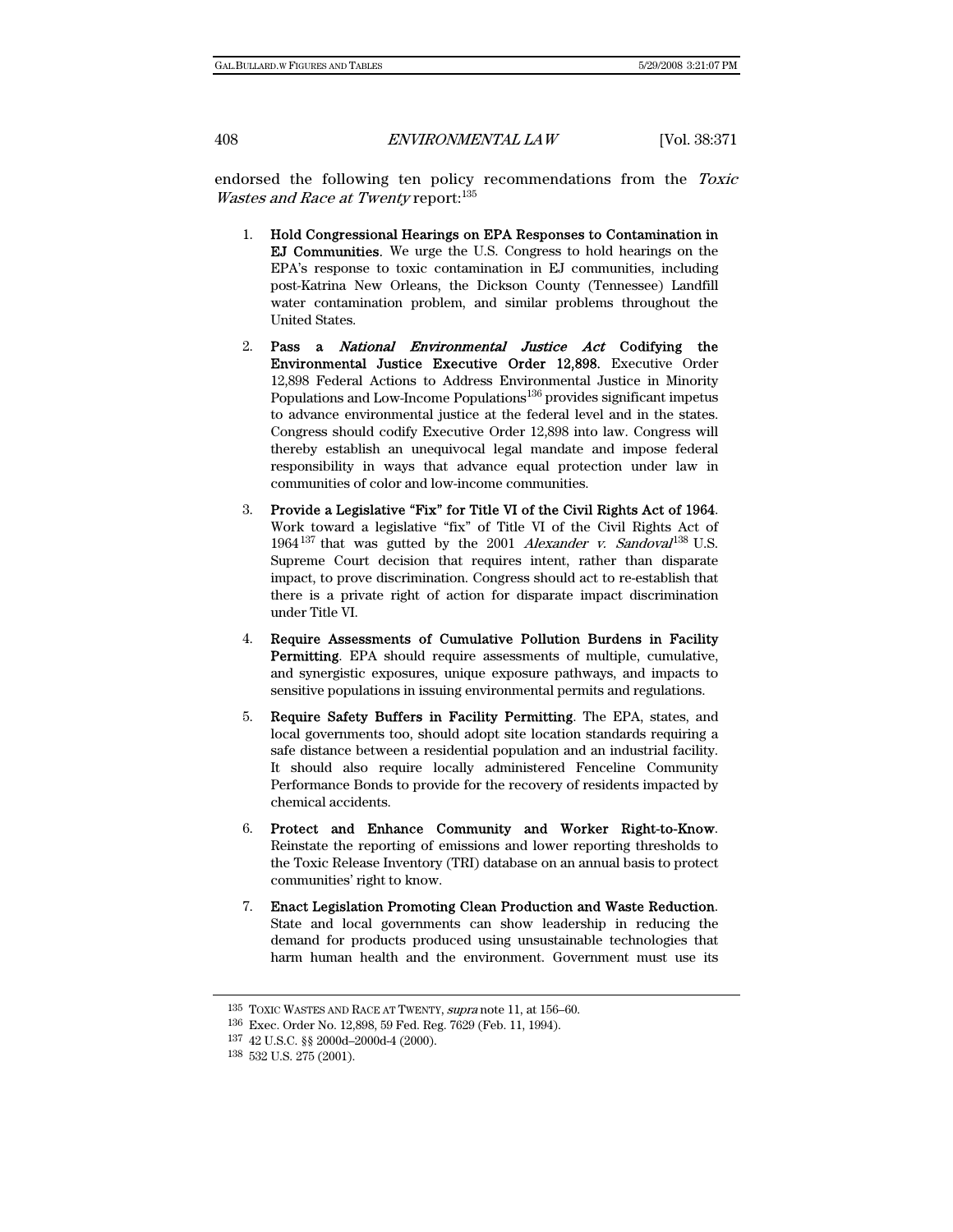buying power and tax dollars ethically by supporting clean production  $\rm systems.^{139}$ 

- 8. Adopt Green Procurement Policies and Clean Production Tax Policies. Require industry to use clean production technologies and support necessary R&D for toxic use reduction and closed loop production systems. Create incentives and buy-back programs to achieve full recovery, reuse, and recycling of waste and product design that enhances waste material recovery and reduction.<sup>140</sup>
- 9. Reinstate the Superfund Tax. Congress should act immediately to reinstate the Superfund Tax, re-examine the National Priorities List (NPL) hazardous site ranking system, and reinvigorate Federal Relocation Policy in communities of color to move those communities that are directly in harms way.
- 10. Establish Tax Increment Finance (TIF) Funds to Promote Environmental Justice-Driven Community Development. Environmental justice organizations should become involved in redevelopment processes in their neighborhoods to integrate brownfields priorities into long-range neighborhood redevelopment plans. This will allow for the use of Tax Increment Finance funds for cleanup and redevelopment of brownfields sites expressly for community-determined uses.

The Executive Summary of the *Toxic Wastes and Race at Twenty* report was released in February 2007 at the annual meeting of the American Association for the Advancement of Science (AAAS) in San Francisco. The full report was released a month later in March at the National Press Club in Washington, D.C. Since the 2007 UCC report's release, two environmental justice hearings were held before the 110th Congress.

In July, the U.S. Senate Subcommittee on Superfund and Environmental Health held a hearing on the "Oversight of the EPA's Environmental Justice Programs," the first ever Senate hearing on environmental justice.<sup>141</sup> And in October, the House Committee on Energy and Commerce's Subcommittee on Environmental and Hazardous Materials convened a hearing on

<sup>139</sup> See generally APOLLO ALLIANCE & URBAN HABITAT, COMMUNITY JOBS IN THE GREEN ECONOMY 12–13 (2007), available at http://urbanhabitat.org/files/Community-Jobs-in-the-Green-Economy.pdf (discussing means by which local governments can influence growth of a clean economy).

<sup>140</sup> See Hess & Winner, supra note 121, at 391 (discussing ways city governments could act to enhance development of reuse industry); BEVERLY THORPE, CITIZENS GUIDE TO CLEAN PRODUCTION (1999), available at http://sustainableproduction.org/downloads/C%20Guide%20Text.pdf and http://sustainableproduction.org/downloads/C%20Guide%20References.pdf (discussing clean production technology and implementation recommendations including tax policies); BEVERLY THORPE & MARK ROSSI, BACKGROUND PAPER FOR REFORM NO. 1 OF THE LOUISVILLE CHARTER FOR SAFER CHEMICALS 4–5 (2005), available at http://www.cleanproduction.org/library/ Lousiville\_Charter\_Substitution.pdf (proposing elimination of subsidies in favor of green taxes).

<sup>141</sup> Oversight of the EPA's Environmental Justice Programs: Hearing Before the U.S. Senate Committee on Environment and Public Works, Subcommittee on Superfund and Environmental Health, 110th Cong. (2007), available at http://epw.senate.gov/public/index.cfm?FuseAction= Hearings.Hearing&Hearing\_ID=e435eef8-802a-23ad-4ee0-916274d94170.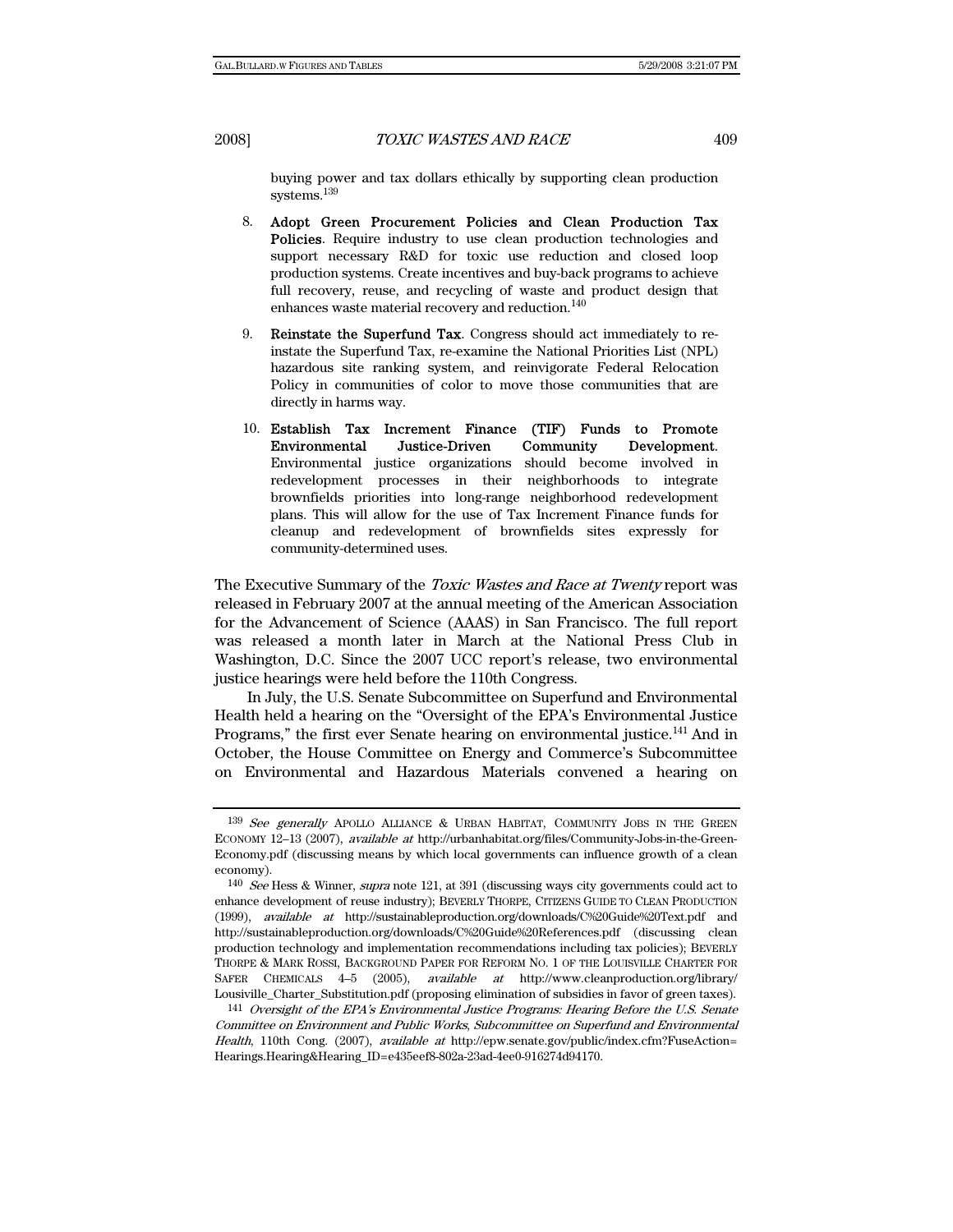"Environmental Justice and the Toxics Release Inventory Reporting Program: Communities Have a Right to Know."<sup>142</sup> In September, Representative James E. Clyburn (D-SC) hosted the Congressional Black Caucus Environmental Justice Forum, which addressed "Environmental Justice: Federal Efforts to Strengthen Environmental Justice Through Enforcement of Civil Rights."143

Also, more than a half dozen bills have been introduced into Congress. Many of these bills cite the report findings and conclusions. The bills include:

H.R. 1055 and S. 595 - Toxic Right-To-Know Protection  $Act^{144}$  To legislatively restore the stronger reporting thresholds that were in place for almost twenty years. The bill would remove EPA's authority to alter the program's reporting requirements without the approval of Congress.

H.R. 1103 and S. 642 - Environmental Justice Act of 2007.<sup>145</sup> To codify Executive Order 12,898, to require the Administrator of the Environmental Protection Agency to fully implement the recommendations of the Inspector General of the Agency and the Comptroller General of the United States, and for other purposes.

H.R. 1602 - Hurricanes Katrina and Rita Environmental Justice Act of 2007.146 To ensure environmental justice in the areas affected by Hurricanes Katrina and Rita.

H.R. 1972 - Community Environmental Equity Act.<sup>147</sup> To amend the Public Health Service Act to prohibit discrimination regarding exposure to hazardous substances, and for other purposes.

H.R. 4652 - Environmental Justice Access and Implementation Act of 2007.<sup>148</sup> To direct each Federal agency to establish an Environmental Justice Office, and for other purposes.

H.R. 5132 and S. 2549 - Environmental Justice Renewal Act.<sup>149</sup> To require the Administrator of the Environmental Protection Agency to establish an Interagency Working Group on Environmental Justice to provide guidance to Federal agencies on the development of criteria for identifying disproportionately high and adverse human health or environmental effects on minority populations and low-income populations, and for other purposes.

<sup>142</sup> Environmental Justice and the Toxics Release Inventory Reporting Program: Communities Have a Right to Know: Hearing on H.R. 1103 Before the Committee on Energy and Commerce, Subcommittee on Environment and Hazardous Materials, 110th Cong. (2007), available at http://energycommerce.house.gov/cmte\_mtgs/110-ehm-hrg.100407.EnvironmentalJustice.shtml.

143 Lauren Trevisan, The Environmental Justice Braintrust: A Dispatch from the Congressional Black Caucus Conference, http://gristmill.grist.org/story/2007/10/2/133513/553/ (last visited Apr. 13, 2008); Environmental Justice Blog, Congressional Black Caucus EJ & Energy Forums 2007, http://environmentaljusticeblog.blogspot.com/2007/09/congressionalblack-caucus-ej-energy.html (last visited Apr. 13, 2008).

<sup>144</sup> H.R. 1055, 110th Cong. (2007); S. 595, 110th Cong. (2007).

<sup>145</sup> H.R. 1103, 110th Cong. (2007); S. 642, 110th Cong. (2007).

<sup>146</sup> H.R. 1602, 110th Cong. (2007).

<sup>147</sup> H.R. 1972, 110th Cong. (2007).

<sup>148</sup> H.R. 4652, 110th Cong. (2007).

<sup>149</sup> H.R. 5132, 110th Cong. (2008); S. 2549, 110th Cong. (2008).